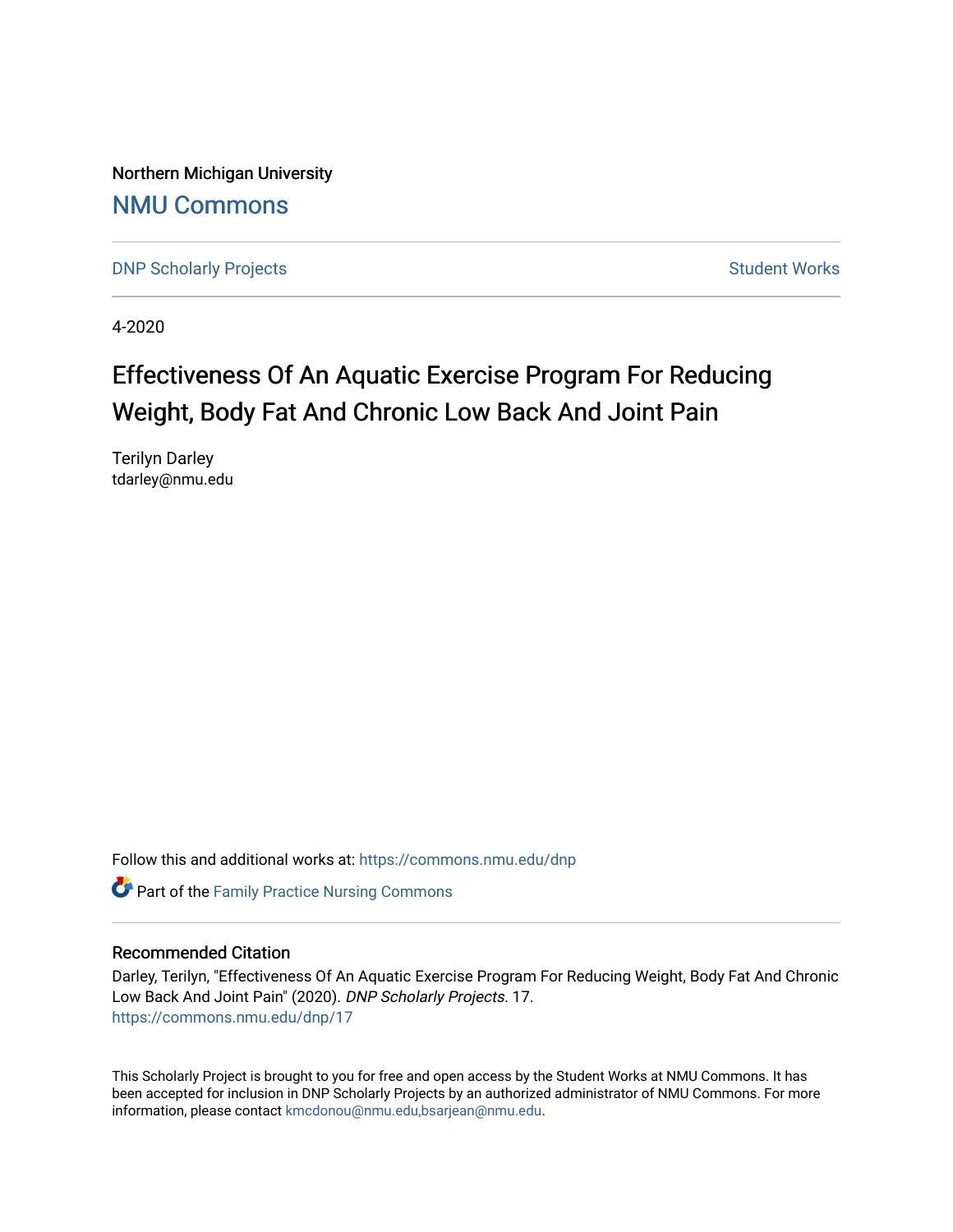# EFFECTIVENESS OF AN AQUATIC EXERCISE PROGRAM FOR REDUCING WEIGHT, BODY FAT, AND CHRONIC LOW BACK AND JOINT PAIN

By

Terilyn Darley

### DNP PROJECT

Submitted to Northern Michigan University In partial fulfillment of the requirements For the Degree of

DOCTOR OF NURSING PRACTICE

School of Nursing

April 2020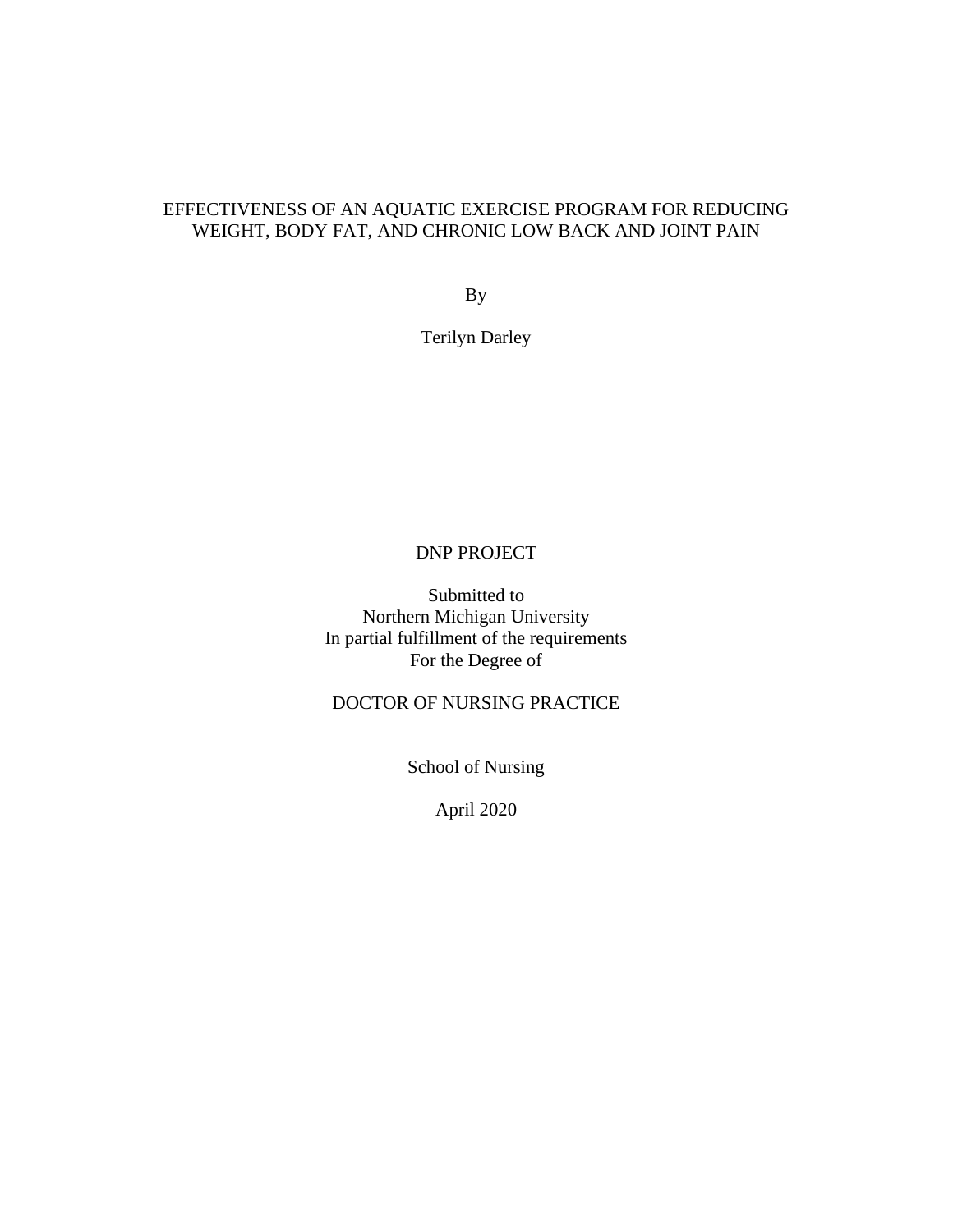## SIGNATURE APPROVAL FORM

# EFFECTIVENESS OF AN AQUATIC EXERCISE PROGRAM FOR REDUCING WEIGHT, BODY FAT AND CHRONIC LOW BACK AND JOINT PAIN

This DNP Project by Terilyn Darley is recommended for approval by the student's Faculty Chair, Committee and Associate Dean and Director in the School of Nursing

| Dr. Lisa Flood                                           | 4/13/2020 |
|----------------------------------------------------------|-----------|
| Committee Chair: Dr. Lisa Flood, DNP, RN, CNE            | Date      |
| Dr. Katie Menard                                         | 4/13/2020 |
| First Reader: Dr. Katie Menard, PhD, RN, CCRN, CNE       | Date      |
| Dr. Anne Stein                                           | 4/13/2020 |
| Second Reader: Dr. Anne Stein PhD, RN, FNP-BC            | Date      |
| Dr. Kristi Robinia                                       | 4/13/2020 |
| Associate Dean and Director: Dr. Kristi Robinia, PhD, RN | Date      |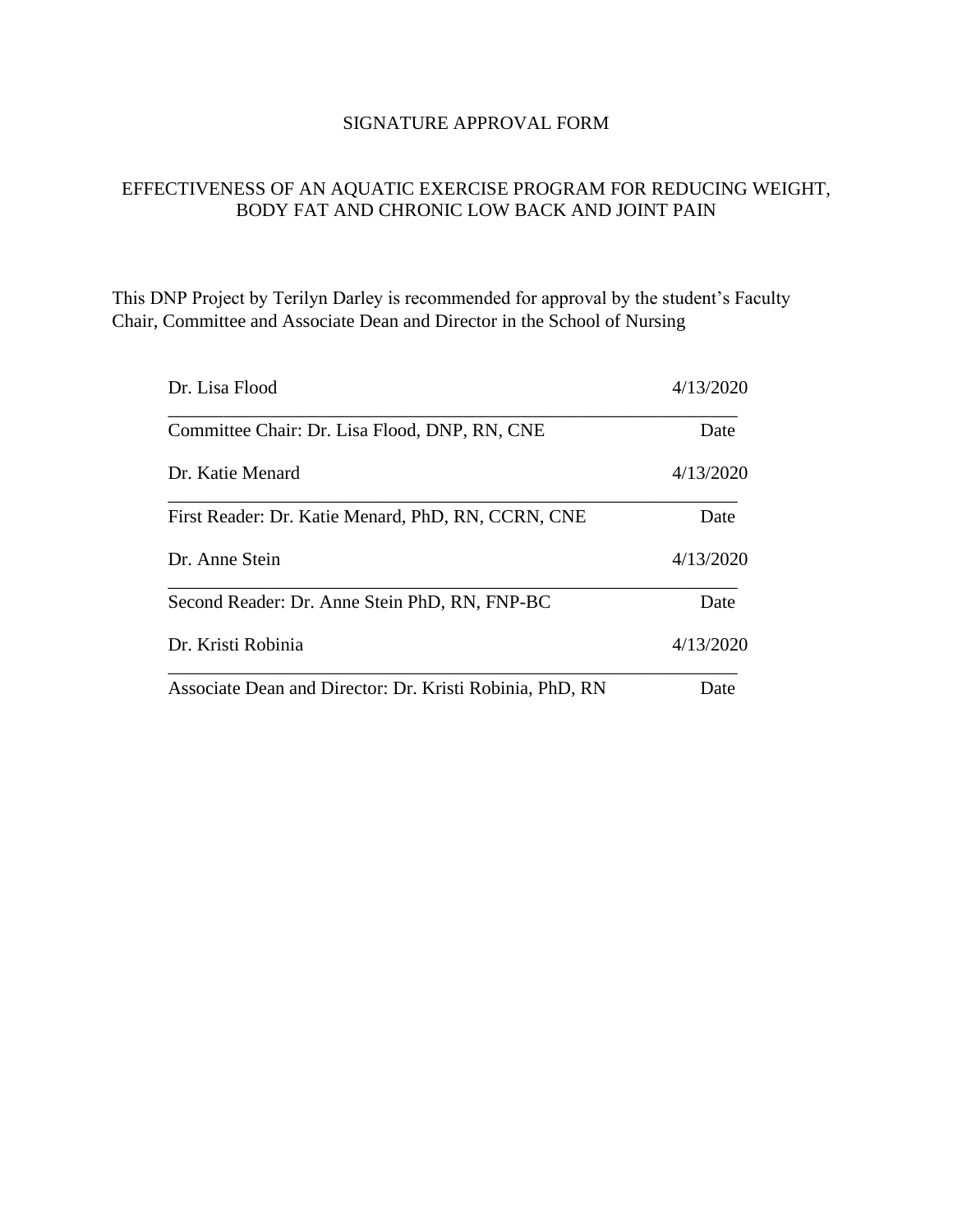#### ABSTRACT

### EFFECTIVENESS OF AN AQUATIC EXERCISE PROGRAM FOR REDUCING WEIGHT, BODY FAT AND CHRONIC LOW BACK AND JOINT PAIN

By

#### Terilyn Marie Darley

According to the World Health Organization (WHO), obesity has risen at an alarming rate and has reached epidemic proportions throughout the world (WHO, 2017). In the U. S., approximately 93.3 million U.S. adults are obese with an overall prevalence of 39.8 %. Chronic pain is another public health issue in the U.S, affecting almost 100 million people and is associated with significant annual healthcare costs and lost productivity (National Center for Complementary and Integrative Health [NCCIH], 2017). Exercise is considered one of the most effective prevention strategies for reducing obesity and has been documented to decrease chronic pain. The purpose of this Doctor of Nursing Practice (DNP) project was to determine if the WATERinMOTION aquatics exercise program was effective in promoting weight loss, decreasing percent body fat, and reducing chronic low back or joint pain. These aquatic programs were offered at two rural Young Men's Christian Association (YMCA) sites. A pre/post-test, quasiexperimental design with a convenience sample  $(N = 11)$  was utilized. Participants completed a four or five-week aquatics exercise class which met twice a week. Pre/postanthropometric measures (weight, percent body fat, and body mass index) and pre/post self-reported pain measurements were obtained using the numerical pain scale and survey questions about pain medication use. Upon analysis, statistically significant differences were observed in body weight ( $p = .005$ ) and body mass index ( $p = .003$ ) between the pre and post measurements. However, no significant differences were found in percent body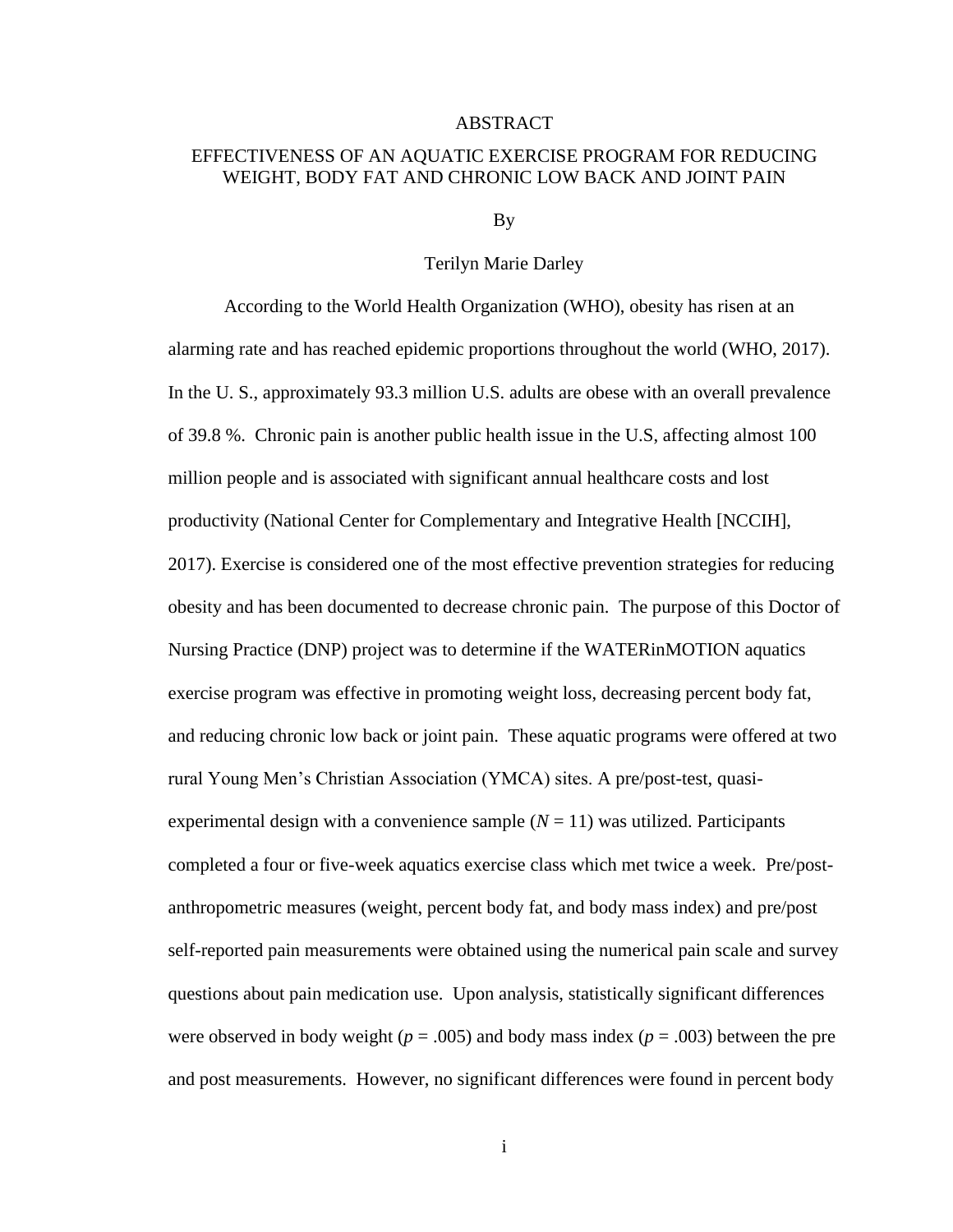fat ( $p = .113$ ) or pain ( $p = .112$ ). Despite, the classes being offered only twice a week for four or five weeks and use of a small sample size, participants in the WATERinMOTION aquatics exercise program did demonstrate some positive weight loss benefits.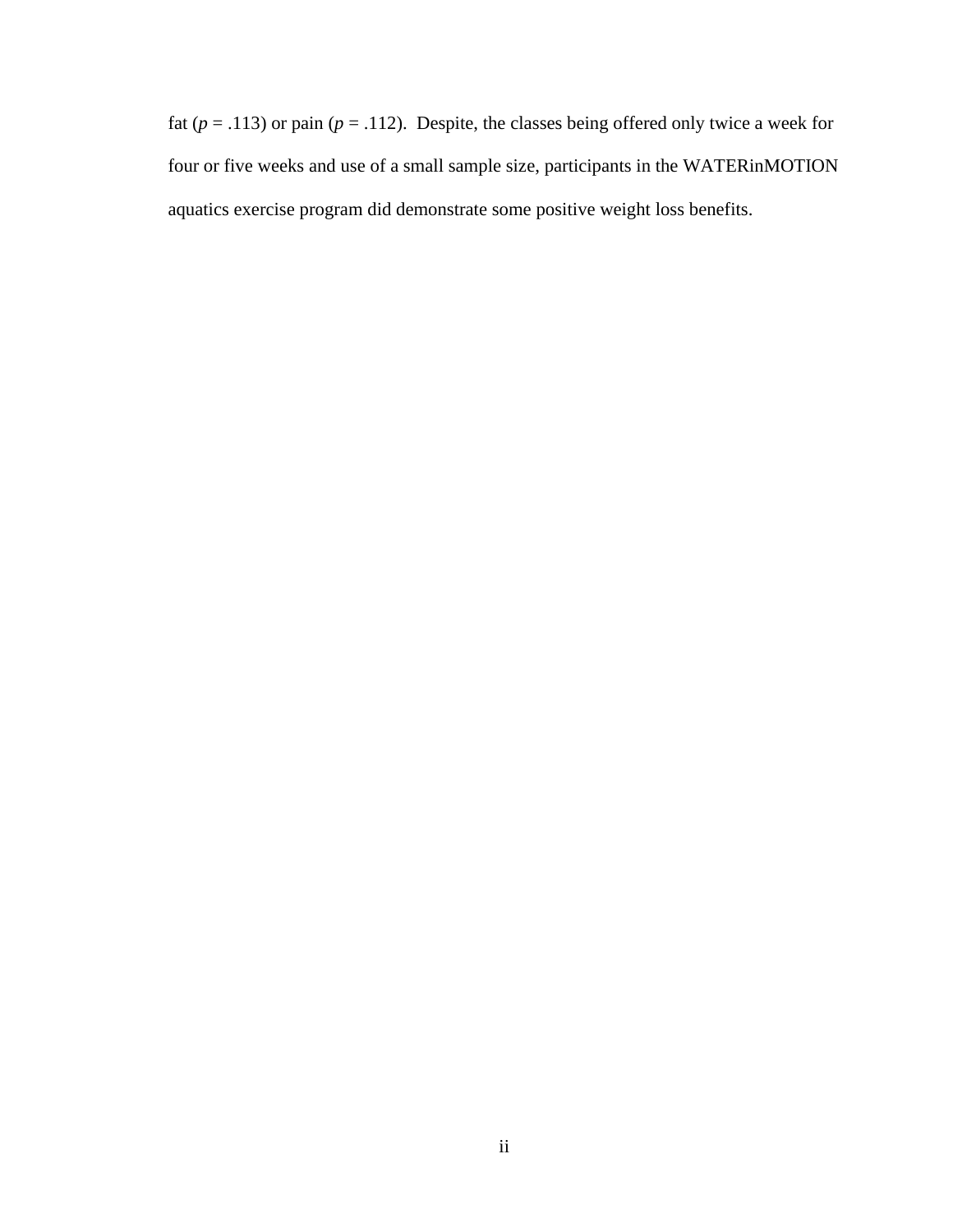Copyright by TERILYN MARIE DARLEY April 2020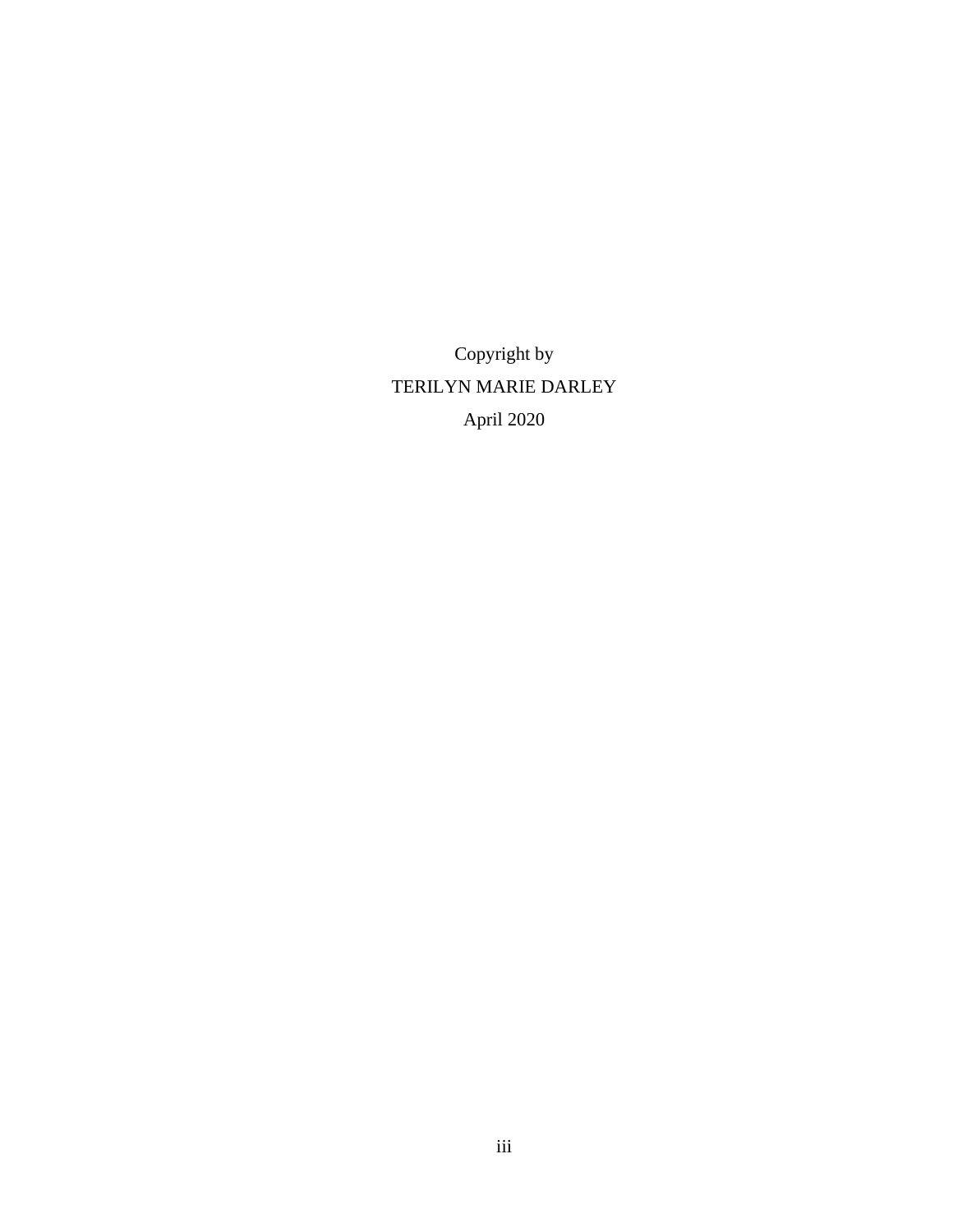#### DEDICATION

This Doctor of Nursing Practice project is dedicated to those who have supported me through this journey. Thank you to my parents who pushed me to be the best version of myself. I am thankful for your kind hearts that influenced me to want to make a career out of helping others. Thank you to my sisters. You have always been there when I needed you and have been examples of resilience. To my husband, you have loved me, encouraged me, pushed me, and supported me, while providing for our family and earning your own FNP degree; you are a great example of dedication and perseverance in difficult times. Last but certainly not least, to my sweet girls, the joy and happiness you have brought to my life throughout this journey has been what has kept me afloat. You

are my motivation and my heart, and I wish upon you, the same success and joy I have

had in education and life. You deserve everything and I will always be there to encourage, support, and love you on your journey to greatness.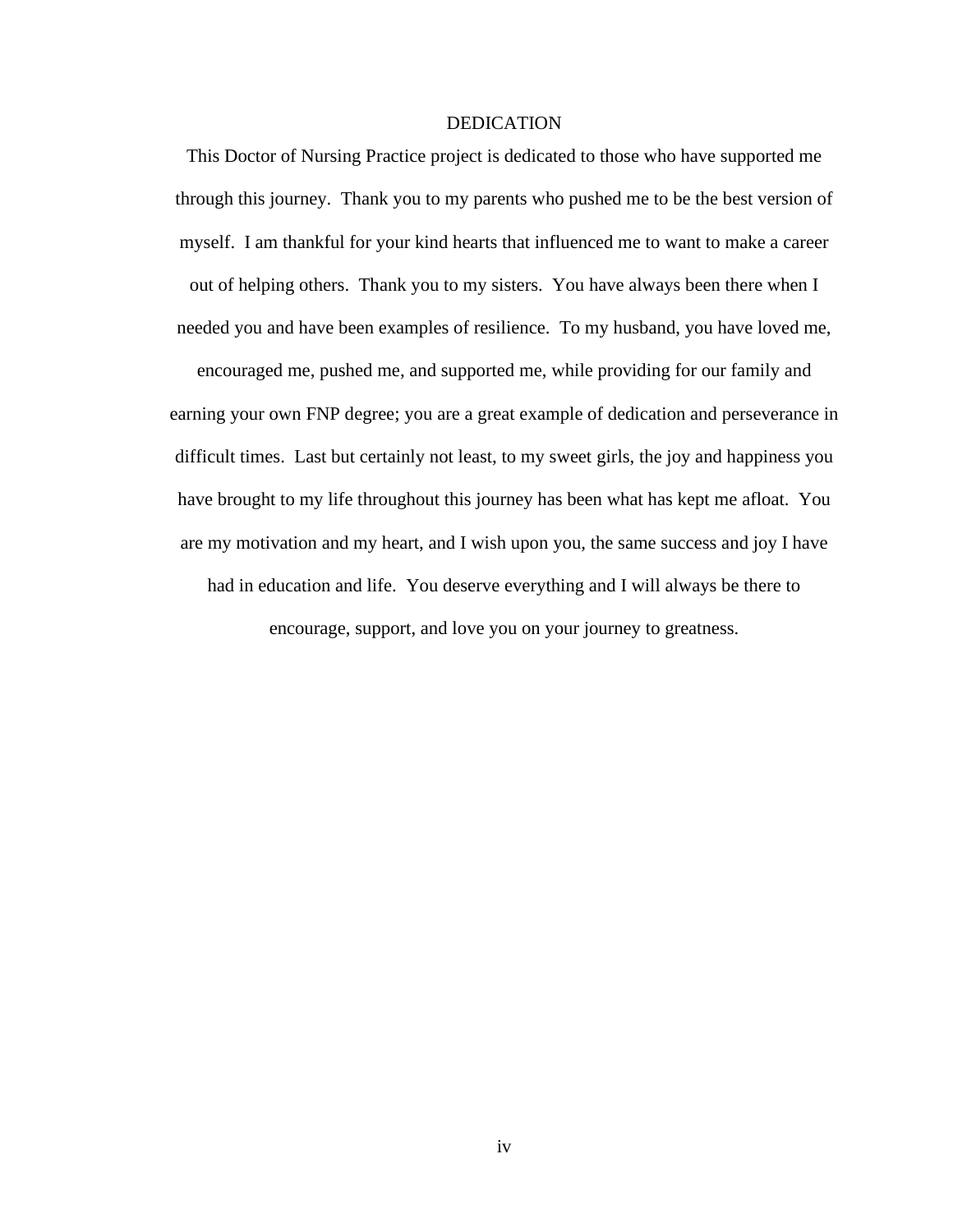#### ACKNOWLEDGEMENTS

The completion of this project could not have been accomplished without the support and encouragement of my committee chair Dr. Lisa Flood. You always had the right words to lift me when I needed them and your patience and friendship throughout this process has been amazing. I cannot thank you enough for the part you have played in the successful completion of my doctoral education. I would like to acknowledge several other individuals who lent their time and professional expertise in the completion of this DNP project. Committee members Dr. Katie Menard and Dr. Anne Stein for taking the time to read and edit my project. YMCA aquatics director John Leech who so graciously worked with me and helped this project come to fruition. Jacob Rich, MS who did a fantastic job with statistical analysis and answered my many questions. Finally, Professor Michael Strahan for his patience in editing my references.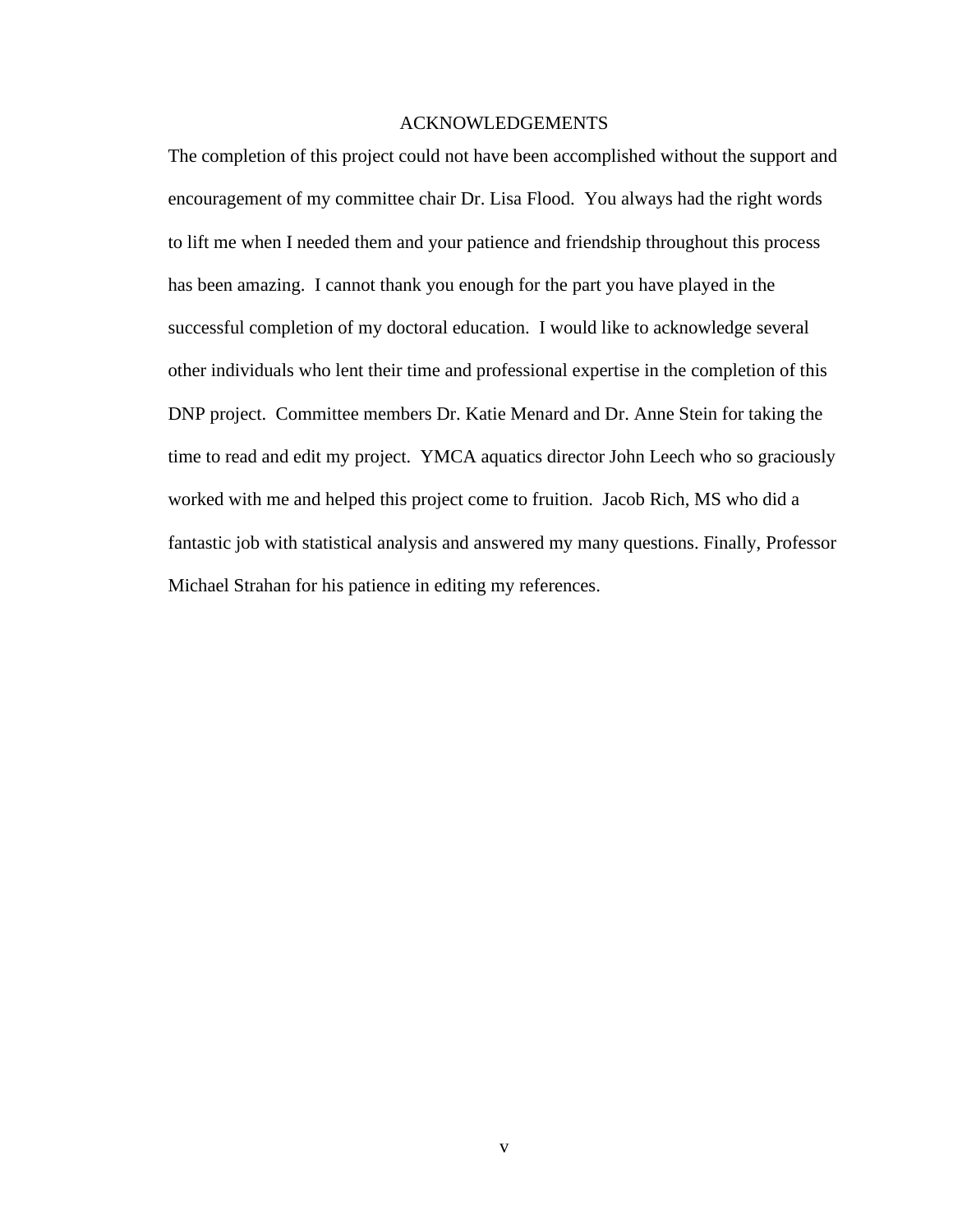# TABLE OF CONTENTS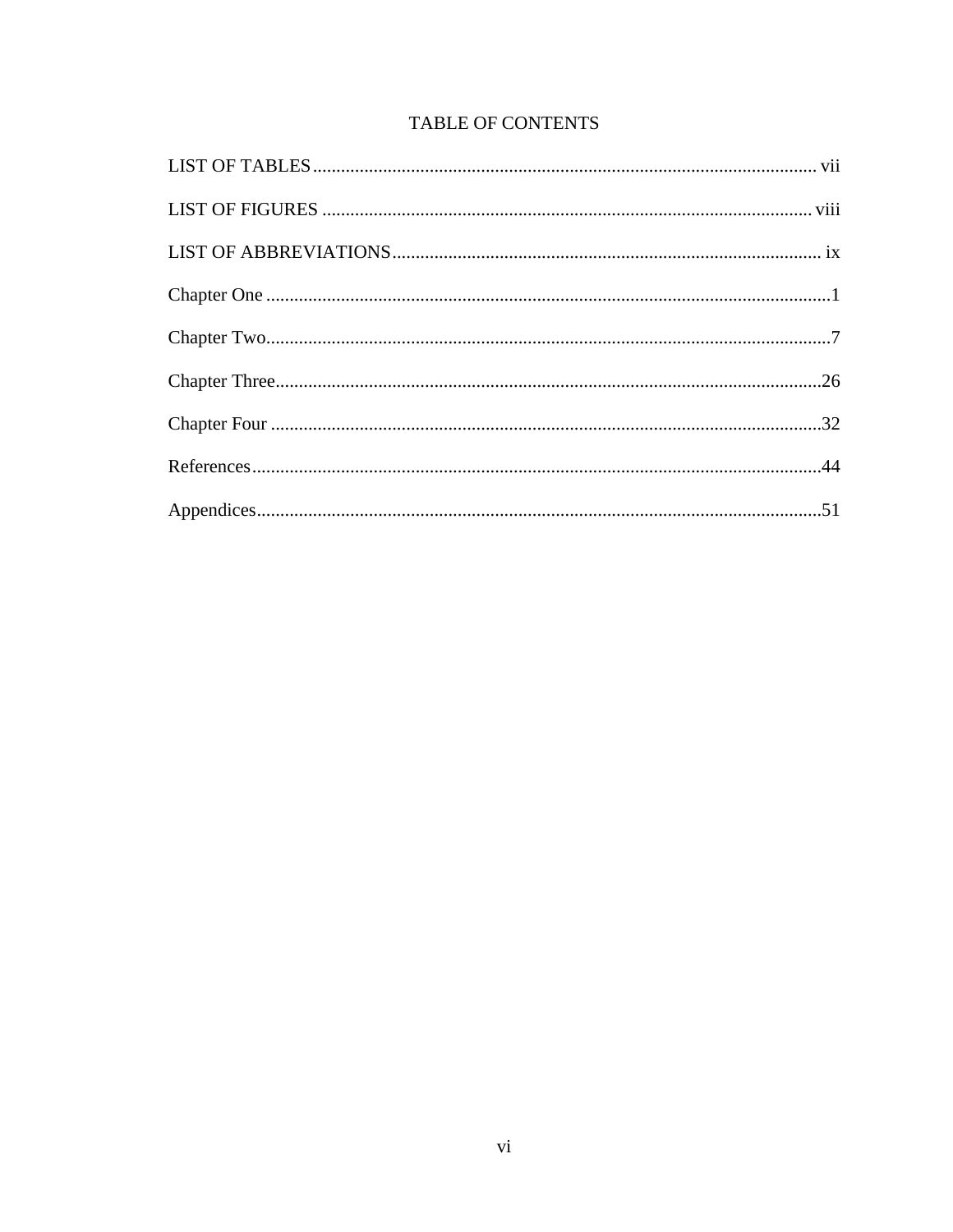# LIST OF TABLES

<span id="page-9-0"></span>

| Table 1: Pre/Post Aquatic Program Means: Anthropometric Measures and Self-Reported |  |
|------------------------------------------------------------------------------------|--|
|                                                                                    |  |
|                                                                                    |  |
|                                                                                    |  |
|                                                                                    |  |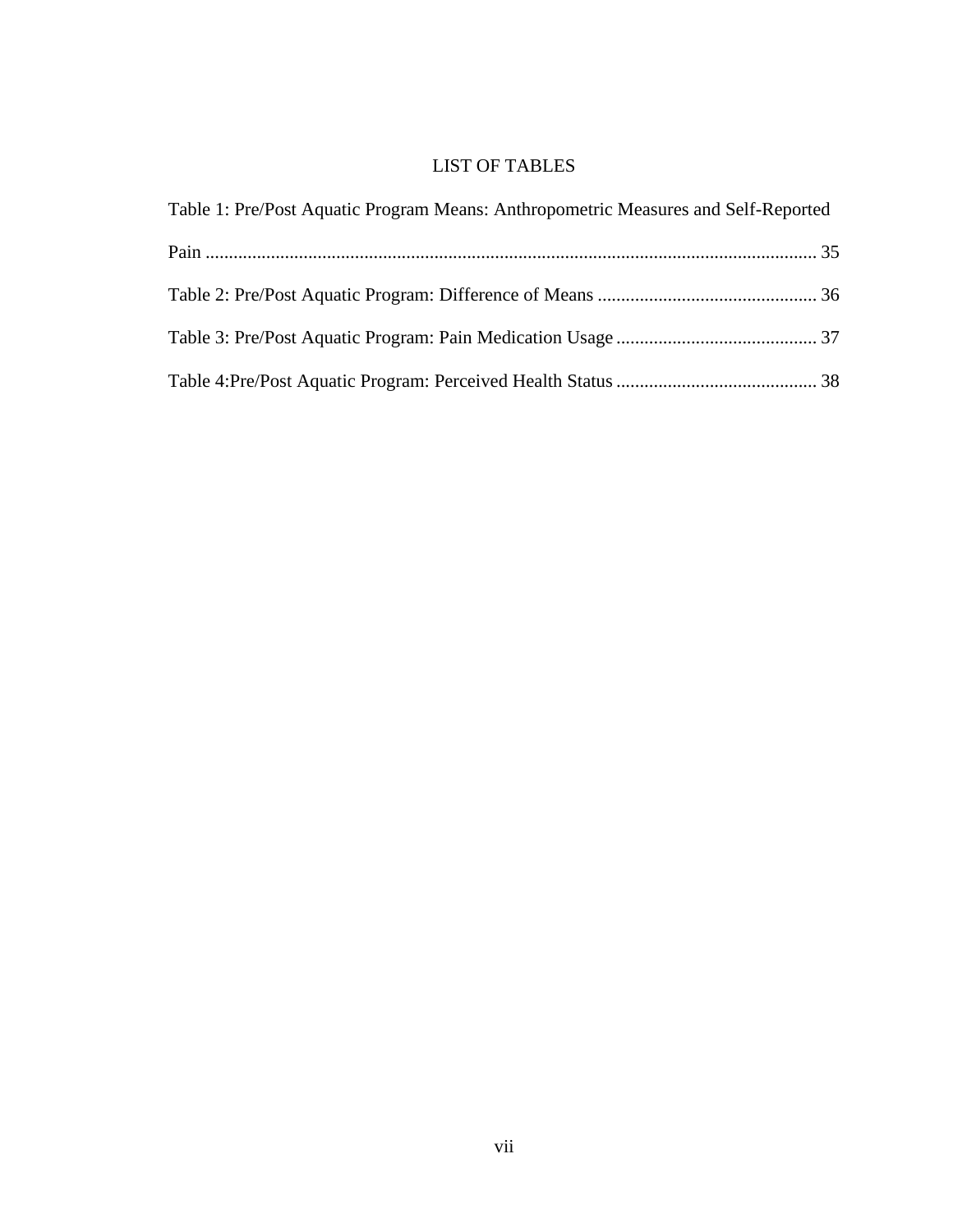# LIST OF FIGURES

<span id="page-10-0"></span>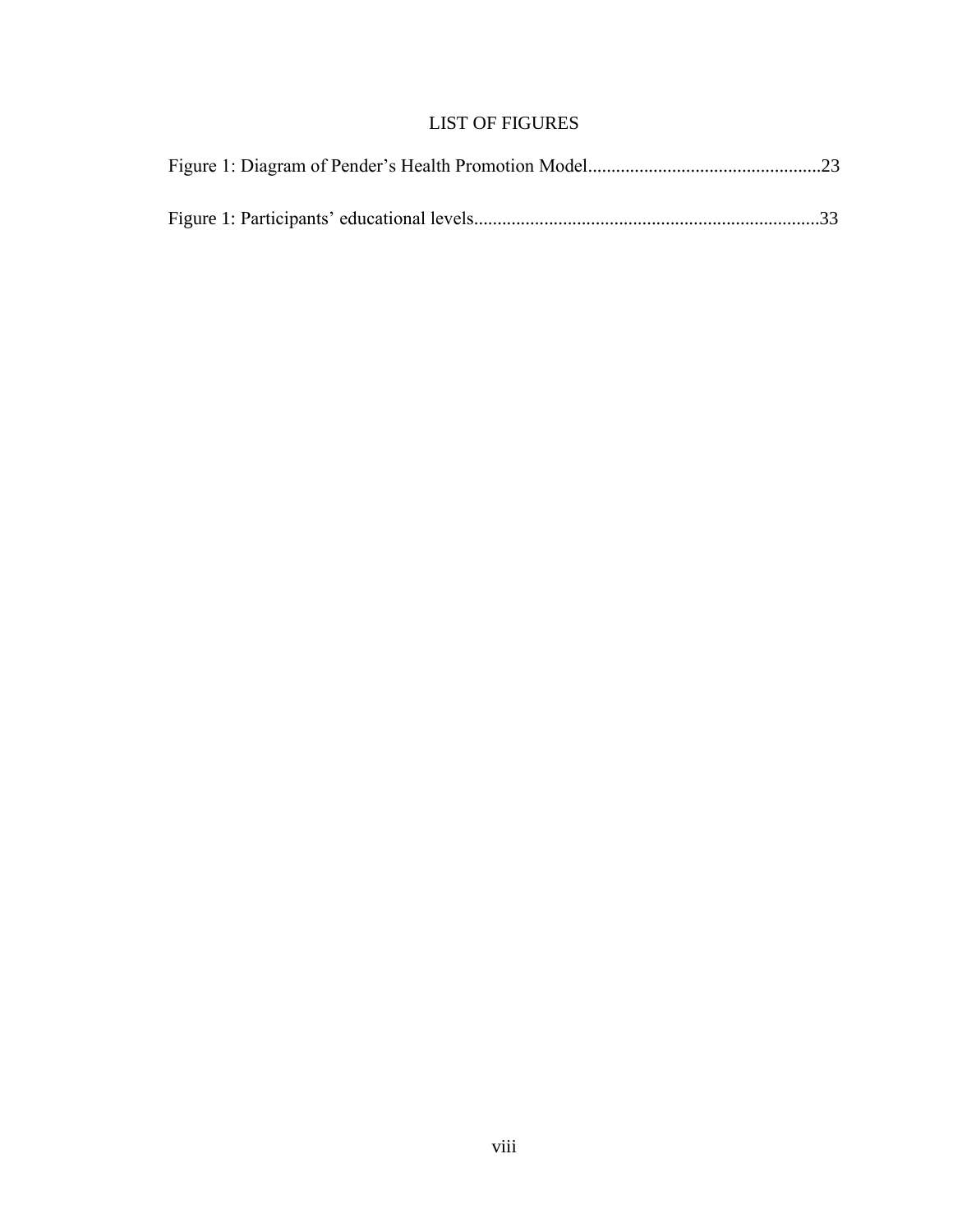### LIST OF ABBREVIATIONS

- <span id="page-11-0"></span>BMI Body Mass Index
- DNP Doctor of Nursing Practice
- HPM Health Promotion Model
- IRB Institutional Review Board
- LBP Low Back Pain
- NRS Numeric Rating Scale
- OA Osteoarthritis
- ODI Oswestry Disability Index
- RA Rheumatoid Arthritis
- SCT Social Cognitive Theory
- VAS Visual Analog Scale
- VRS Verbal Rating Scale
- WIM WATERinMOTION
- WOMAC Western Ontario and McMaster Universities Osteoarthritis Index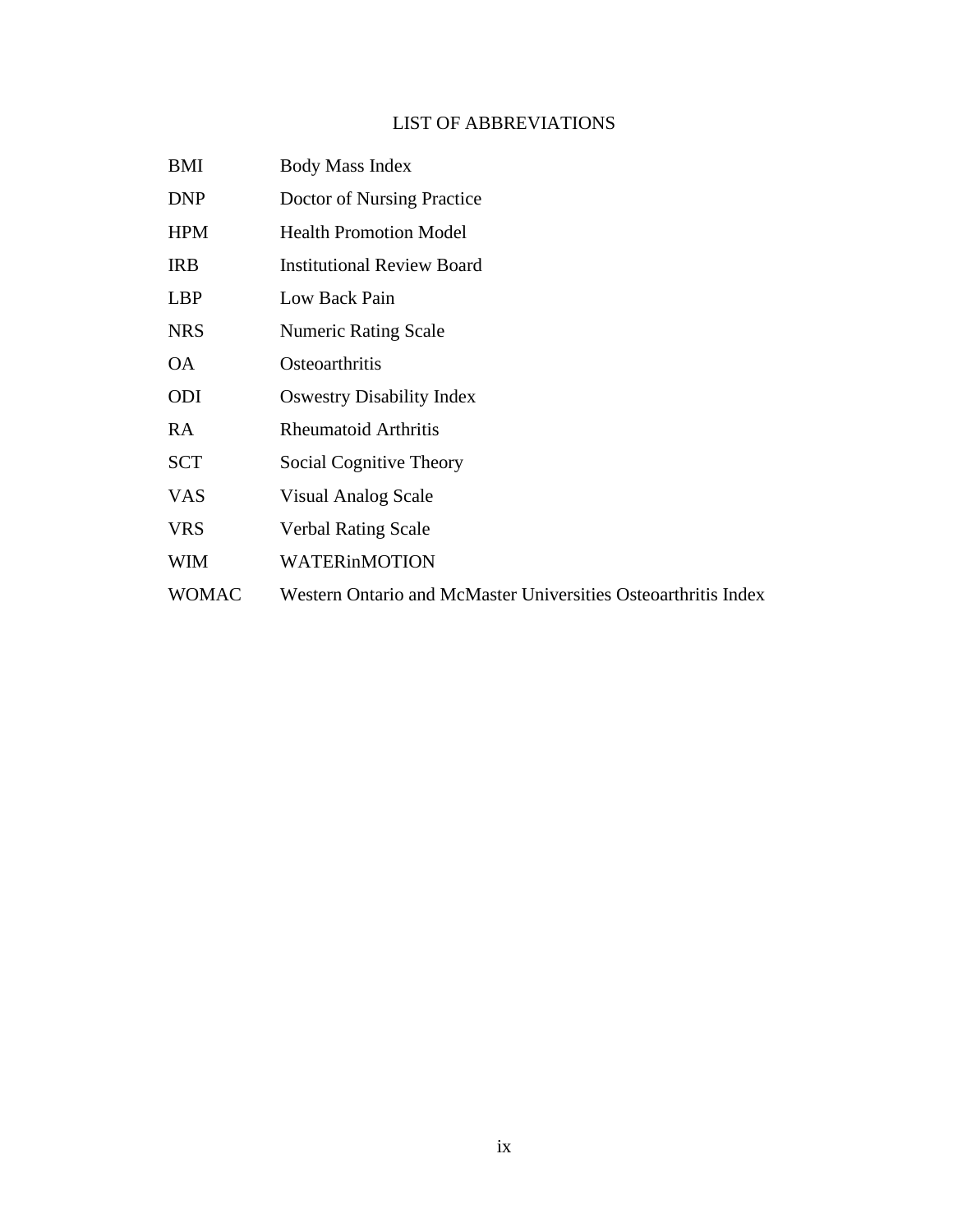#### **Chapter One**

#### **Introduction to the Problem**

#### <span id="page-12-0"></span>**Introduction**

Obesity is a worldwide epidemic with alarming increases in prevalence across all ages and ethnic groups (WHO, 2017). In the United States, in 2017-2018, 42.4% of adults were obese (Hales, Carroll, Fryar, & Ogden 2020). The prevalence rates for obesity vary by age, gender, and ethnic groups. In 2017-2018, the U.S. prevalence rates for obesity were higher among middle aged adults (40-59) than younger aged adults (20- 39) in both men and women. Men have a higher prevalence that women among the non-Hispanic white, Hispanic, and non-Hispanic Asian adults, but not among the non-Hispanic black adults (Hales et al., 2020). Further, the obesity rate is estimated to increase to 50% in developed countries by 2025 (Tamin & Loekito, 2018).

Obesity imposes financial burdens on the individual, family, and nation. The total annual medical costs for noninstitutionalized obese adults aged 18 and older in the United States was estimated to be \$342.2 billion in 2013 (Biener, Cawley, & Meyerhoefer, 2017). The average medical costs of a person with obesity are approximately \$1,429 more than for those persons with normal weight (Hales et al., 2020). Total health care spending for adults with obesity- related illness has increased from 20.6 percent in 2005, to 27.5 percent in 2010, and rose to 28.2 percent in 2013. Obesity is associated with serious health risks including heart disease, atherosclerosis, stroke, high cholesterol, certain cancers, and sleep disorders (National Heart, Blood and Lung Institute [NHBLI], n.d.).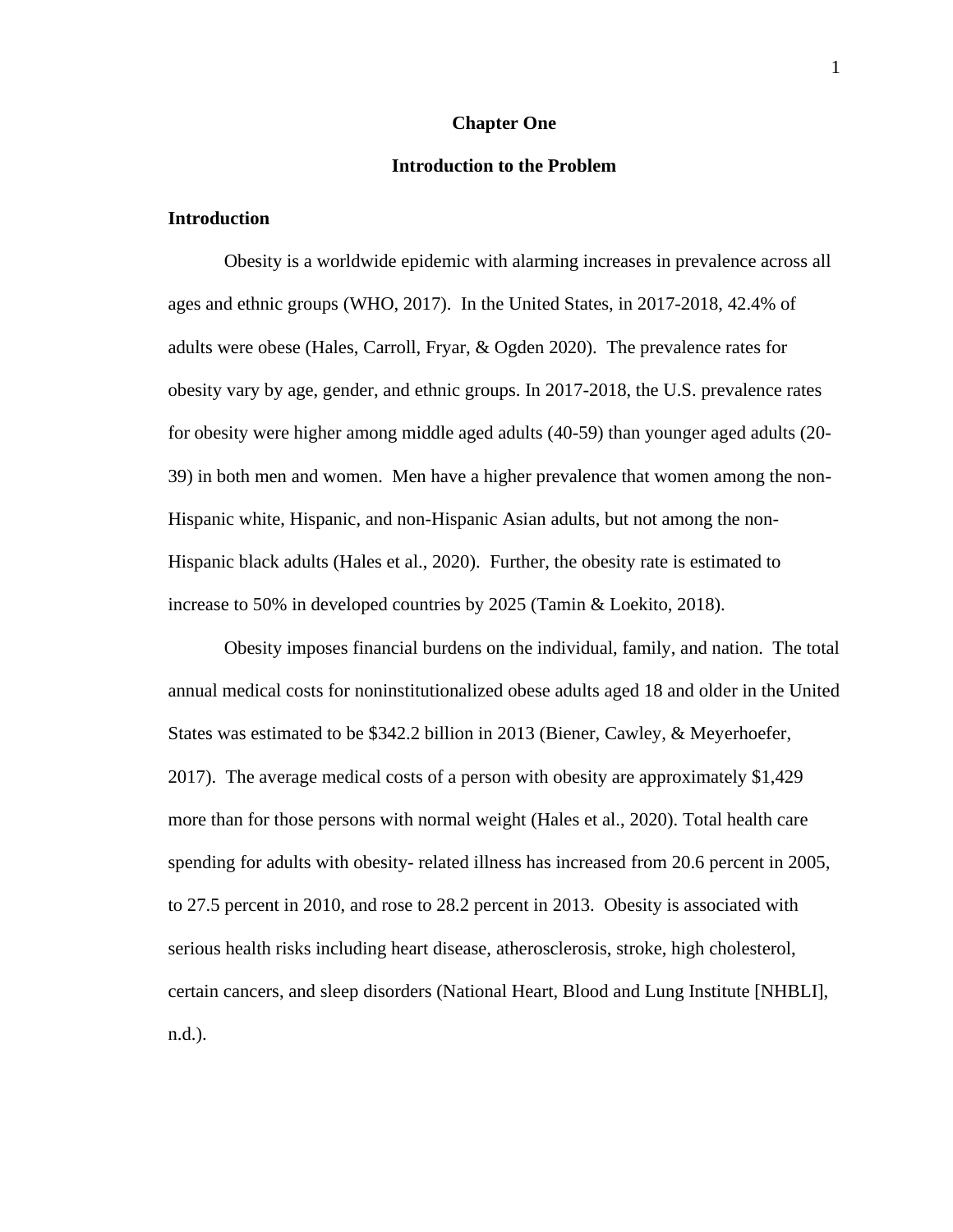In addition to being associated with serious health risks, obesity is also a comorbity in chronic pain conditions (Okifuji & Hare, 2015). Chronic pain is another significant U.S. public health issue affecting about 100 million people with an annual cost of approximately \$560 to \$635 billion for healthcare costs and lost work productivity (NCCIH, 2017). Chronic pain can be caused by pathogenic, genetic, or biologic conditions. Examples of disease associated with chronic pain include osteoarthritis (OA), rheumatoid arthritis (RA), and connective tissue disorders. Chronic pain can be idiopathic, for example fibromyalgia and chronic widespread pain. Many persons also suffer from chronic low back pain (LBP) or chronic pelvic pain (Ambrose & Golightly, 2015).

Regular physical activity is particularly important when a person is trying to lose weight or maintain a healthy weight. Physical activity increases the number of calories the body uses for energy (CDC, 2015). The increased use of calories during exercise in combination with healthy eating results in weight loss. Although, research has demonstrated most weight loss is due to decreased caloric intake of a healthy diet, the only way to maintain this weight loss is with regular physical activity (CDC, 2015). Physical activity is also important in those who suffer from chronic pain. Evidence has shown that physical activity can reduce severity of the pain, improve physical function, and has a variable effect on psychological function and quality of life (Geneen et al., 2017).

In addition to promoting weight loss and reducing chronic pain, physical activity has been documented to reduce high blood pressure and lower the risk for type 2 diabetes, myocardial infarction, stroke, and cancer (CDC, 2015). Additional muscle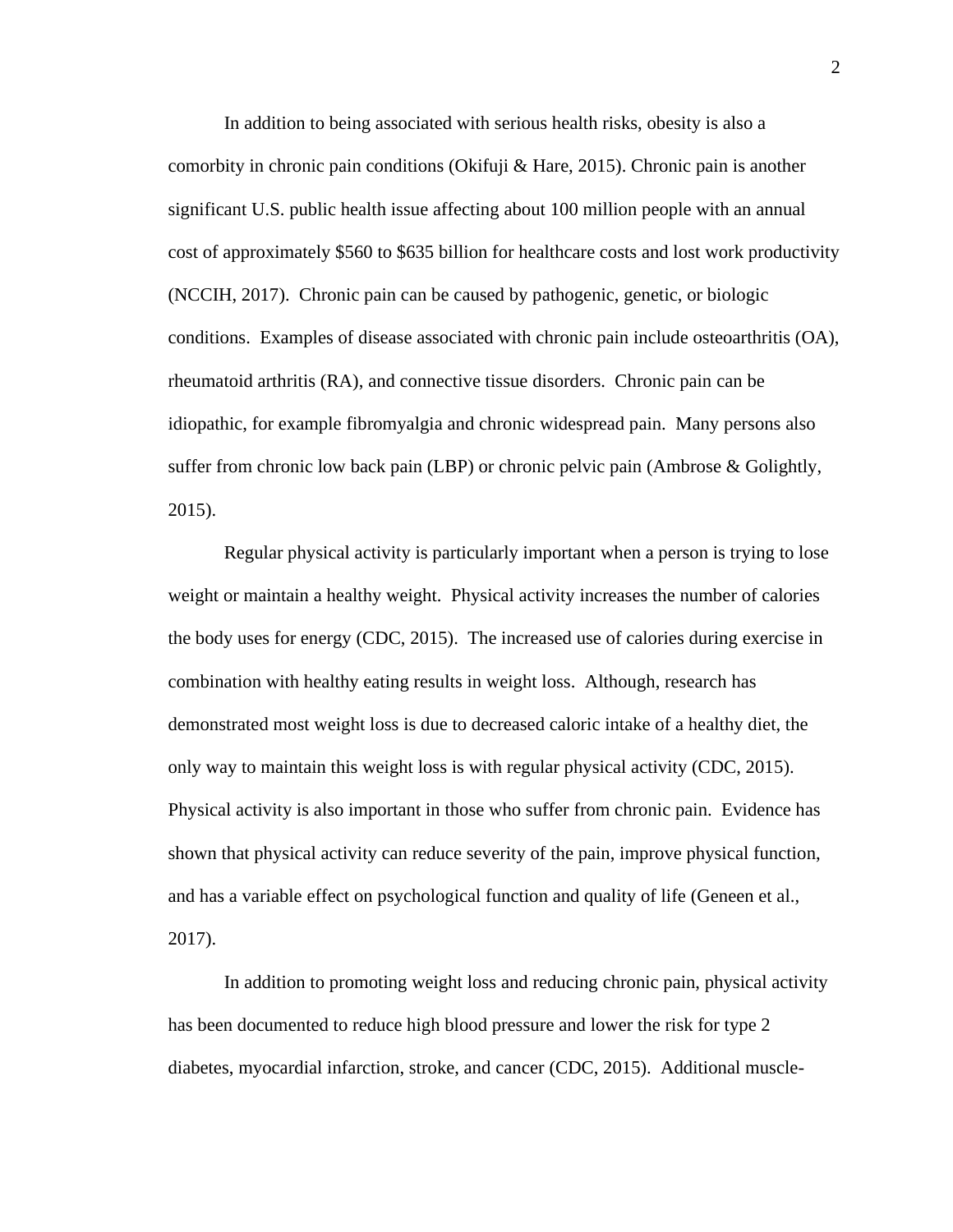skeletal benefits include reduction in osteoporosis and fall risk, and decreased arthritis pain along with the associated disability. Regarding mental health, regular exercise is well documented to decrease depression and anxiety (CDC, 2015). Thus, regular physical activity is a significant intervention that health care providers should consider as primary and secondary prevention strategies for several chronic diseases. Exercise can also help to mitigate symptoms and slow or stall disease progression (Ambrose & Golightly, 2015).

#### **Statement of Problem**

**Overweight/Obesity**. Being overweight or obese is caused by the increased size and amount of fat cells in the body (NHLBI, 2019). When a person's weight is higher than what is considered healthy for their measured height, this condition is defined as being overweight or obese (NHLBI, 2019). Body Mass Index (BMI) is a useful screening tool for determining healthy body weight and identifying persons who are underweight, overweight, and obese. BMI is a formula that takes "a person's weight in kilograms divided by the square of height in meters" (CDC, 2017). Overweight is defined as a body mass index (BMI) greater than 25.0, with obesity defined as a BMI of 30 or higher (CDC, 2017). While BMI's measurements are useful for screening, they are not diagnostic of the body fat or health of an individual. Some people may have a BMI that falls into the obese category but have no excess body fat. Thus, BMI's along with measurements of body fat have been strongly correlated with various adverse health outcomes (CDC, 2017).

**Musculoskeletal Pain.** Arthritis is the leading cause of disability in the U.S. affecting about 22% of adults and almost half of adults 65 and older (Ambrose &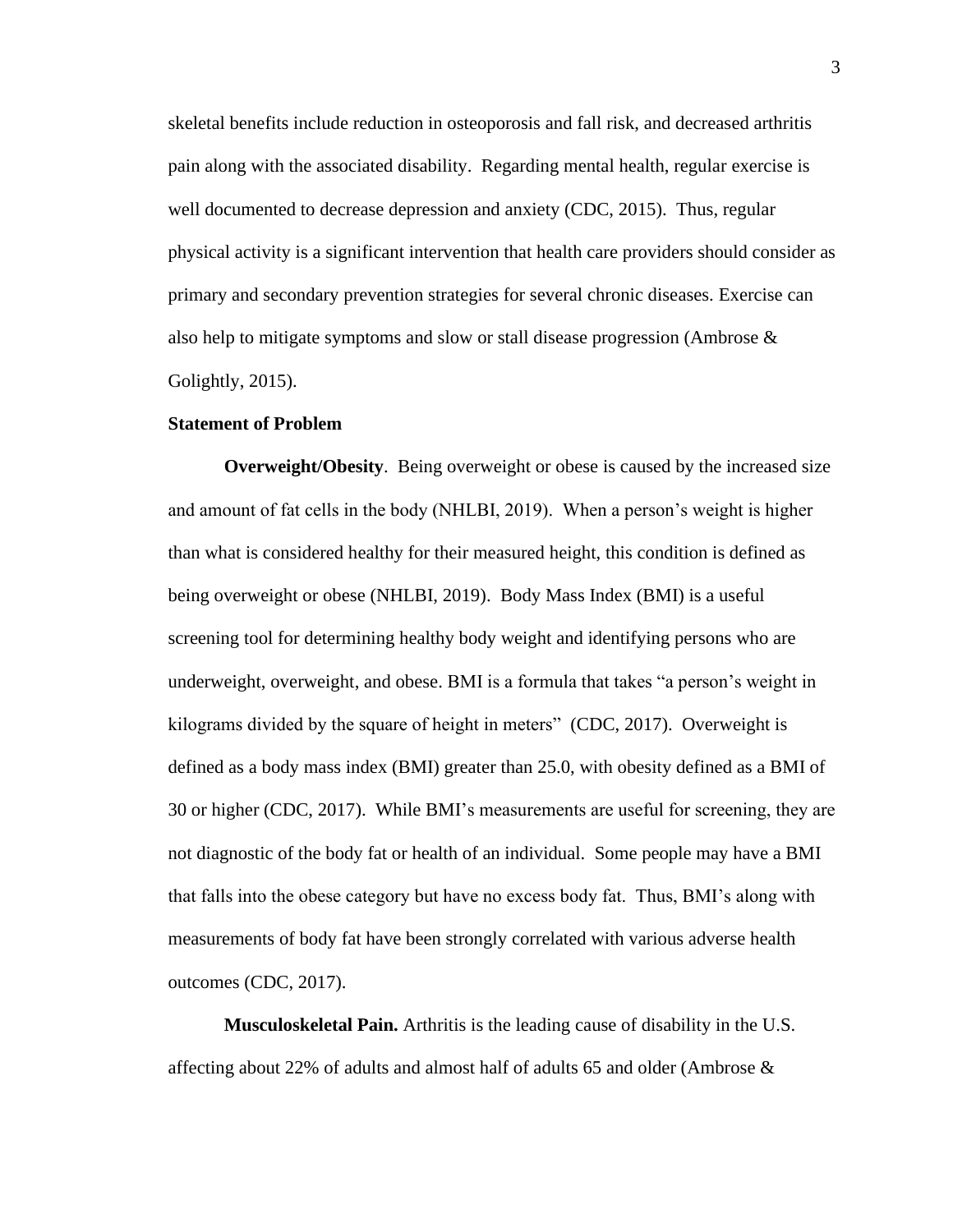Golightly, 2015). Osteoarthritis (OA) is the most prevalent form of arthritis and is becoming increasingly more common due to the expanding population of older adults. OA is the leading cause of long-term disability and activity restriction in the older adult population due to the related joint pain and mobility limitations (Stover et al., 2015).

In addition to arthritic pain, Rubin (2007), estimates that 50-80% of people in the U.S. will be affected by at least one episode of LBP in their lifetime. Research shows that at least 35% of patients who have had surgery for back pain remain in chronic pain or even disabled (Johnson, Keyan, & Rosario, 2016). Chronic pain from OA or back conditions may lead to several additional problems including fatigue, sleep troubles, difficulty with mobility, depression and anxiety, and a reduced quality of life (NCCIH, 2017).

**Physical activity.** Treatments for persons who are overweight or obese include recommendations for lifestyle changes such as healthy eating and increased physical activity. More extensive treatment plans include weight loss medications and possibly surgery (National Institute of Diabetes and Digestive and Kidney Diseases [NIDDK], 2018). In contrast, physical inactivity is a modifiable risk factor for several diseases including obesity (Warburton, Nicol, & Bredin, 2006). Physical inactivity may also exacerbate chronic pain conditions and increase the risk of chronic diseases (Ambrose & Golightly, 2015).

Physical activity has been well-documented as a useful therapeutic modality for treating chronic pain conditions (Ambrose & Golightly, 2015). Although moderate to vigorous intensity exercise has been shown to be effective for weight management, some populations may need a lower impact exercise regimen. For example, persons who are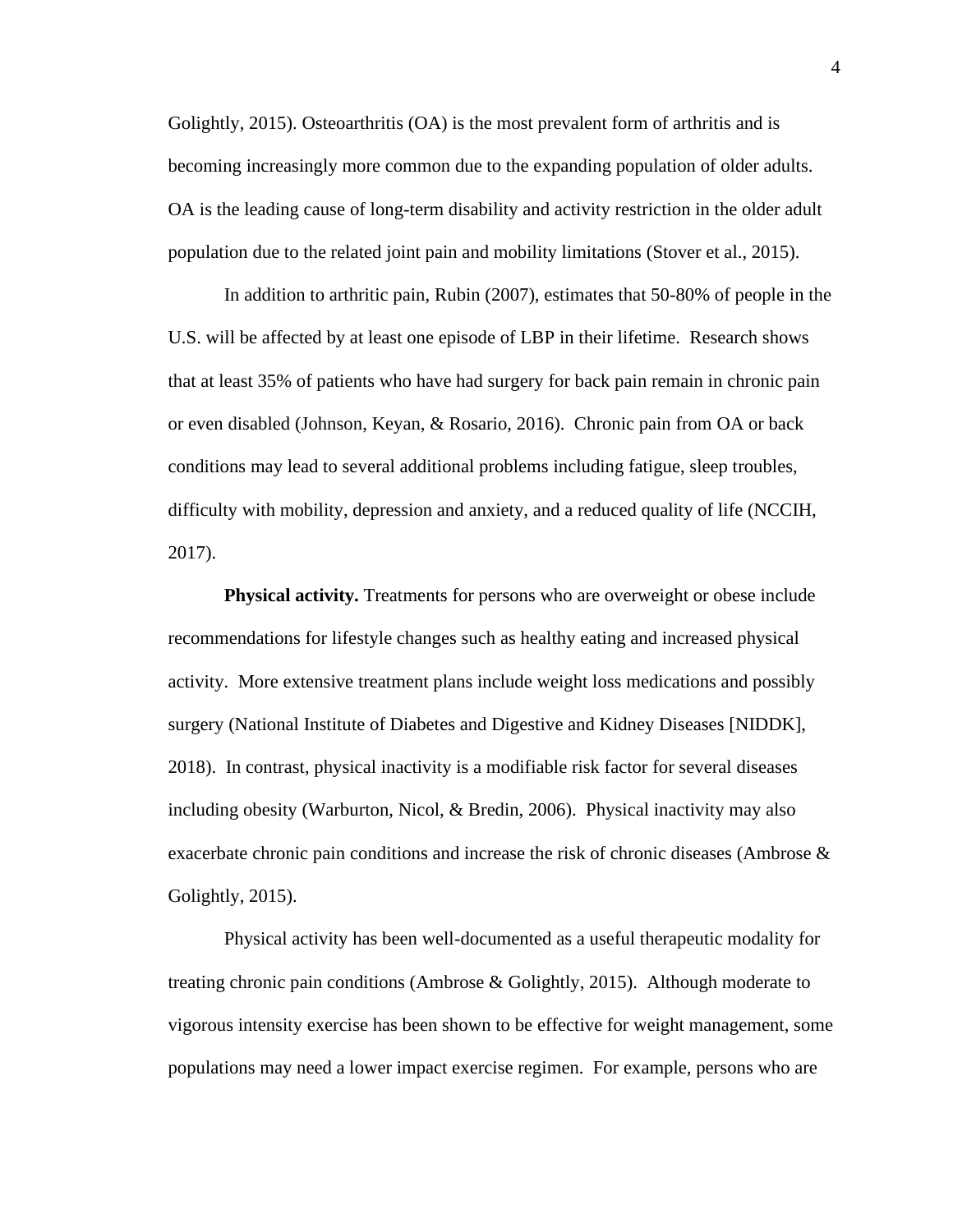obese, older, or in chronic pain, can benefit from a low resistance exercise program, such as aquatic exercise, which can minimize excessive joint loading and related joint pain (Ambrose & Golightly, 2015).

#### **Statement of Purpose**

The purpose of this Doctor of Nursing Practice (DNP) project was to determine if the WATERinMOTION aquatics exercise program at two rural Midwestern YMCAs was effective in promoting participants' weight loss, decreasing percent body fat, and reducing chronic low back or joint pain. Aquatic exercise may be a good option for promoting health by improving physical activity levels, decreasing chronic pain, and promoting weight loss.

#### **Theoretical Framework**

For this DNP project, the Pender (2011) health promotion model (HPM) was used to plan, promote, and evaluate the positive benefits of the WATERinMOTION aquatic exercise program on reducing weight, body fat, and chronic pain. One of the model's key assumptions is that persons will make a commitment to engage in behaviors in which they anticipate deriving some valued personal benefits (Pender, 2011). The second related HPM premise is a person's perceived competence or self-efficacy to execute these behaviors will increase their likelihood of commitment to action and performance of that behavior. The HPM takes into consideration how one's thoughts, behaviors, and the environment interact to allow or prohibit individuals from engaging in actions to reach achievable goals and valued outcomes (Pender, 2011). The intervention of the WATERinMOTION aquatic exercise program provided to individuals in the community should be useful to promote healthy behaviors. According to the Pender model,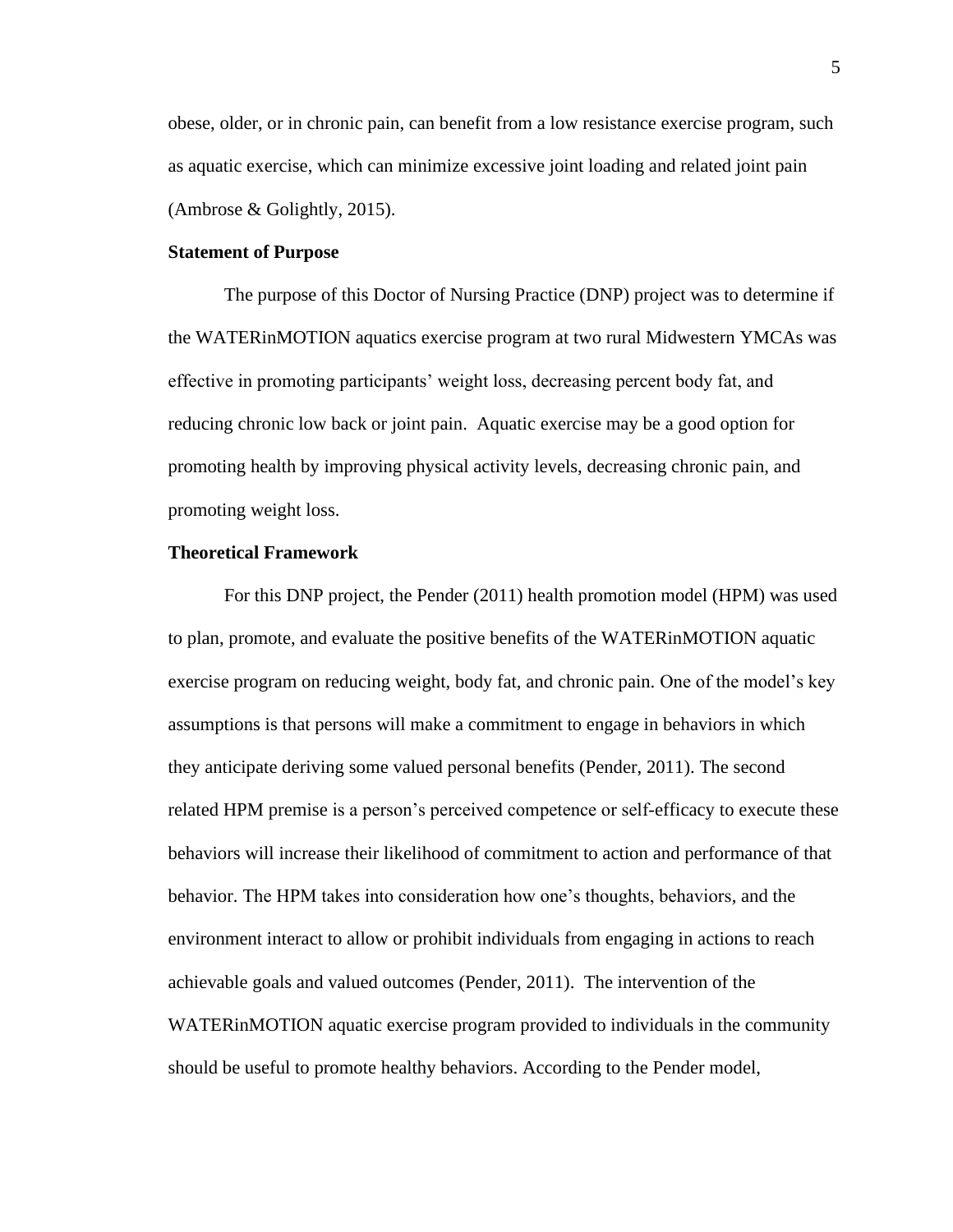participants should be able to see the benefits of implementing a plan of action (aquatic exercise) to achieve desired goals (reduction of weight, body fat, and chronic pain) to reach the valued outcome of healthier lives.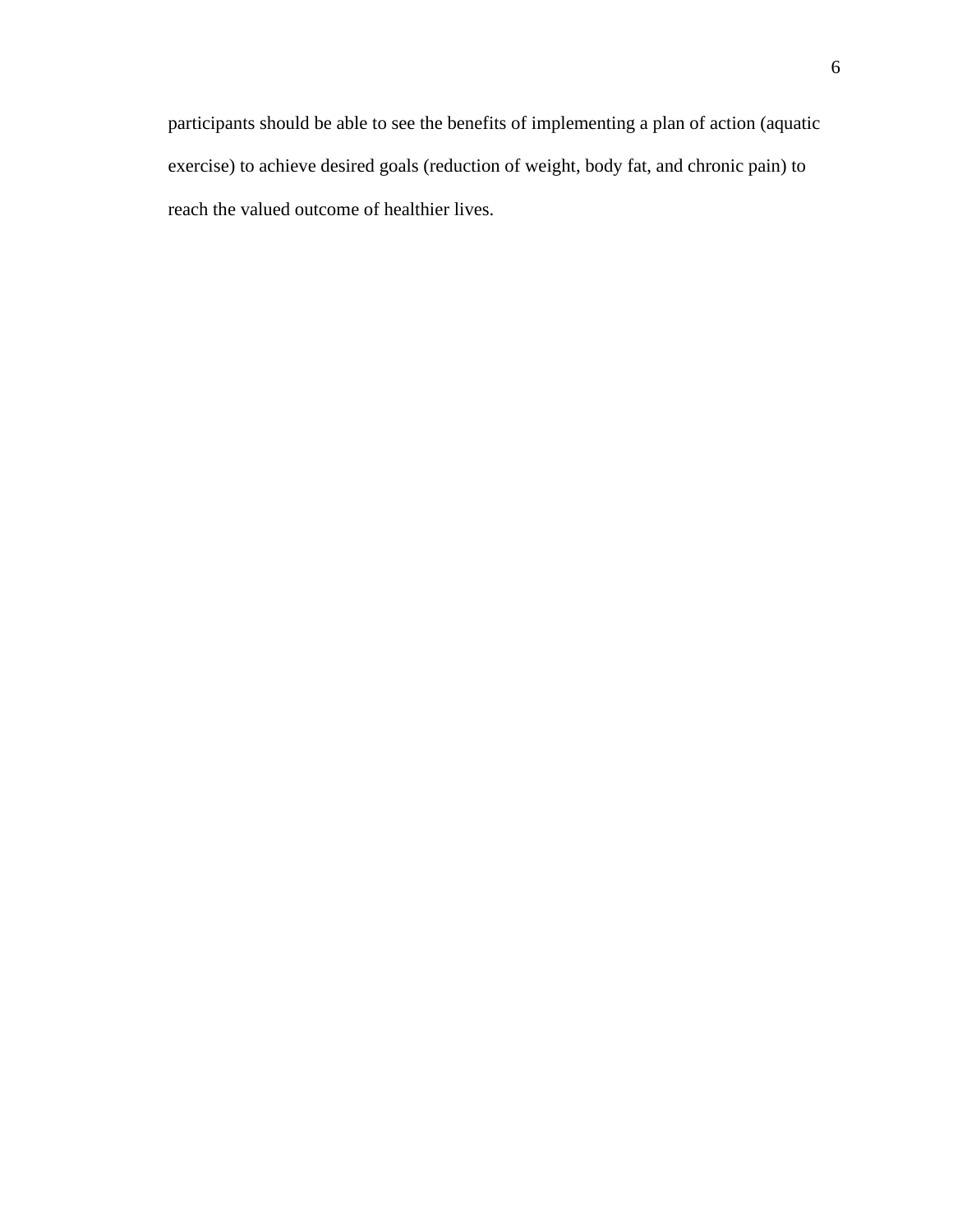#### **Chapter Two**

#### **Literature Review**

#### <span id="page-18-0"></span>**Introduction**

The purpose of this literature review was to find and evaluate articles that looked at the importance and benefits of physical activity, specifically aquatic exercise, in improving the overall health of the adult population. This review examined obesity and musculoskeletal pain and the benefits of aquatic exercise specifically related to weight loss and pain reduction associated with musculoskeletal problems of low back and joint pain.

CINAHL, PubMed, Cochrane Database, and Google Scholar were utilized for this review of the literature. The timeframe included for the searches was limited to the last 10 years but some historical studies from greater than 10 years were also useful and supported more current evidence. Several topics were searched including physical activity, aquatic therapy, aquatic exercise, obesity, low back pain, joint pain using the following key words: aquatics, aquatic therapy, aquatic exercise, obesity, weight reduction, musculoskeletal pain, and pain reduction.

#### **Obesity**

Obesity is defined as an excess fat accumulation that increases risk to health. Body Mass Index (BMI) is often used an indicator of body fatness. BMI is calculated by taking a person's weight in kilograms and dividing it by the square of their height in meters (CDC, 2017). The CDC has established the following BMI parameters related to body fatness: BMI less than 18.5 is underweight, BMI from 18.5 to  $<$  25 is normal weight, BMI  $\geq$  25 but less than 30 is overweight, and BMI of 30 or higher is obese.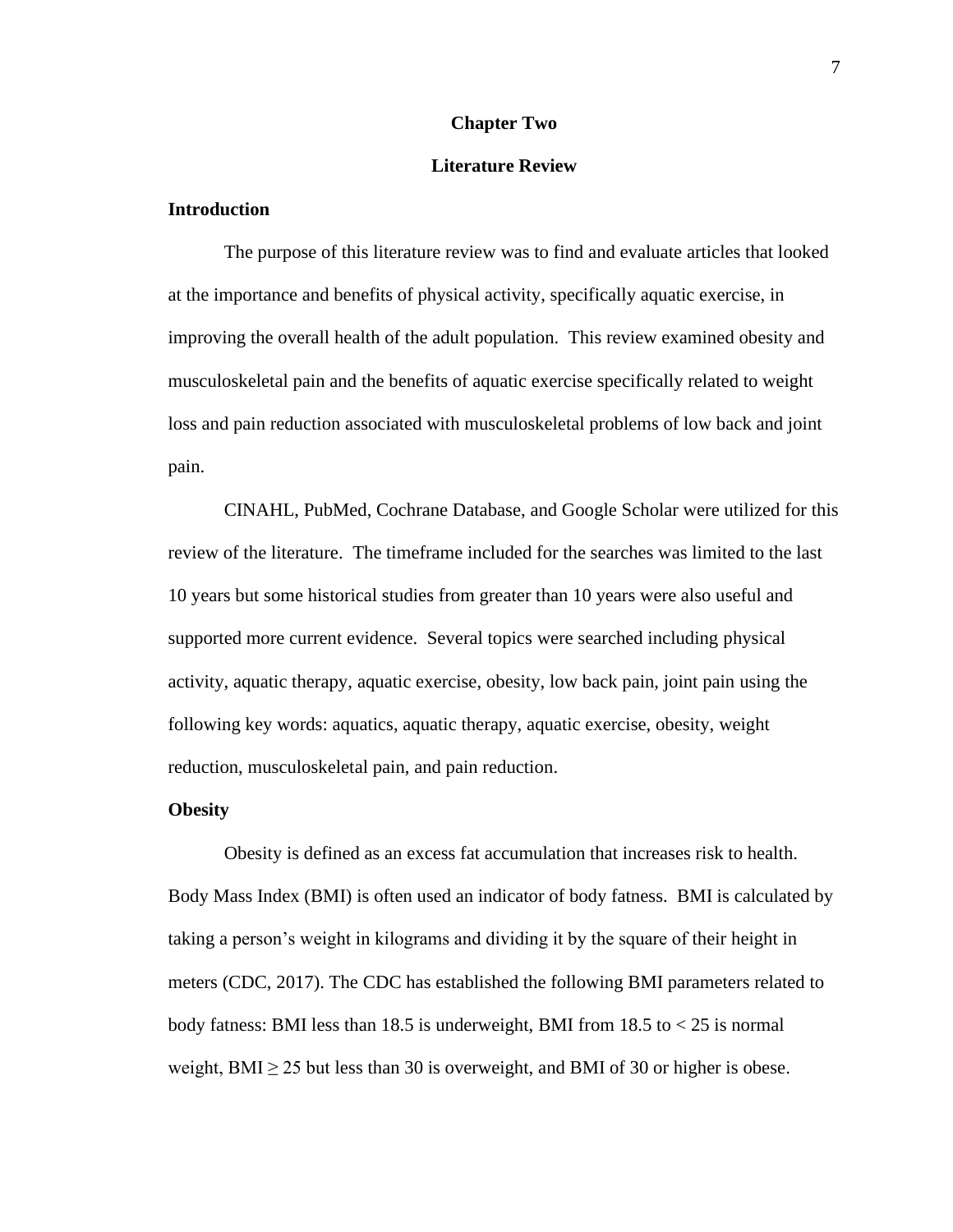Obesity is then subdivided into three classes; Class 1 is a BMI of 30 to  $\lt$  35, Class 2 is a BMI of 35 to < 40, and Class 3 is a BMI of 40 or higher, which is also classified as extreme or severe obesity.

In 2018, obesity affected about 93.3 million U.S. adults with differences noted between ethnic, groups (Hales et al., 2020). In 2017-2018 the highest age-adjusted prevalence of obesity was found in non-Hispanic blacks (49.6%) and Hispanics (44.8%), followed by non-Hispanic whites (42.2%) and non-Hispanic Asians (17.4%) (Hales et al., 2020). Obesity rates among various age groups include: 20-39 years 40%, 40-59 years 44.8% and age 60 and older 42.8% (Hales et al., 2020). In 2008, the estimated medical cost of obesity was \$147 billion (CDC, 2020a). It has been estimated that by 2030 obesity related medical costs could rise by \$48 to \$66 billion a year in the United States if obesity trends are not addressed (Harvard University School of Public Health, n.d.).

There are several factors that influence obesity. At first, it may seem simple; if a person consumes more calories than he/she burns through physical activity then that person will gain weight. However, this simple explanation is not the only reason why people gain weight. The risk factors can be complex and include the following: genetics, socioeconomic, metabolic, lifestyle choices, certain endocrine disorders, diseases, and medications side effects (Stanford Health Care, 2019). Obesity is a serious health concern as it is associated with poor mental health outcomes, reduced quality of life, and is one of the leading causes of death in the U.S. (CDC, 2020a).

Healthy lifestyle behaviors are essential for promoting and maintaining a recommended weight. A nutritious diet, proper portions, and regular physical activity are the primary healthy behaviors that need to be implemented. A person should strive for a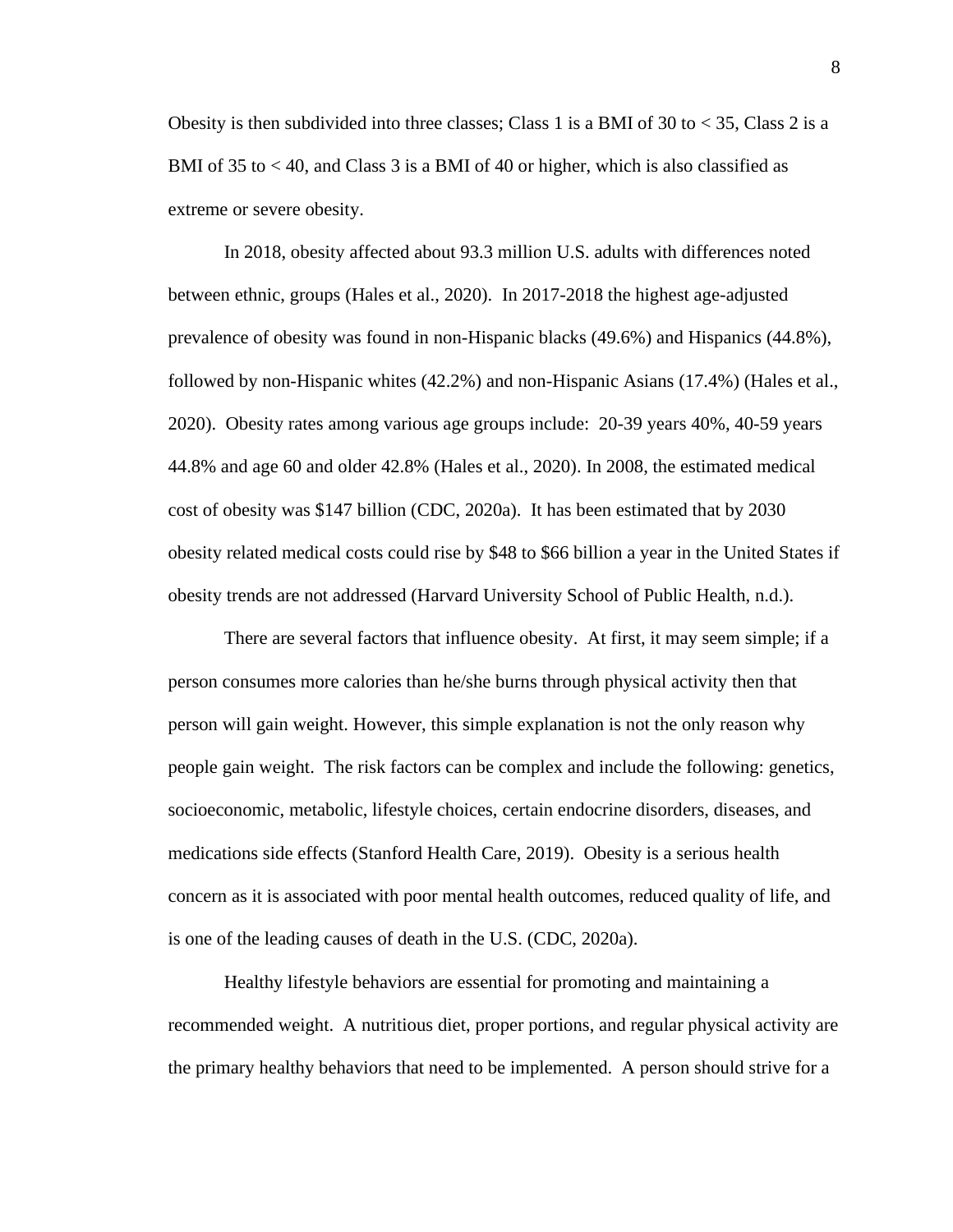balance between calories consumed and the calories their body uses to prevent excess weight gain (CDC, 2020b). Piercy et al. (2018) lists the Physical Activity Guidelines for Americans, which recommend for adults at least 150 to 300 minutes a week of moderate intensity activity or 75 to 150 minutes a week of vigorous activity, or an equal combination of both moderate and vigorous, as well as two or more days of strength training per week. These recommendations emphasize that more movement and less sitting provide benefits to nearly every adult.

#### **Musculoskeletal Pain**

Musculoskeletal conditions or disorders involve a part of the musculoskeletal system that is injured or affected over a period of time (Verhagen, Cardoso, & Bierma-Zeinstra, 2012). These conditions are among the most common chief complaints when patients see a general medical provider. Symptoms can include pain, dysfunction, and discomfort of bones, joints or muscles. These disorders can be acute, chronic, focal or diffuse in nature and may result from sports, work, hobbies, or systemic diseases such as rheumatoid arthritis or degenerative disease such as osteoarthritis, fractures, or contusions (Verhagen et al., 2012). Of these disorders, osteoarthritis and low back pain are the most common. Radiographic evidence of OA is observed in the majority of older adults age 65 and older (Arden & Nevitt, 2006) and the majority of adults will be affected by at least one episode of low back pain (Rubin, 2007). Interventions for the pain associated with musculoskeletal disorders can be pharmacological and non-pharmacological. Aquatic exercises, which are a non-pharmacological intervention, are often prescribed for these conditions (Verhagen, et al., 2012).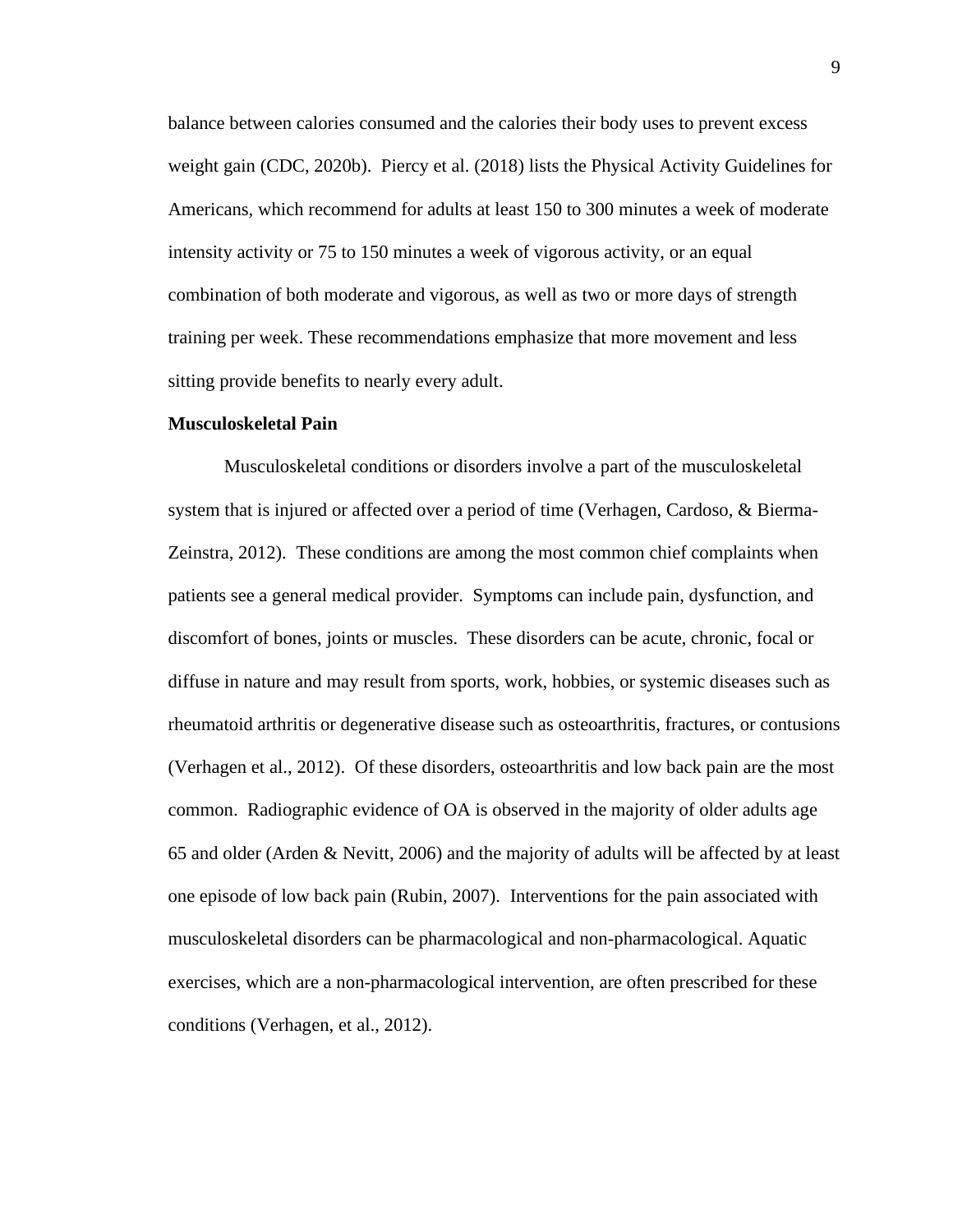#### **Arthritis**

Osteoarthritis (OA) is the most prevalent form of arthritis worldwide. It is becoming increasingly common in the expanding population of older adults and is considered the leading cause of long-term disability and activity restriction in the older adult population (Stover et al., 2015). OA is associated with swelling, disability, decreased range of motion, bony deformities, reduced quality of life and risk of death, but pain is the most common symptom. Those who suffer with this debilitating disease become less active because of joint pain. This can lead to weight gain, muscle weakness, swelling, and depression (Stover et al., 2015).

#### **Low Back Pain**

Rubin (2007), estimates that 50-80% of people in the U.S. will be affected by at least one episode of low back pain (LBP) in their lifetime. LBP is defined as back pain that is located between the lower ribs and above the gluteal folds, and can be associated with or without leg pain (Shi et al., 2018). LBP can be a result of injury to different areas of the spine such as muscles, ligaments, facet joints, discs, nerves, or bones (Johnson, et al., 2016). The majority of LBP is non-specific, and the prevalence of LBP rises with advancing age. This increase is due to decreased bone strength, muscle elasticity and tone, as well as inactivity, injury and arthritic pain (Johnson et al., 2016).

Treatments for LBP include ice and heat, rest, surgery, medications, physical therapy, chiropractic adjustments, ultrasound, and acupuncture which can result in high healthcare costs (Johnson et al., 2016). It is unclear which of these treatments are most effective. Research shows that at least 35% of patients who have had surgery for back pain remain in pain and/or become disabled (Johnson et al., 2016).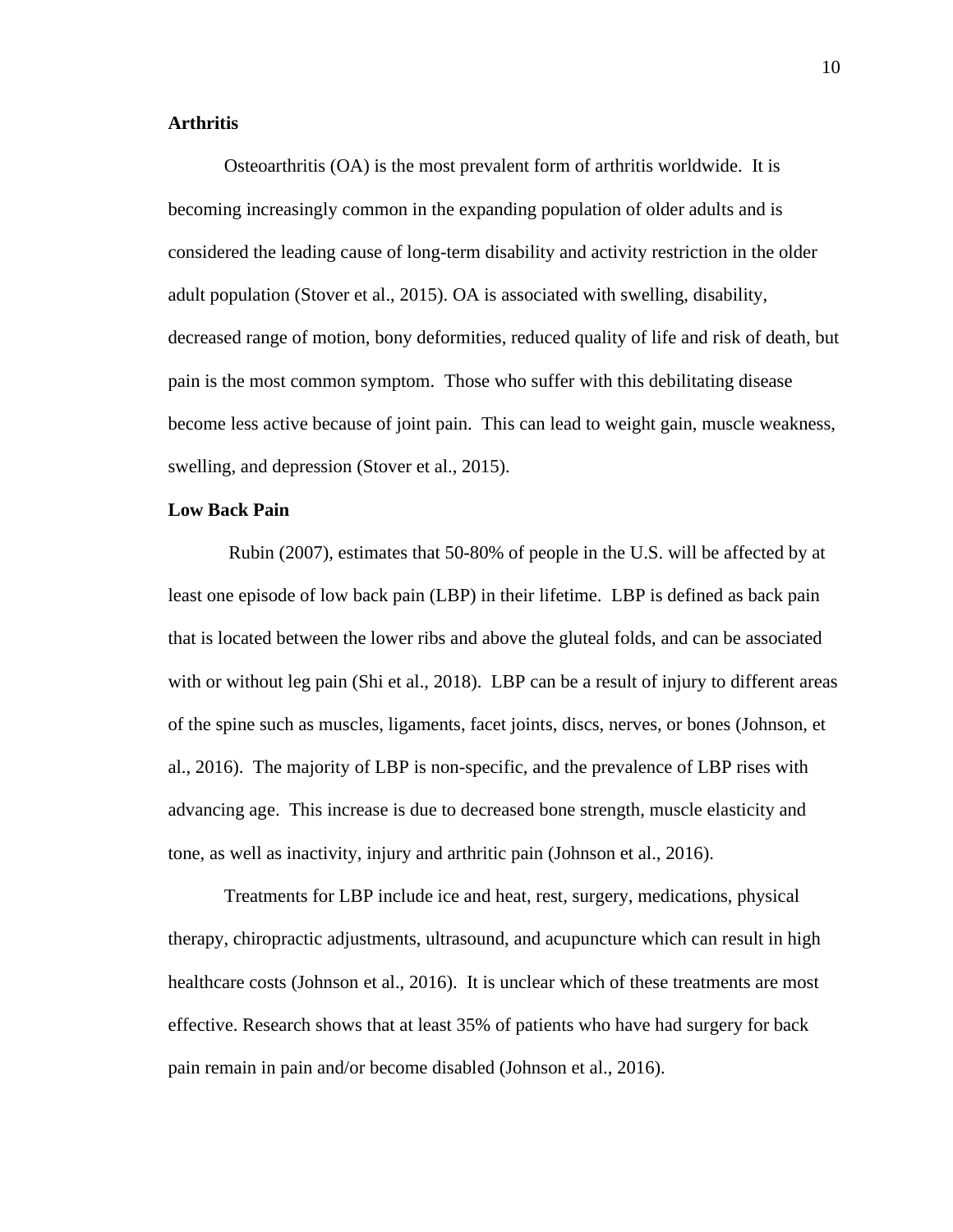#### **Physical Activity & Exercise:**

Physical activity is defined as any movement by the skeletal muscles that use energy expenditure (WHO, 2019). Exercise is a subcategory of physical activity that is planned, repetitive, and purposeful where the improvement of one or more components of physical fitness is the goal (WHO, 2019). Physical fitness is a physiological state of wellbeing that allows for a person to meet the demands of daily living. Physical fitness related to health status includes components such as cardiovascular fitness, musculoskeletal fitness, body composition, and metabolism (Warburton et al., 2006).

Warburton et al. (2006), completed a literature review that looked at the role that physical activity plays in the development of chronic disease and premature death. The authors reported irrefutable evidence that regular physical activity is essential in the primary and secondary prevention of several chronic diseases such as cardiovascular disease, diabetes, cancer, high blood pressure, obesity, depression, and osteoporosis, as well as premature death (Warburton et al., 2006). Also included were several studies that looked at the relative risk of death from any cause and specific diseases associated with physical inactivity. Males and females who had increased physical activity and fitness showed a reduction in relative risk of death by 20 - 35% (Warburton et al., 2006). Evidence clearly shows that an increase in physical activity will reduce premature death risks and a decrease in physical fitness will increase the risk (Warburton et al., 2006).

Exercise is considered the most effective prevention strategy for obesity. It also contributes to weight loss and maintenance over the long term (DiPietro & Stachenfeld, 2000). Benefits of exercise include increasing one's metabolic rate or the number of calories the body burns in 24 hours, improved circulation, improved heart and lung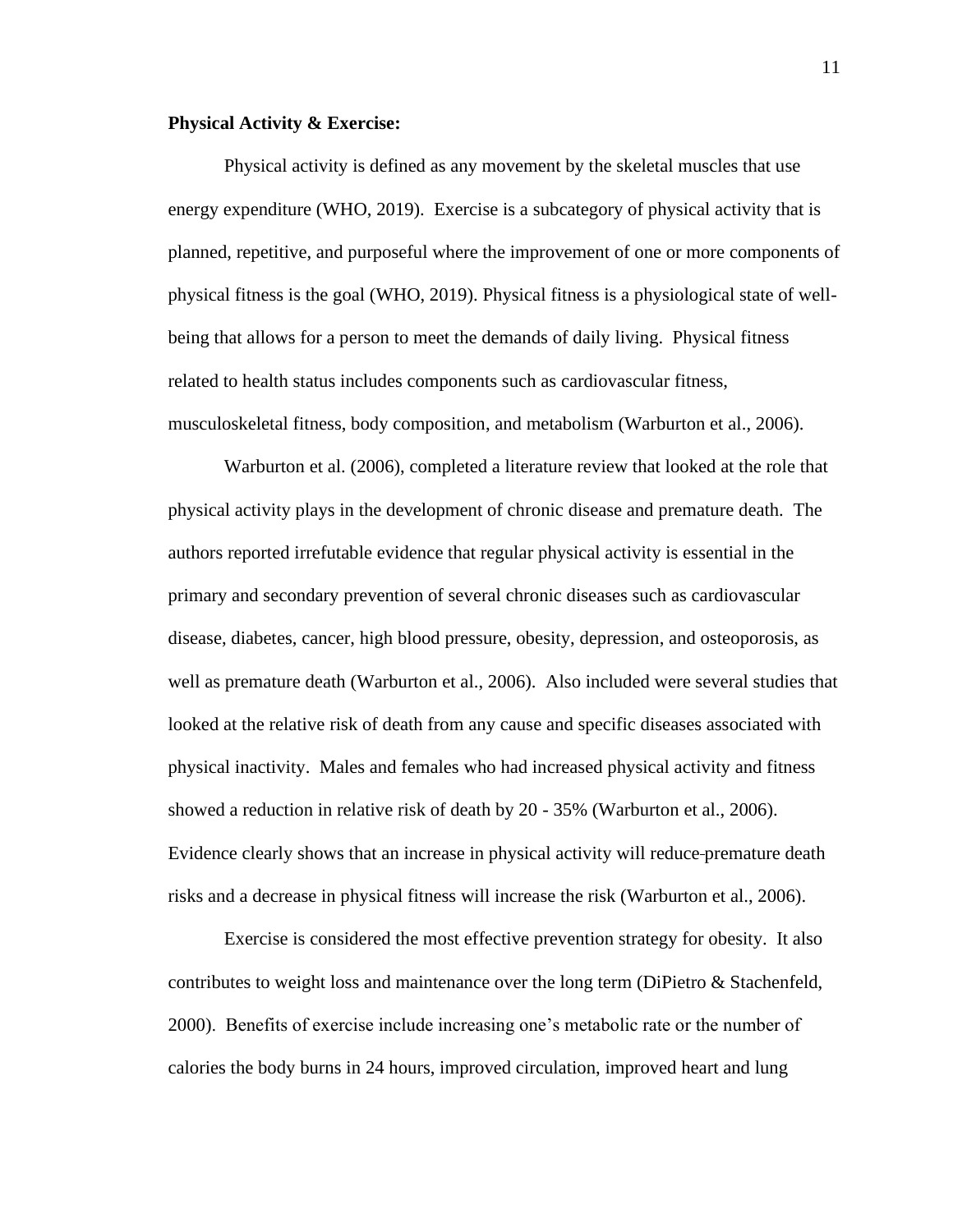function, reduction in stress and depression, appetite suppression, improved sleep, and prevention of many chronic diseases (Wayne State University Physician Group [WSUPG], 2011).

#### **Aquatic Exercise**

 One of the physical activities used to combat obesity is aquatic exercise. Aquatic exercise is defined as a low impact activity that takes place in the water (Mayo Clinic, 2016). This type of exercise reduces pressure on bones, joints, and muscles and strengthens muscles by offering a natural resistance (Mayo Clinic, 2016). There are several health benefits associated with aquatic therapy including improved heart health, reduction in stress, weight loss, and improved muscular endurance, and strength (Mayo Clinic, 2016).

Water based activities such as aquatic exercise have gained popularity over the years as an alternative physical activity that can improve health and well-being (Raffaelli, Lanza, Zanolla, & Zamparo, 2010). These exercises are useful in improving the physical conditioning of young and healthy individuals as part of recreational training and are also suitable for many other special populations. For example, persons with low levels of physical fitness such as the elderly, persons with orthopedic or neurological deficits, athletes with injuries, and persons with obesity can benefit from this type of exercise (Raffaelli et al., 2010). Specifically, for obese individuals or older persons with degenerative changes, aquatic exercise is a good option because these activities are perceived as less strenuous but will reduce body weight and improve health (Tamin & Loekito, 2018). Aquatic exercise has been shown to be helpful for persons with back, knee, or joint issues often associated with OA (WSUPG, 2011).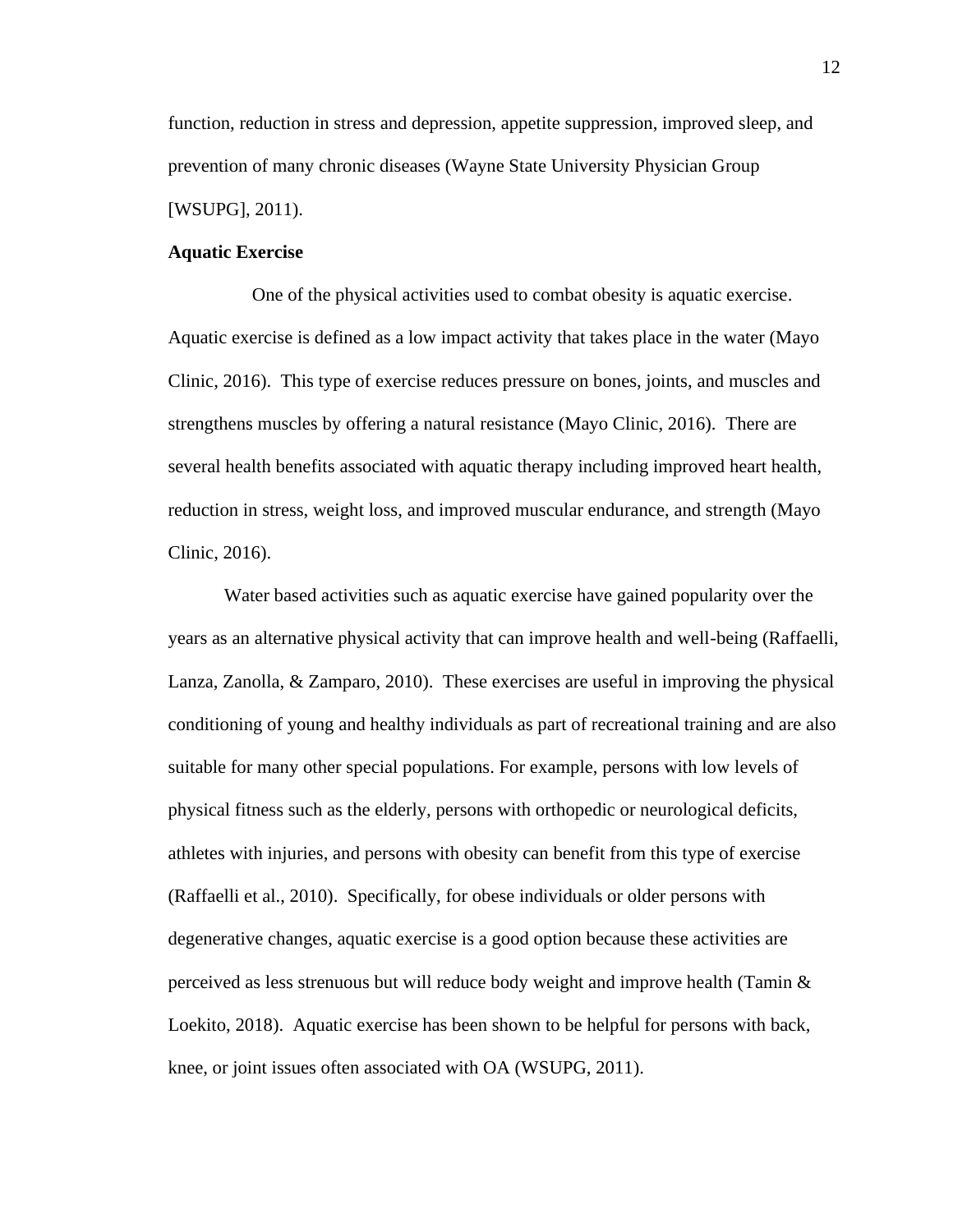There are several factors that make aquatic exercise a feasible option for improving health. For example, the buoyancy experienced in water reduces the effect of weight bearing and compressive forces on the skeletal joints (Raffaelli et al., 2010). The buoyancy also helps to support weak muscles as well as reduce joints stress which allows for greater mobility (See, 2015). Aquatic exercise involves whole body movements which lead to increased heart rates and energy outflow due to the water providing more resistant than air (Tamin & Loekito, 2018). The higher specific heat and thermoregulatory characteristics of water allow for training intensity and duration to progress at an increased rate compared to land exercise (Tamin & Loekito, 2018). When a person performs an aquatic activity at the same consistent and continuous speed as many land-based activities, he/she will use more energy due to the increased resistance of the water which also acts to greatly reduce the speed of the movements (Verhagen et al., 2012). The water resistance also helps build strength and endurance even with gentle movements and the increased warmth of the water has been shown to reduce pain and stiffness (Cugusi et al., 2019). Further, See (2015) notes that each person can adjust their level of training to avoid unwanted fatigue, soreness, and poor posture.

**Aquatic Exercise Standards and Guidelines.** "The Aquatic Exercise Association (AEA), is the world's largest certifying organization for aquatic fitness programming" (Aquatic Exercise Association, 2020, p. 1). They have set forth specific guidelines, based on current research, that help to minimize risk of injury and provide the best benefits and enjoyment of physical activity in the aquatic setting (AEA, 2020). The aquatic exercise class format should include a warmup, conditioning, and a cool down phase. Any public or private pool offering aquatic fitness programs should be maintained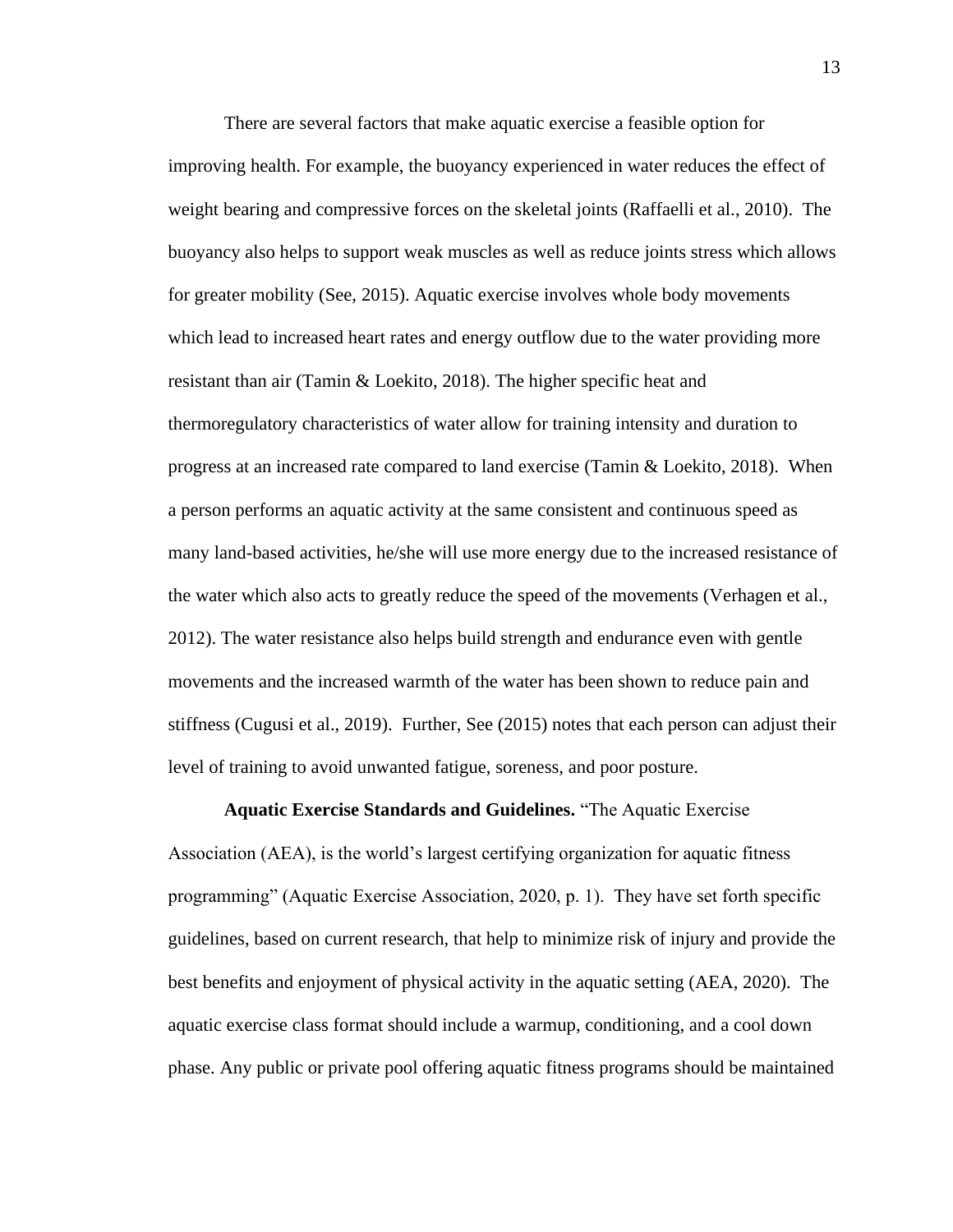by the proper licensed personnel and the instructors should notify management of any concerns with the water quality (AEA, 2020). Water temperatures should range from 83- 86 degrees Fahrenheit which are the most comfortable for most water fitness classes. These temperatures allow the body to react normally to the start of exercise as well as the increased body temperature that may occur during the program. Any water temperatures above or below the recommended range will require instructors to make modifications in the program to adjust accordingly to the environmental conditions. AEA recommends that obese individuals have a water temperature of 80-86 degrees Fahrenheit, older adults 83-86 degrees Fahrenheit, and those with arthritis 83-90 degrees Fahrenheit (2020). There are several other things that must be taken into consideration when having an aquatics fitness program including water depth, pool entry and exit, air quality, intensity, music tempo, equipment considerations, proper footwear and clothing, class size, and professional education (AEA, 2020).

**Aquatic Exercise and Weight Loss.** Over the years, recommendations have been made for all people to participate in physical activity regularly (Neiva, Faíl, Izquierdo, Marques, & Marinho, 2018). Some people have limitations that may restrict their ability to participate in exercise programs. For example, persons who are obese or have poor physical fitness levels and persons with locomotion difficulties caused by aging, orthopedic or neurological disabilities, or persons diagnosed with pulmonary disease (Neiva et al., 2018). Raffaelli et al. (2016) found that water-based exercise when compared to land exercise led to substantial increases in physical exercise.

In a non-randomized controlled trial, Neiva et al. (2018), examined the effects of a 12-week water aerobics class on health indicators and physical fitness in adults. The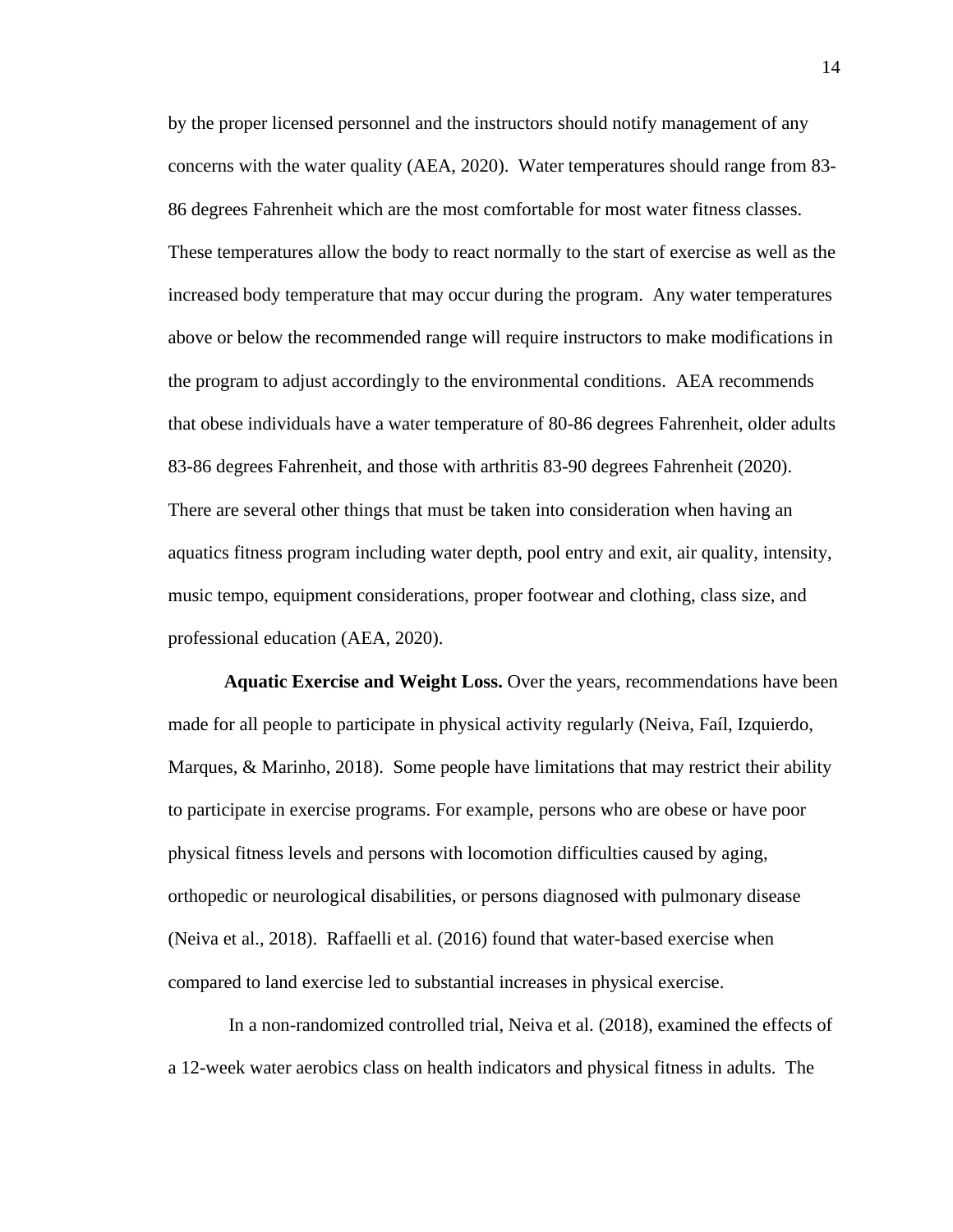sample consisted of 15 participants, age 58 and older in the exercise group and eight participants, age 59 and older in the control group. The exercise group performed 45 minutes of water aerobics twice per week for 12 weeks. For the same period, the control group was not allowed to perform any physical exercise (Neiva et al., 2018). Health indicators that were measured included physical fitness (cardiorespiratory fitness, explosive strength, and upper/lower limb endurance strength) and health status (anthropometrics, lipid profile, and blood pressure). Post training results showed that the exercise group had significant decreases in body fat mass and systolic blood pressures and increased explosive strength of upper limbs. However, there were no significant difference between groups for lipid profiles and cardiorespiratory fitness (Neiva et al., 2018). The researchers concluded that exercise program may need to be of longer duration than the 12 weeks used in this study and the intensity of the classes may have caused some of the differences which were further limited by the small sample size (Neiva et al., 2018).

In a study conducted by Ferrigan et al. (2017), a pretest, posttest, quasiexperimental design was used to determine the efficacy of an aquatic exercise program that was aimed at reducing weight. There were 12 participants from an active adult living community with a BMI of 25 or greater. The program lasted for 6 weeks with two 60 minute exercise sessions per week. This aquatic exercise program consisted of a fiveminute warm up, 50 minutes of focus on cardiovascular endurance, major muscle group strengthening, flexibility, balance, and coordination, and ended with a five-minute cool down. Some exercise equipment was used such as underwater weights for resistance and 20" diameter beach balls for coordination (Ferrigan et. al., 2017). Data collected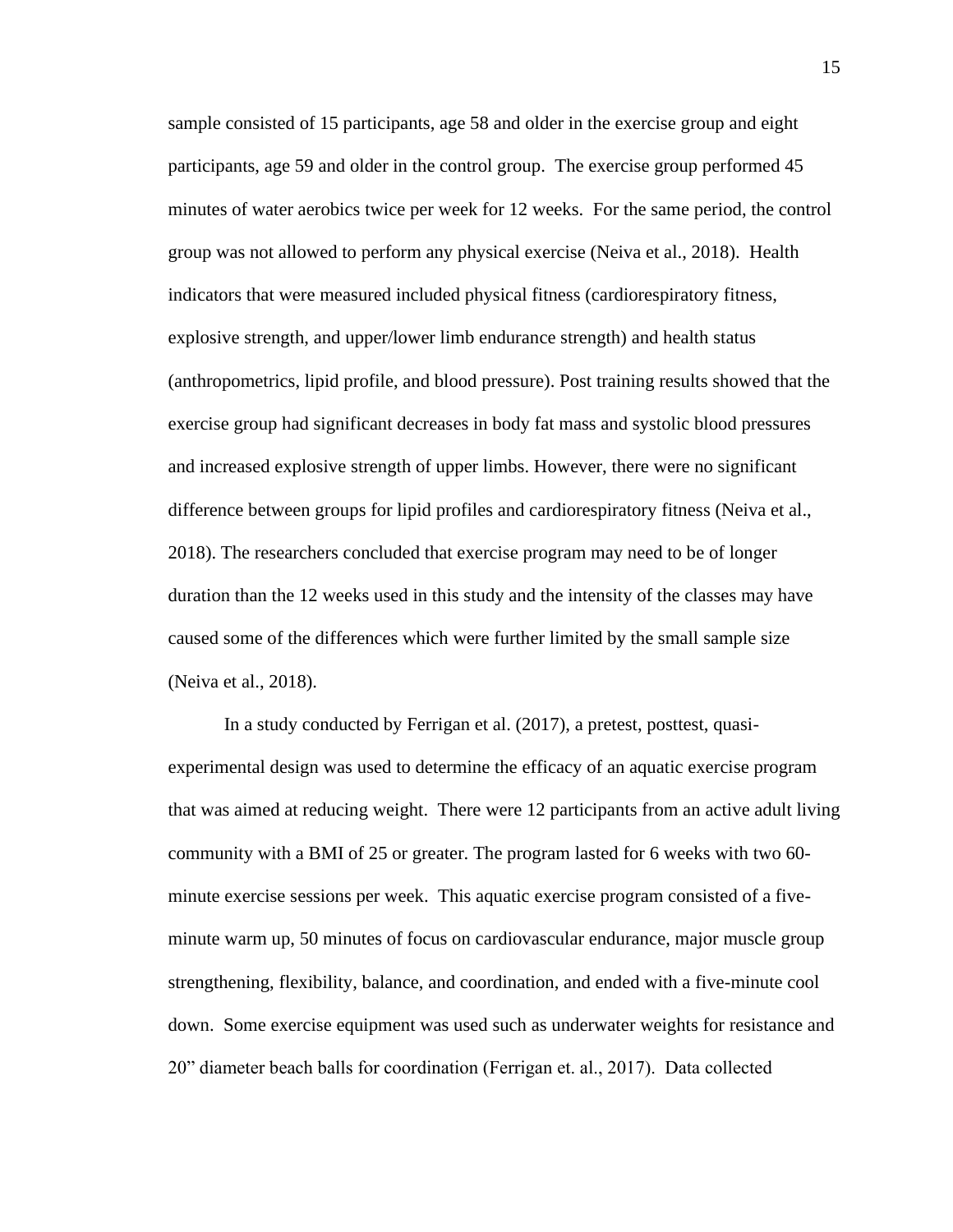included weight in pounds, measured with a Detecto Weight Beam physician scale, height, waist, and hip circumference using a measuring tape, and percent body fat composition utilizing a hand-held bioelectrical impedance analyzer. BMI's were determined from this data using the CDC calculator. These data measurements were collected prior to the start of the 6-week program and at the end of the 6 weeks (Ferrigan et al., 2017). This study resulted in statistically significant results in weight in pounds lost, reduction of BMI, body fat composition reduction, and hip circumference. Waist circumference did decrease, although the results were not statistically significant. Specifically, the group experienced the following mean decreases: weight 216.6 pounds to 213.2 pounds, BMI 34.9 to 34.3, percent body fat 38.7 to 38.0%, waist circumference 44.4 to 44.2 inches, and hip circumference 46.7 to 46.1 inches (Ferrigan et al., 2017). These results suggest that aerobic exercise can help reduce body fat composition and weight in the middle-aged adult. Limitations included the small sample size, use of a convenience sample, and the inability to measure one participant's body fat accurately (Ferrigan et. al, 2017).

**Aquatic Exercise and Musculoskeletal Pain Reduction.** Aquatic exercises are a popular treatment modality and frequently used for people with musculoskeletal disorders, in particular arthritis (Verhagen et al., 2012). In addition to the buoyancy and reduced impact on joints and bones as mentioned prior, as well as the standard benefits of increased muscles strength and improved aerobic and cardiovascular capacity, the use of water exercise may also reduce risk of new injury or prevent further injury to muscles or joints (Verhagen et al., 2012). During water exercise, the alleviation of gravity by flotation helps to reduce joint stress during stretching and can allow for greater range of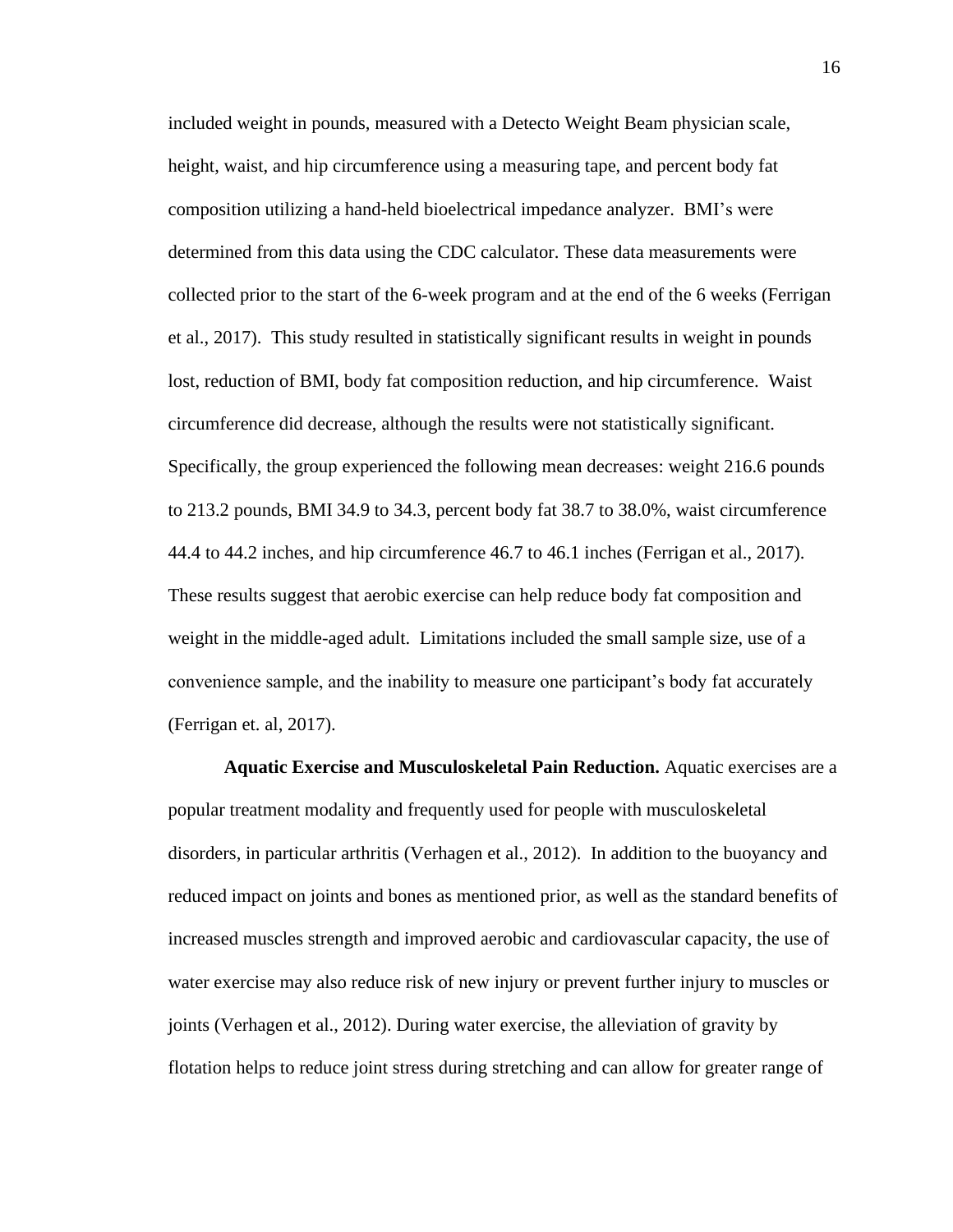motion, which makes water exercise safer for individuals who are able to keep their heads out of the water (Verhagen et al., 2012).

**Aquatic Exercise and Low Back Pain.** Exercise in general has been shown to improve functioning and decrease pain in adults with chronic LBP (Johnson et al., 2016). Exercise protocols for treating LBP include land or water-based programs that consist of aerobic, muscle strengthening, and flexibility or stretching exercises (Johnson et al., 2016). Johnson et al., (2017), examined the benefits of aquatic based therapy for persons with LBP who were not in aquatic therapy (Johnson et al., 2016). The aquatic therapy group  $(N = 23)$  was a convenience sample of patients who were admitted for physical therapy with the diagnosis of chronic LBP with no specific etiology. Aquatic physical therapy was recommended by a referring medical practitioner or the evaluating physical therapist. The control group  $(N = 24)$  was recruited from the community, primarily a senior retirement community, and received no therapy at all. (Johnson et al., 2016). Participants in the control group were required to have current LBP present for more than three months and had to be able to walk more than six meters with or without assistive devices (Johnson et al., 2016). Participants also could not be engaged in any other type of aquatic exercise or receiving interventions for their LBP. The presence of LBP was assessed using the Oswestry Disability Index (ODI) and pain was assessed using a 1-10 numeric scale (no pain to highest imaginable pain). The treatment group received aquatic therapy for 30-60 minutes, two to three times per week for about one month. The aquatic group reported a significant decrease in pain level (5.7 to 3.0) between initial and follow up testing after one month while the control group had decreased pain during the 30-day study. The pain levels were even found to be increased from 3.0 to 4.5 in the control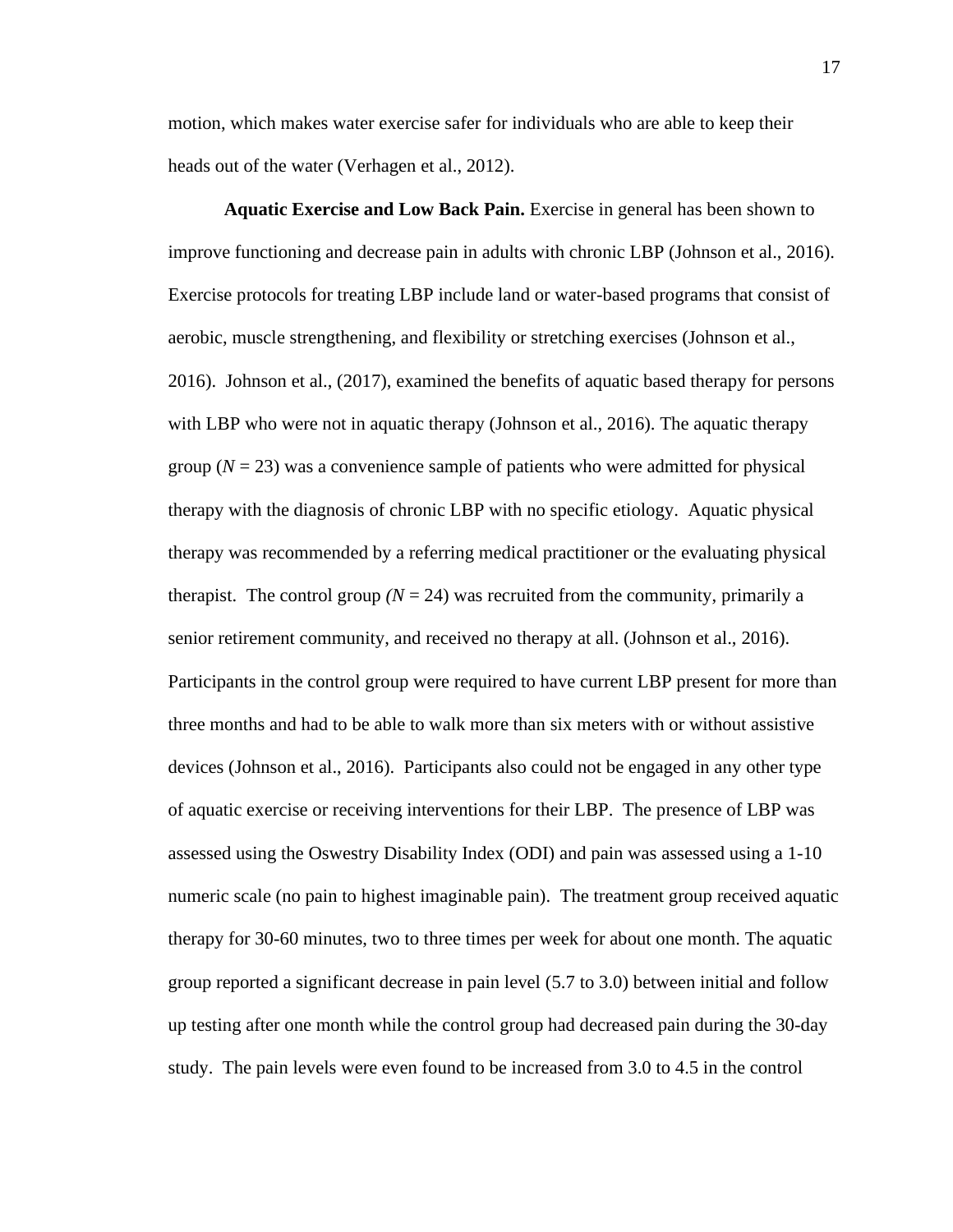group. The aquatic group also had a significant reduction in self-reported disability with the ODI, but the control group had no change. Overall, aquatic therapy effectively reduced pain levels and pain related disability improving functional activities, which led to an overall improved quality of life (Johnson et al., 2016).

Shi et al., (2018), conducted a systematic literature review to identify randomized control trials (RCT) for a meta-analysis to evaluate the effectiveness of aquatic exercise for adults in the treatment of low back pain. Studies that were included used one of following outcome measures: Visual Analog Scale (VAS), Short-Form 12 Health Survey (SF-12 or the Short Form 36 Health Survey). Additional inclusion criteria were adequate data to evaluate the efficacy of aquatic exercise and at least two measurements before and after the exercise (Shi et al., 2018). Eight articles met the inclusion criteria. Combined subjects from these eight studies, resulted in 331 participants who were randomly assigned in these trials, 38.1% were males and 61.9% were females with an average age of 44.3 years old. The length of the aquatic programs ranged from 4-15 weeks, with frequency ranging from two to five times per week, and session durations ranging from 30-80 minutes. All the trials assessed pain level by using VAS. Patients treated with aquatic therapy had a statistically significant reduction in pain intensity compared to the control group. The meta-analysis also revealed a positive correlation between aquatic therapy and improvement of physical condition. There was no significant difference in the mental component between the experimental and control groups.

**Aquatic Exercise and Osteoarthritis.** Stover et al., (2015), conducted a study to evaluate the effectiveness of aquatic exercise for the reduction of OA-related pain in older adults. Using a pre and posttest quasi-experimental design, participants were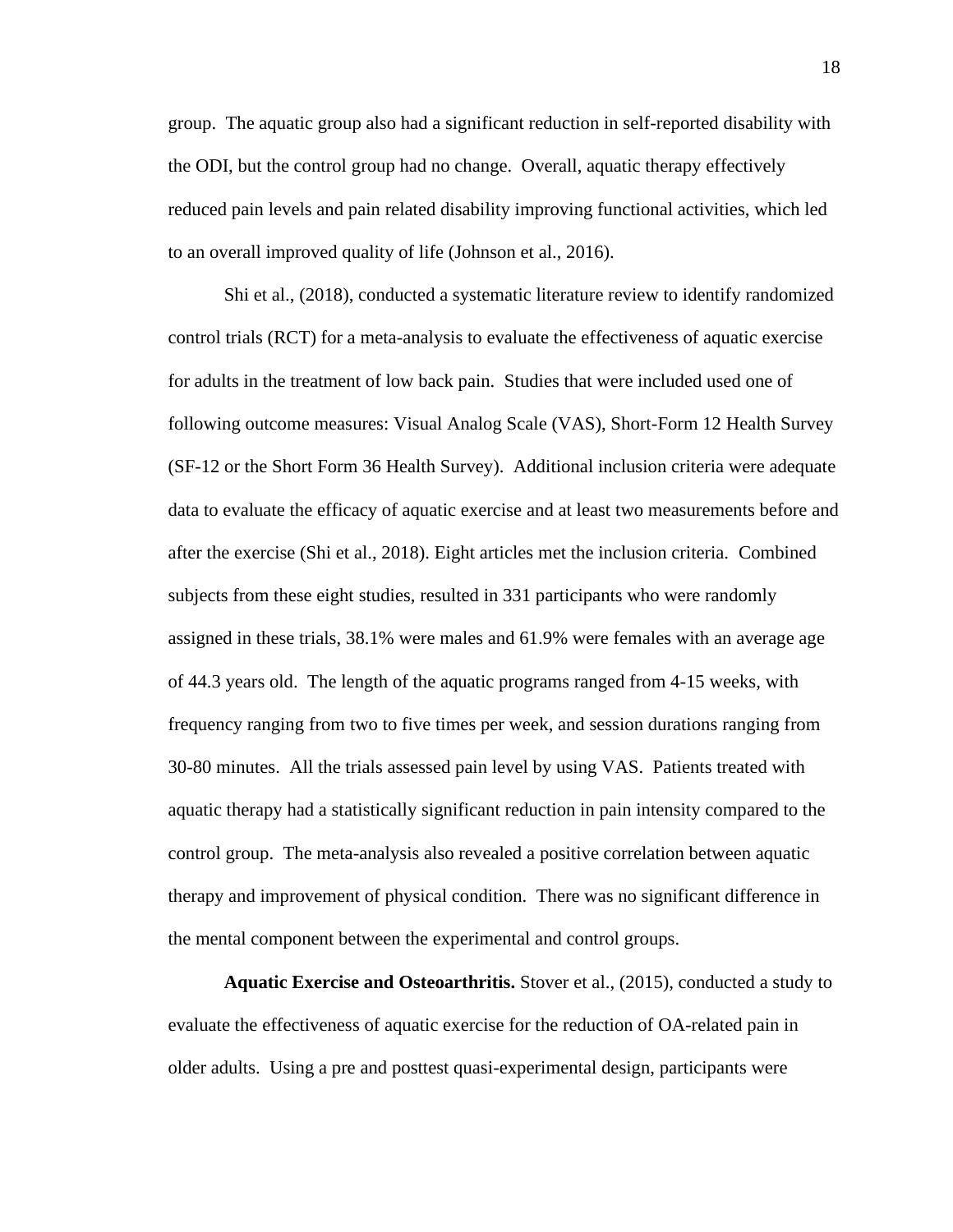evaluated before and after completion of an eight-week aquatic exercise program. A convenience sample was recruited by activity director via email (Stover et al., 2015). Inclusion criteria included: age at least 55, a medical diagnosis of OA in one or more joints, and attendance at eight of the 16 sessions. At the completion of the program, twelve participants had attended a minimum of eight classes; their ages ranged from 55- 72, nine were females and three were males, and all reported pain in the hips/and or knees (Stover et al., 2015). Researchers utilized three tools for measurements: 1) the twohanded pain free functional reach measurement to evaluate changes in pain with mobility, 2) the Western Ontario and McMaster Universities Osteoarthritis Index (WOMAC) for patient reported outcomes related to pain, stiffness, and physical function, and 3) the visual analog scale (VAS) for participants' self-reported pain levels (Stover et al., 2015). For the twelve participants who completed the aquatics program, there were statistically significant differences for the pre and post VAS scores and pain free functional assessment. There was improvement with the pre and post WOMAC scores, but it was not statistically significant. Overall, all participants stated that they felt an improvement in their mobility due to the aquatic exercise program (Stover et al., 2015).

A meta-analysis was conducted by Barker et al. (2014), to evaluate the effectiveness of aquatic exercise in managing pain, physical function, and quality of life related to musculoskeletal conditions. The researchers reviewed RCT or quasi-RCT studies with participants diagnosed with at least one musculoskeletal condition (Barker et al., 2014). The researchers found 26 studies met the inclusion criteria which included 24 RCT's and two quasi-RCT's related to OA, RA, fibromyalgia, low back pain, and osteoporosis populations (Barker et al., 2014). The meta-analysis results showed a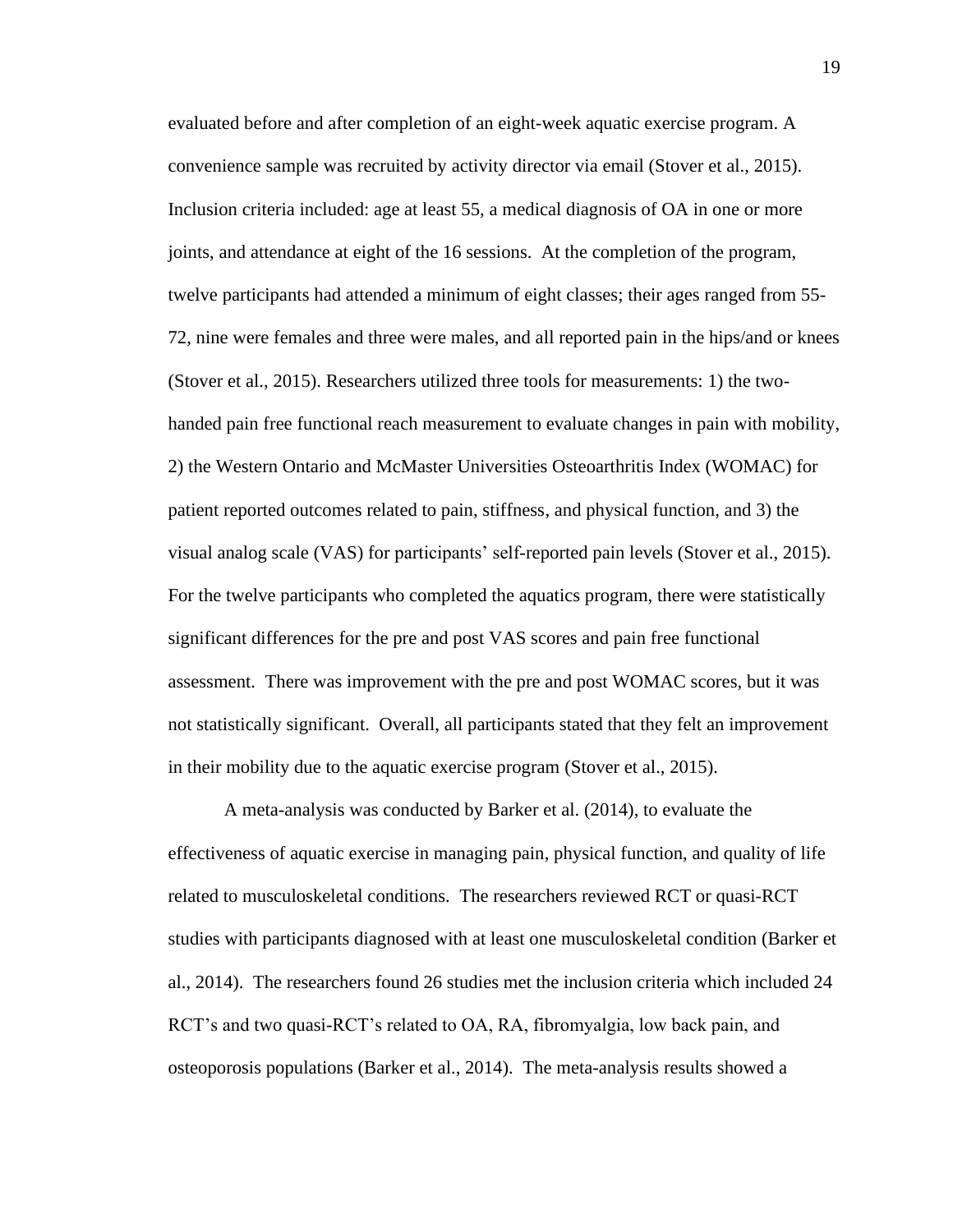moderate reduction in pain with aquatic exercise (*SMD* = -0.37, 95% CI [-0.56 to -0.18] when compared to no exercise, but no significant difference when compared to landbased exercise (Barker et al., 2014). They also indicated a moderate improvement in physical function ( $SMD = 0.32$ , 95% CI [0.13to 0.51] when compared to no exercise and no significant difference when compared to land-based exercise (Barker et al., 2014). Finally, a moderate improvement in quality of life was found in the OA group (*SMD* = 0.39, 95% CI [0.06-0.73] when compared to no exercise and no significant difference when compared to land-based exercise. There was no significant effect in the osteoporosis and RA populations (Barker et al., 2014).

#### **WATERinMOTION Exercise Program**

The WATERinMOTION (WIM) program is an aquatic exercise program that reaches over 16,000 aquatic exercisers daily. WIM is an organization that has over 400 certified fitness professionals in over 200 aquatic facilities across the U.S. (WATERinMOTION Original, n.d.). The program provides a low impact, high energy workout for persons of all ages, skills, and fitness levels. The music is specifically arranged to allow persons of all ages to participate and the choreography is formatted to match the music. Instructors are updated every three months with any programmatic changes. The typical class includes a warm-up, linear and lateral movements, team building, group dynamic exercises, suspension of upper and lower body, core strengthening, and flexibility.

The WIM program is a high energy, calorie burning workout that provides lower impact on joints, particularly the knees and back (WATERinMOTION Original, n.d.). Because it's a water-based exercise program, it provides a lower impact environment but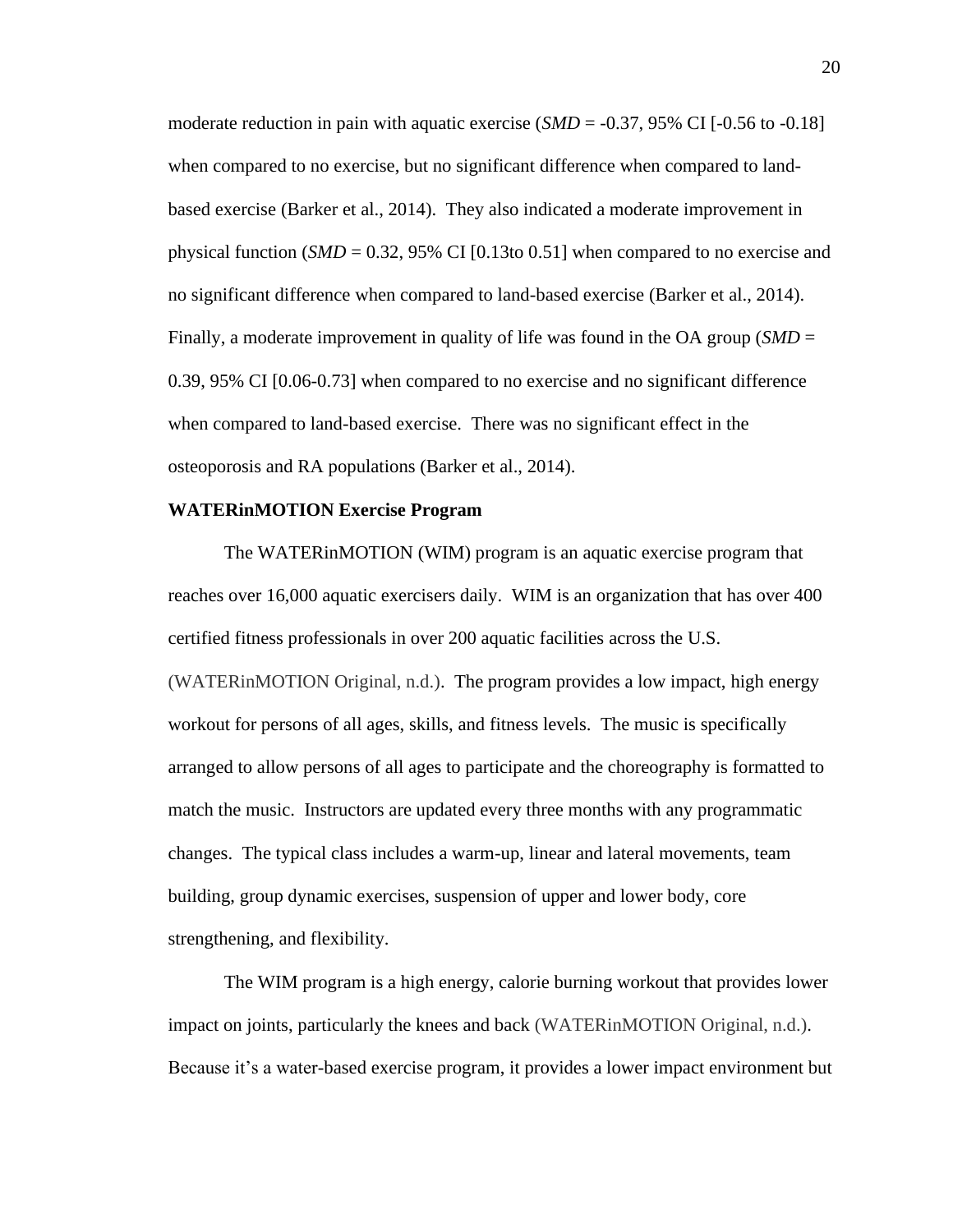promotes a high intensity workout (WATERinMOTION Original, n.d.). The program also helps to relieve pressure from the spine and joints and creates less soreness than land-based exercise. According to the WIM website, participants can lose weight, improve mobility, improve heart health, reduce chronic illness risk, and enhance energy levels. Physician approval is recommended for persons who have had an injury or those just starting a workout regimen for the first time.

#### **Theoretical Framework**

This DNP project explored the use of an aquatic exercise program to improve health related to weight loss and pain improvement. Nola Pender's health promotion model (HPM) was utilized for this DNP project because promoting healthy behavior is the desired behavioral outcome and the end goal of this model (Nursing Theory, n.d.). Pender's health promotion model is one of the most commonly used models in planning for and changing unhealthy behaviors. The HPM has been widely cited in the nursing literature and is the framework for over 100 research studies (Srof & Velsor-Friedrich, 2006). This framework has been shown to be useful in a variety of health promotion behaviors, including physical activity research (Smith & Michel, 2006).

Pender's HPM makes four assumptions which include: (1) Individuals seek to actively regulate their own behavior; (2) Individuals, in all their biopsychosocial complexity, interact with the environment, progressively transforming the environment as well as being transformed over time; (3) Health professionals, such as nurses, constitute a part of the interpersonal environment, which exerts influence on people through their life span; and (4) Self-initiated reconfiguration of the person-environment interactive pattern is essential to changing behavior (Pender, 2011).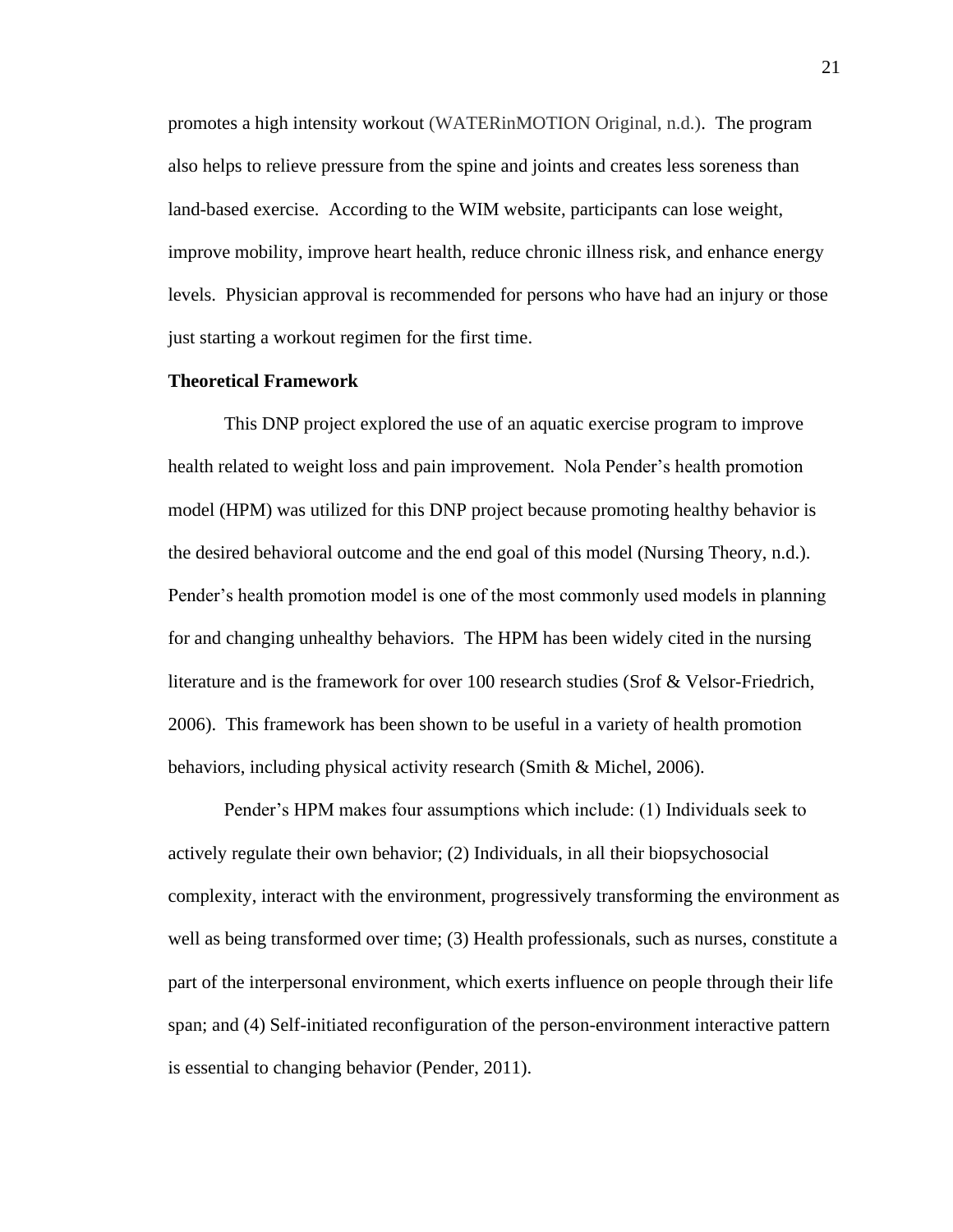Pender's HPM was initially developed in the early 1980's and uses individual characteristics and experiences, behavior specific cognitions, and affects to predict and describe health promoting behavior (Smith & Michel, 2006). The model was derived from the social cognitive theory (SCT). SCT attempts to explain the nature of behavioral changes in larger social structures. Human agency, or the ability to control life events, is explained in a reciprocal relationship between behavior, interpersonal, and external factors (Srof & Velsor-Friedrich, 2006). The SCT and HPM assume that people have the power to control outcomes. Perceived efficacy is a major component of SCT and is defined as "the belief in one's capabilities to organize and execute the courses of action required to produce given attainments" (as cited in Srof & Velsor-Friedrich, 2006). Selfefficacy is then a major construct in health promoting theories.

HPM classifies health behavior elements in three propositional groupings; individual characteristics and experiences, behavior specific cognitions and affects, and behavioral outcomes (Srof & Velsor-Friedrich, 2006). Individual characteristics include inherent factors such as gender, age, and genetics which can have a direct or indirect effect on participation in health promoting behaviors (Smith & Michel, 2006; Srof  $\&$ Velsor-Friedrich, 2006). These individual characteristic factors are mostly unmodifiable and can be divided into three categories: *biological* (age, gender, BMI, aerobic capacity, strength agility, or balance), *sociocultural* (race, ethnicity, acculturation, education, socioeconomic status), and *psychological* (self-esteem, self-motivation, personal competence, perceived health status, definition of health). The behavior specific cognitions include perceived benefits or barriers to behavior, perceived self-efficacy, and affect cues to behavior (Srof & Velsor-Friedrich, 2006). These cognitions address the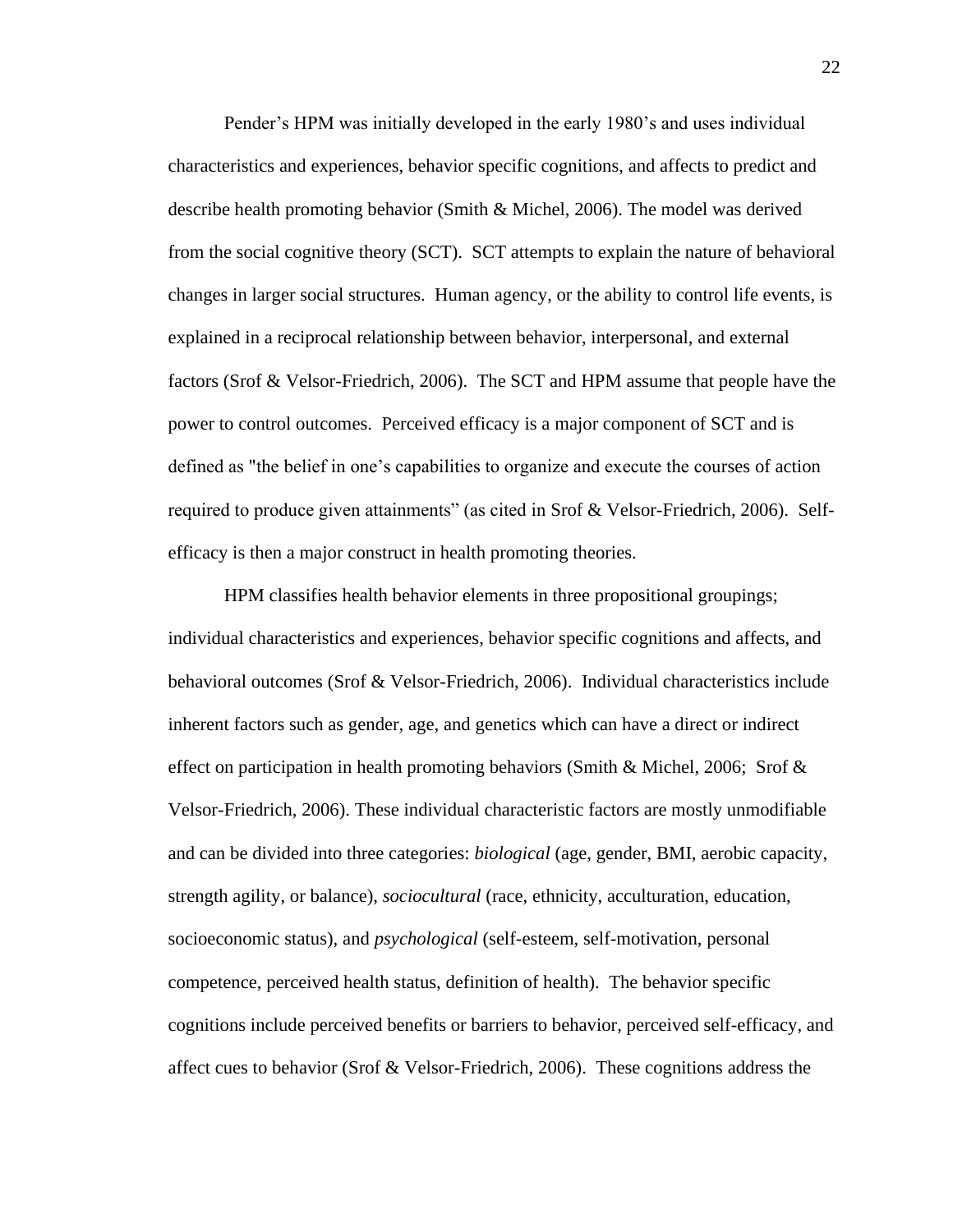behavioral motivators and barriers to action such as no access to exercise programs or a history of sedentary behavior (Smith & Michel, 2006). Most of the more recent HPM research includes these factors as the focus of the targeted interventions. The behavioral outcomes are the changes that people make that are influenced by a plan of action such as participating in aquatic exercise programs, etc.



Revised Health Promotion Model

*Figure 1.* Revised health promotion model. From "Health Promotion Model Diagram," by N. J. Pender, 1996 [\(https://deepblue.lib.umich.edu/handle/2027.42/85351\)](https://deepblue.lib.umich.edu/handle/2027.42/85351). Reprinted with permission.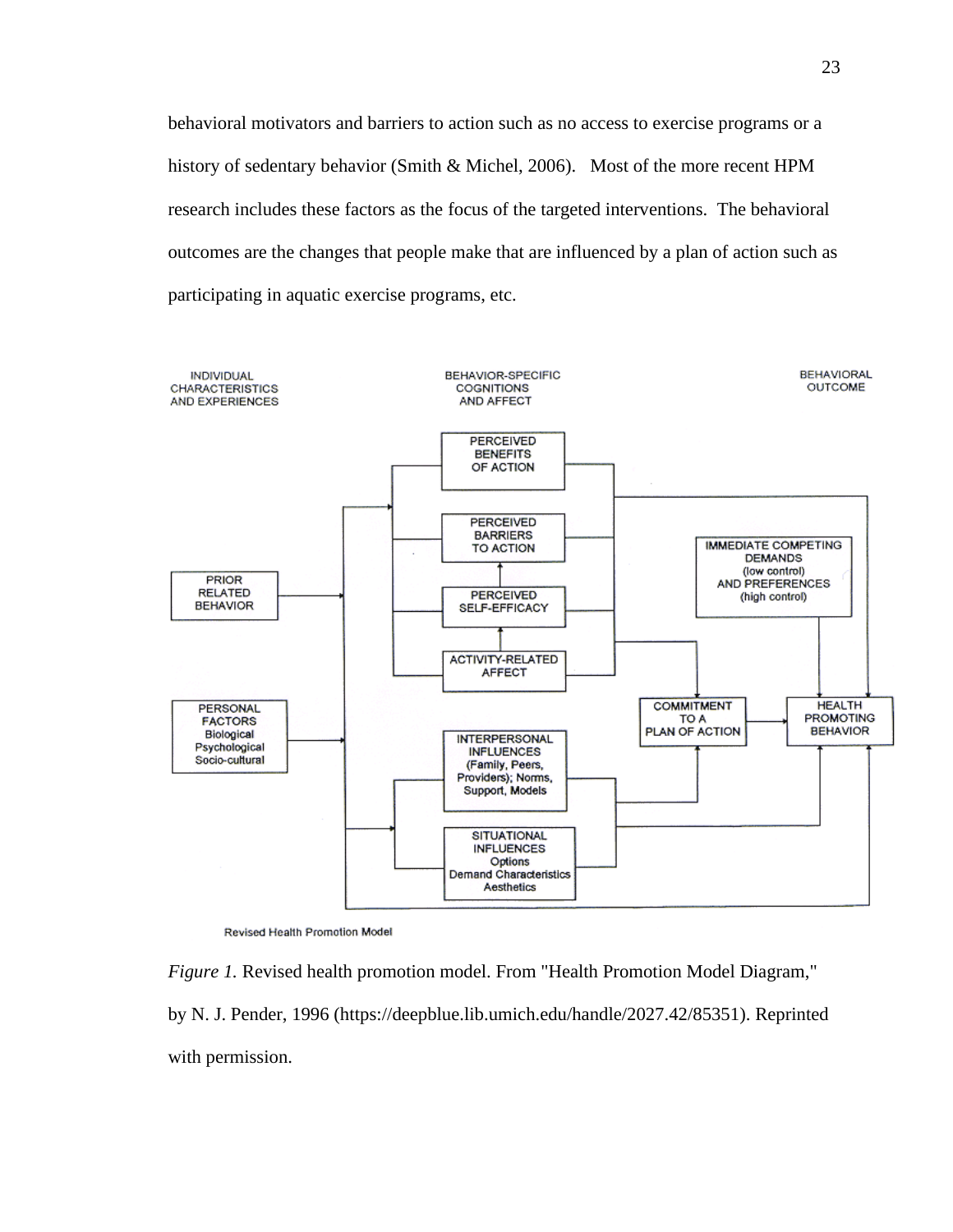In relation to this DNP project, Pender's health promotion model provided the framework for exploring the effectiveness of an aquatic exercise program in decreasing body weight, BMIs and percent body fat along with reducing back and musculoskeletal /joint pain in adult participants. Upon review of the fourteen theoretical statements found in Pender's HPM, three pertain directly to this DNP project including: (1) Persons commit to engaging in behaviors from which they anticipate deriving personally valued benefits; (2) Perceived competence or self-efficacy to execute a given behavior increases the likelihood of commitment to action and actual performance behavior; and (3) Greater perceived self-efficacy results in fewer perceived barriers to a specific health behavior (Pender, 2011). Participants in this DNP project committed to engage in the WATERinMOTION program in anticipation of some sort of personal benefit that could include weight loss or pain improvement. Participants may have experienced improved self-efficacy if they were better informed on the benefits this exercise program. As they gained confidence through exercising, participants might have become more committed to continuing this behavior. After program completion, participants might be motivated to continue to engage in a plan of action to maintain healthier lifestyles if personally valued benefits were achieved. In addition, as participants continue to exercise and experience benefits, their self-efficacy will increase and perceived barriers to exercise should diminish. These new health promotion behaviors should result in improved overall health, enhanced functional ability, and a better quality of life (Pender, 2011).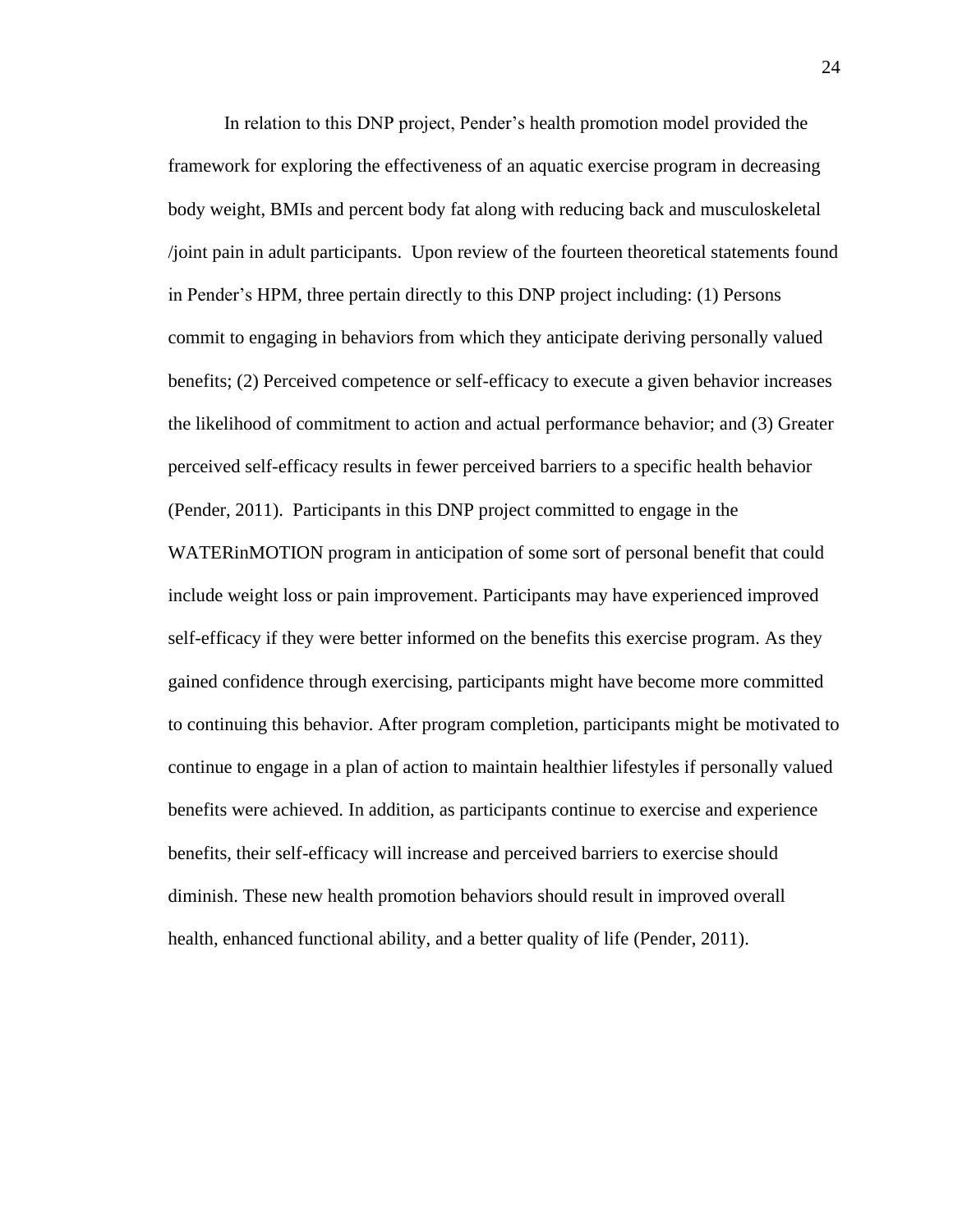### **Summary**

This DNP project examined whether the WATERinMOTION aquatics exercise program at two rural Midwestern YMCAs was effective in promoting participants' weight loss, decreasing percent body fat, and reducing chronic back or joint pain.

A review of the literature provided adequate evidence to support the use of an aquatic exercise program to promote weight and body fat loss as well as improvement of LBP and other musculoskeletal/joint pain. Exercise as a strategy to manage obesity has been shown to be beneficial for weight loss. Research supports the use of aquatic exercise programs to reduce weight and pain in persons with obesity. Aquatic exercise uses body movements to increase heart rates and energy expenditure promoting weight loss, and the water provides support causing less musculoskeletal stress and joint pain. This type of exercise has been shown to be an ideal method to improve functional health status, reduce obesity, and benefit those with pain related to musculoskeletal disorders. Although research supports similar aquatic exercise programs, no literature was found that specifically evaluated the WATERinMOTION aquatic program's effect on decreasing participants' body weight, percent body fat, and pain in back or joints. Further, participants in other programs had at least six weeks of an aquatic program, so this study will examine if two sessions per week for four to five weeks is sufficient for significant health benefits.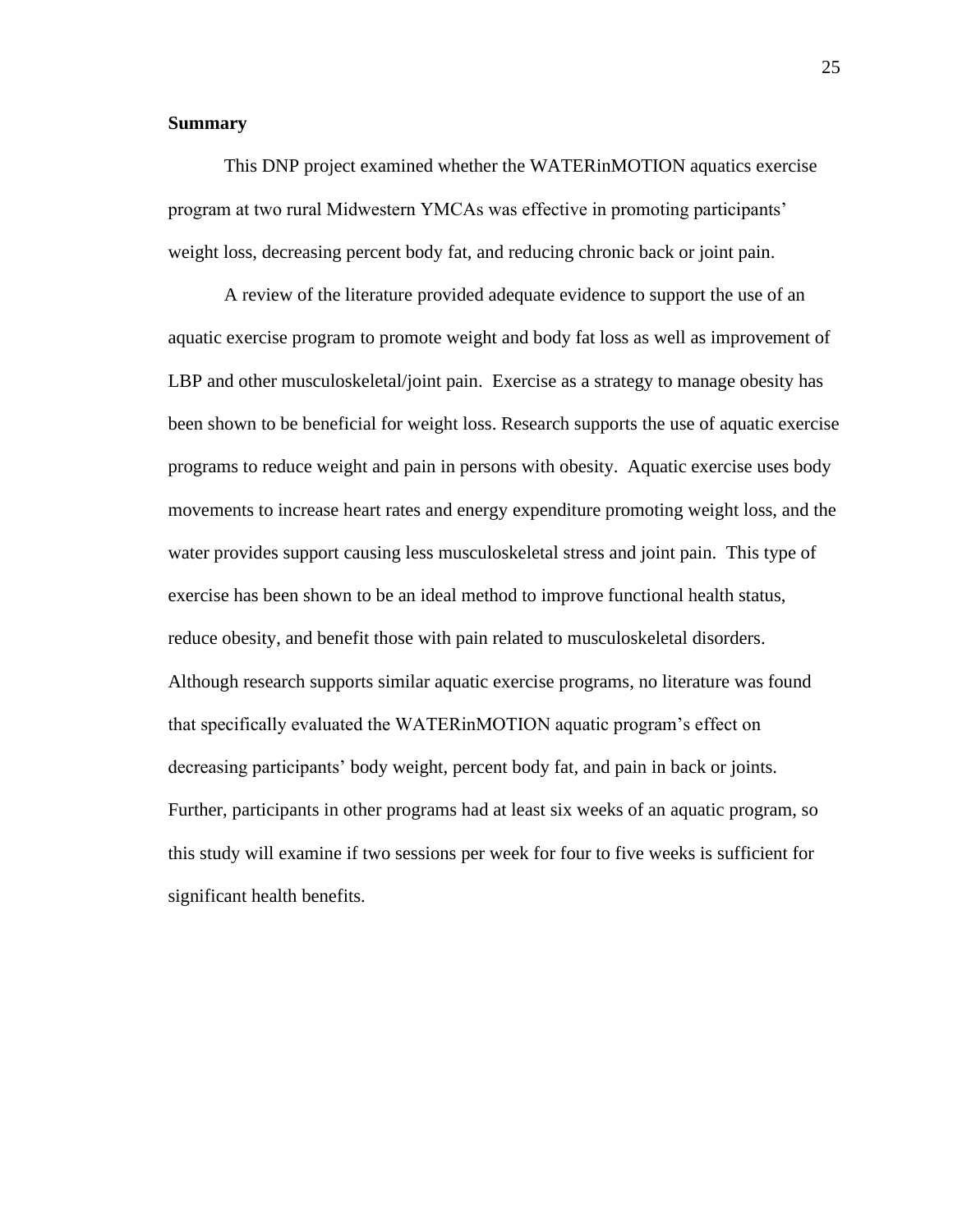### **Chapter Three**

### **Methods**

### **Purpose**

The purpose of this Doctor of Nursing Practice (DNP) project was to determine if the WATERinMOTION aquatics exercise program at two rural Midwestern YMCAs was effective in promoting participants' weight loss, decreasing percent body fat, and reducing chronic low back or joint pain.

#### **Sample and Setting**

WATERinMOTION is a standardized aquatic exercise program offered nationally at YMCA's and taught by WIM certified fitness professionals (WATERinMOTION Original, n.d.). The program's duration varied from four-week sessions or five-week sessions.Each session included two classes per week, either Monday-Wednesday or Tuesday-Thursday, with a maximum of six participants allowed in each session. The typical WIM class consisted of a five-minute warm-up and 45 minutes of low impact, high energy cardiovascular workout that included linear/lateral movements, upper body suspension, lower body work, core strengthening, and flexibility.

Participants for this project were drawn from a convenience sample of persons who enrolled for the WATERinMOTION program at two local YMCAs located in the rural Midwest. Potential participants were informed about the WIM program through the YMCA website. On the first day, of the program, the author explained the DNP project to potential participants, and they were able to voluntarily participate based on the following inclusion criteria: a) 18 years of age or older, b) have a BMI of  $\geq$  25 and c) be enrolled in the WATERinMOTION program. The presence or absence of chronic pain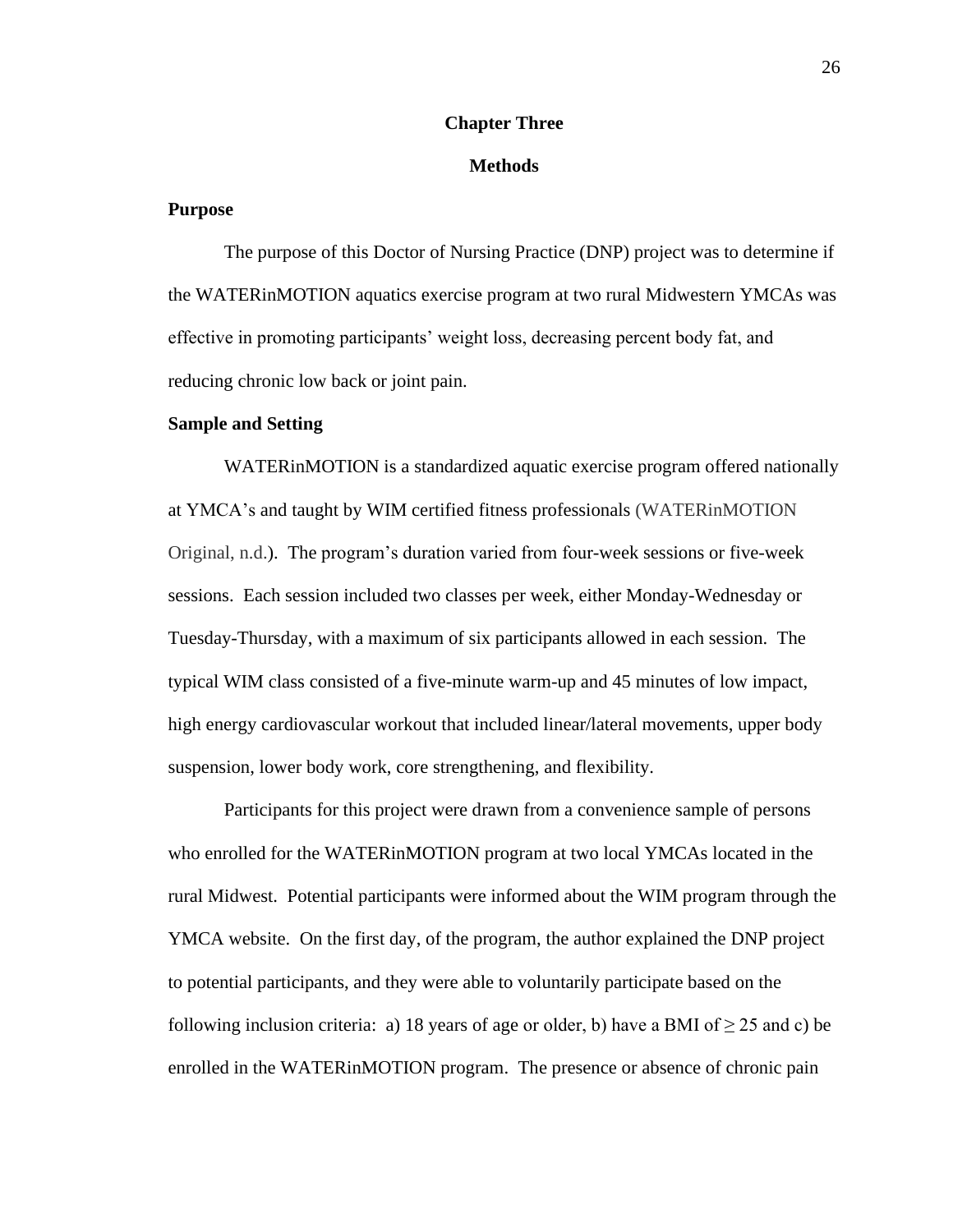was not part of the inclusion criteria. Exclusion criteria included any participants who were pregnant. New participants were added to the study at the beginning of each new four or five-week period if they met the criteria. Any participant who wanted to enroll in another session for an additional four or five weeks, could continue in the study if the inclusion/exclusion criteria continued to be met. There were no participants that wanted to continue in the study after the initial four to five weeks.

The aquatic program was repeated throughout the summer and into early fall. One YMCA offered two sessions for three five-week periods and two sessions for a fourweek period. Another YMCA was utilized for one session for one five-week period. There was a total of nine sessions with a potential for six participants per session for a possible total of 54 participants. With a possible population of 54, a confidence level of 95%, a confidence interval of five, a sample size of at least 47 would have been desirable (Creative Research Systems, 2012).

### **Project Approval**

This topic for this DNP project was approved by the Northern Michigan University School of Nursing's Graduate Committee (Appendix A) and Institutional Review Board (IRB) approval was also obtained by the university prior to data collection (Appendix B). Permission from the YMCA (Appendix C) and by the WATERinMOTION program were obtained prior to data collection (Appendix D).

### **Design and Procedures**

This DNP project utilized a pre-test, post-test, quasi-experimental design with a convenience sample. The project was explained by the author to the potential participants on the first-class day prior to starting exercise. Participants were informed that their participation was completely voluntary, and they could refuse to participate or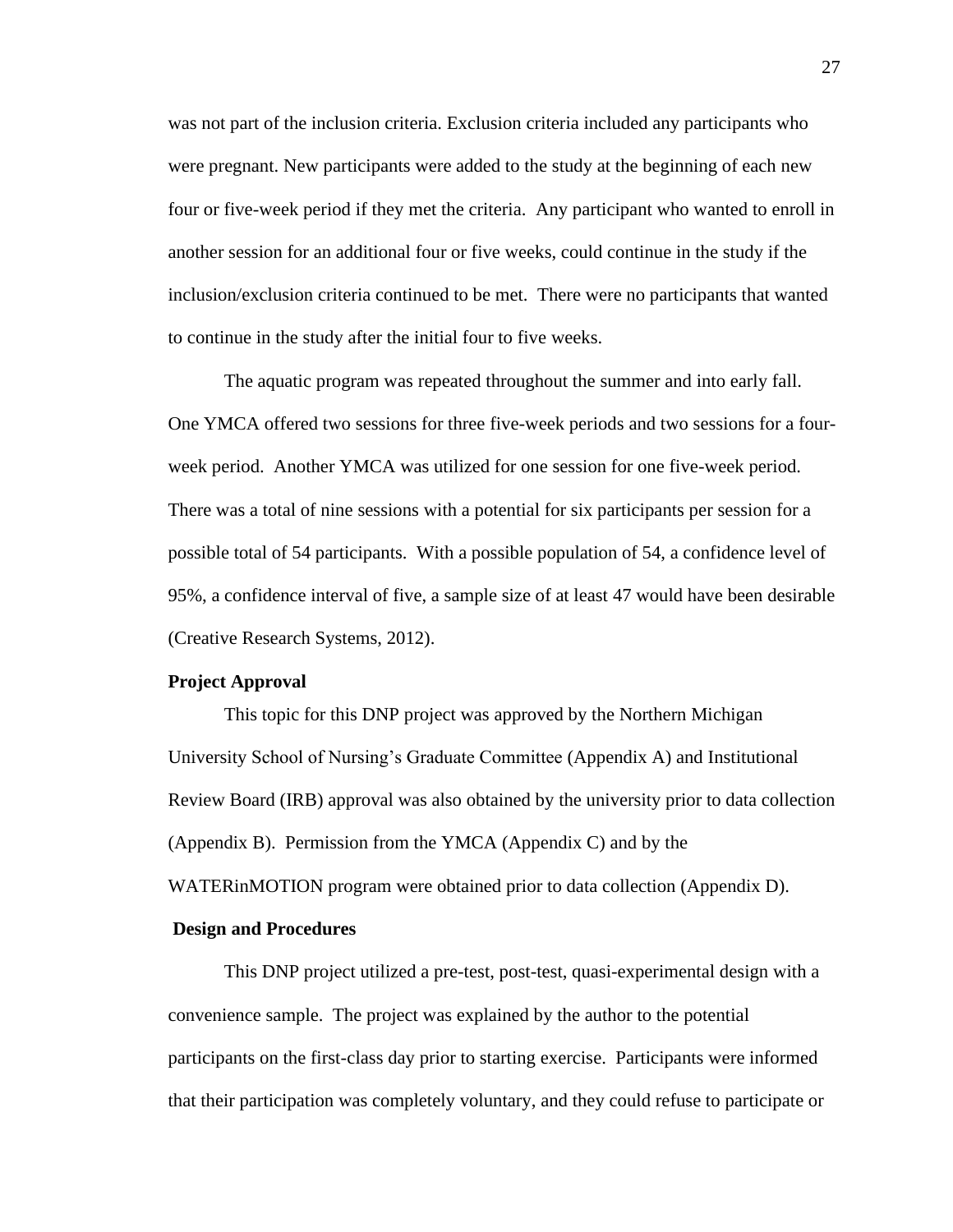discontinue being in the study at any time without penalty. Written consent was obtained from those who agreed to participate (Appendix E).

Demographic data related to age, gender, ethnicity, chronic pain, perceived health status, current pain level, location of pain, methods to treat pain such as prescription/nonprescription medication use, and other therapies were obtained from the participants by having them complete the Pre-Exercise Demographic & Pain Survey form (Appendix F). The forms were filled out by the pool or in the changing room while other participants were taken individually to a private area to obtain their weight, height, and body fat composition measurements. The pre-exercise demographic and pain surveys were attached to clip boards and pens were provided. Participants were told by the author that their anthropometric measures of weight, height, and body fat composition would be obtained prior to the start of the first class by the author and that their BMI's would be calculated from this data. All participants were asked to fill out a pre-program numeric pain scale (NRS) to indicate if they had low back pain or chronic joint pain in order to rate their current pain and their pain within the last 24 hours. The same data was collected by the researcher on the last day of the exercise session after the program was completed as well using a post-program survey (Appendix G).

Risks to participants were minimal but included the possibility of being uncomfortable or embarrassed during the data collection. The researcher tried to minimize any embarrassment or discomfort by obtaining pre/post anthropometric measures in a private area. Potential benefits included increased awareness of their anthropometric measures, increased understanding of their BMI calculations, better understanding of current health status, and possible improvements in their fitness levels.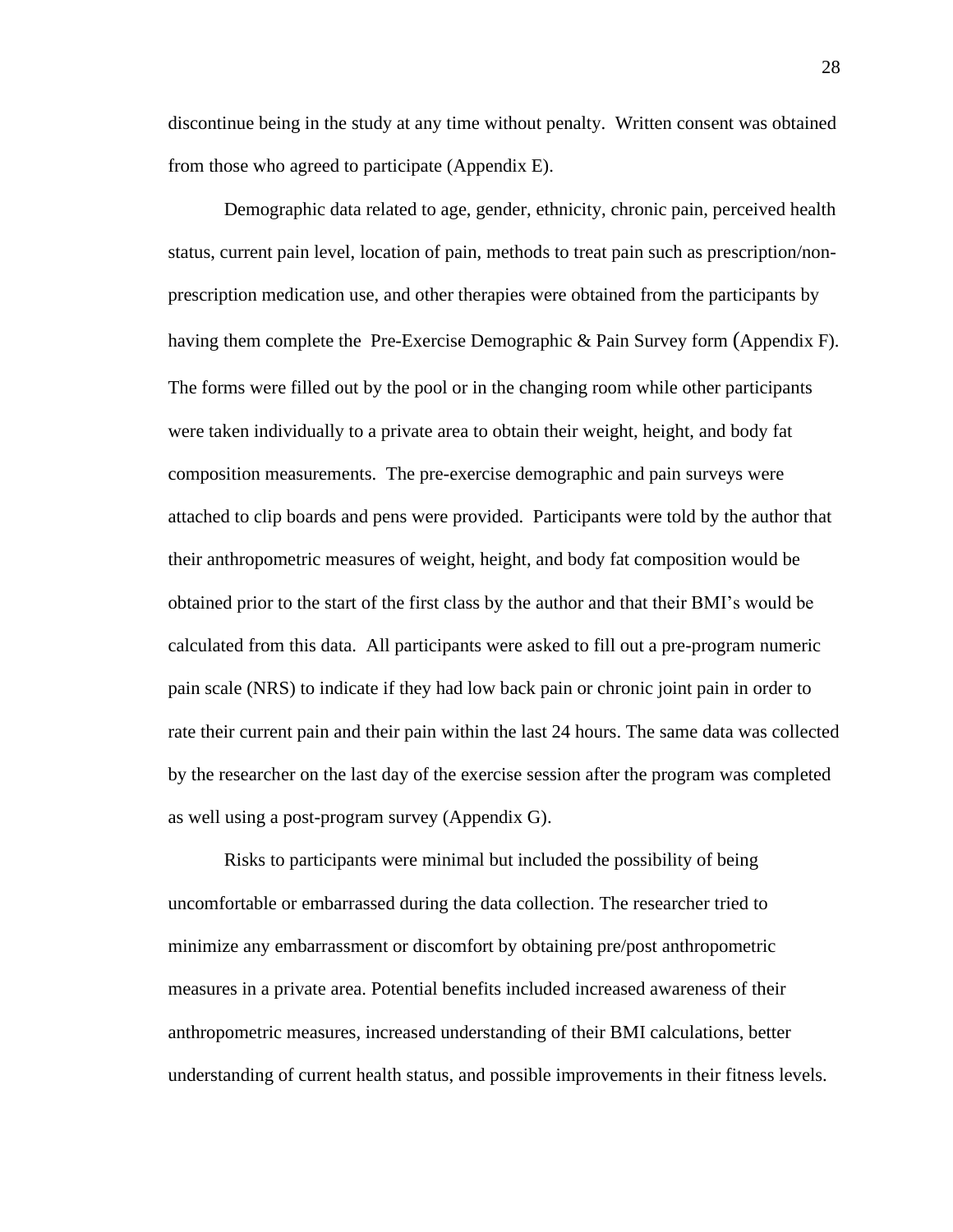### **Measures**

**Anthropometric.** Participants' weight in pounds and height in inches were measured utilizing a physician scale (for both pre/post measures) rented from the local hospital. These measures were taken in a private area with participants dressed in bathing suits and without footwear. The CDC guidelines were used to determine the cutoff range for BMI's related to classifications for being overweight and obese (2017) . Participants' BMI were determined using the CDC's Adult BMI calculator (CDC, 2019). In this project, body fat composition is determined by percent body fat. Percent body fat was measured utilizing the Omron HBF-306C Handheld Body Fat Loss Monitor. This device works by measuring the percent body fat from the amount of bioelectric impedance in the body (Ferrigan et al., 2017). According to Gibson et al. (as cited in Ferrigan et al., 2017), although there have been no studies on the validity of this tool, it was found to be accurate, in previous research, when estimating percent body fat for adults ages 18-55 (Gibson et al. as cited in Ferrigan et al., 2017).

**Pain.** A pre and post numeric rating scale (NRS) was utilized to assess participants' self-reported pain levels for chronic LBP and/or joint pain before and after participation in the aquatic program (Pain BC Society, n.d.). The NRS uses an 11-point numeric rating scale to assess current pain or pain within the last 24 hours. The common format for this scale is a horizontal line with a 0 on one end that represents "no pain" and a 10 on the other end that represents "the worst pain." The participant was asked to select a whole number between 0-10 that best describes their pain level (Hawker, Mian, Kendzerska, & French, 2011). These pain scale ratings were obtained by distributing a pre and post pain survey to all participants as part of the demographic/health forms.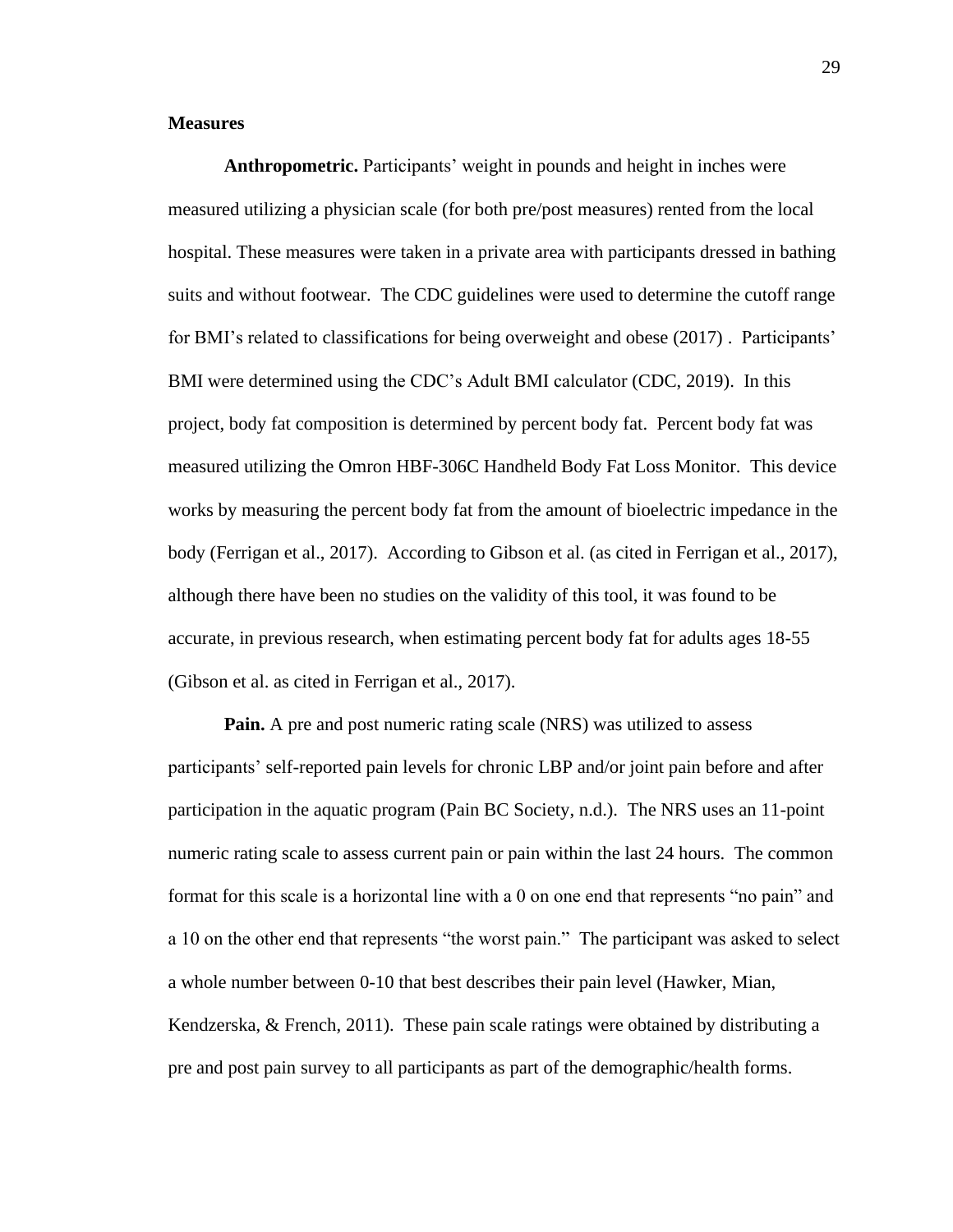The NRS was selected for this DNP project because it tends to be preferred over the visual analog scale (VAS) by the older population as it is more easily understood (Alghadir, Anwer, Iqbal, & Iqbal, 2018). This scale has also been shown to be sensitive for chronic pain assessment and has a higher reliability especially in the elderly and less educated patient populations. Alghadir (et al., 2018) reported a higher responsiveness using the NRS to assess chronic pain compared to the verbal rating scale (VRS) and VAS. In patients with rheumatoid arthritis, Ferraz (et al., 1990) noted there was a high test-retest reliability observed between literate and illiterate patients using the NRS. In this study of 91 patients (25 illiterate and 66 literate), the Pearson product moment correlation between the first and second assessment was 0.963 for the NRS compared to a 0.937 for the VAS and 0.901 for the VRS (Ferraz et al., 1990). Regarding construct validity, the NRS is highly correlated to the VAS for patients with rheumatic or other chronic pain conditions, ranging from 0.86 to 0.95 (Hawker et al., 2011). In addition, the NRS is also available in the public domain (Pain BC Society, n.d.).

### **Data Analysis**

A statistician was consulted for assistance with the data analysis portion of this project. The data was entered into an Excel file and then transferred into R programming using no patient identifiers to ensure confidentiality. Pre and post-anthropometric measures and pre and post pain measurements were analyzed using exploratory data analysis with graphics and permutation-based t-tests or hypothesis tests.

Research questions for this DNP project included:

1. After completion of the WATERinMOTION aquatics program, do participants experience a reduction in body weight, BMI's and percent body fat?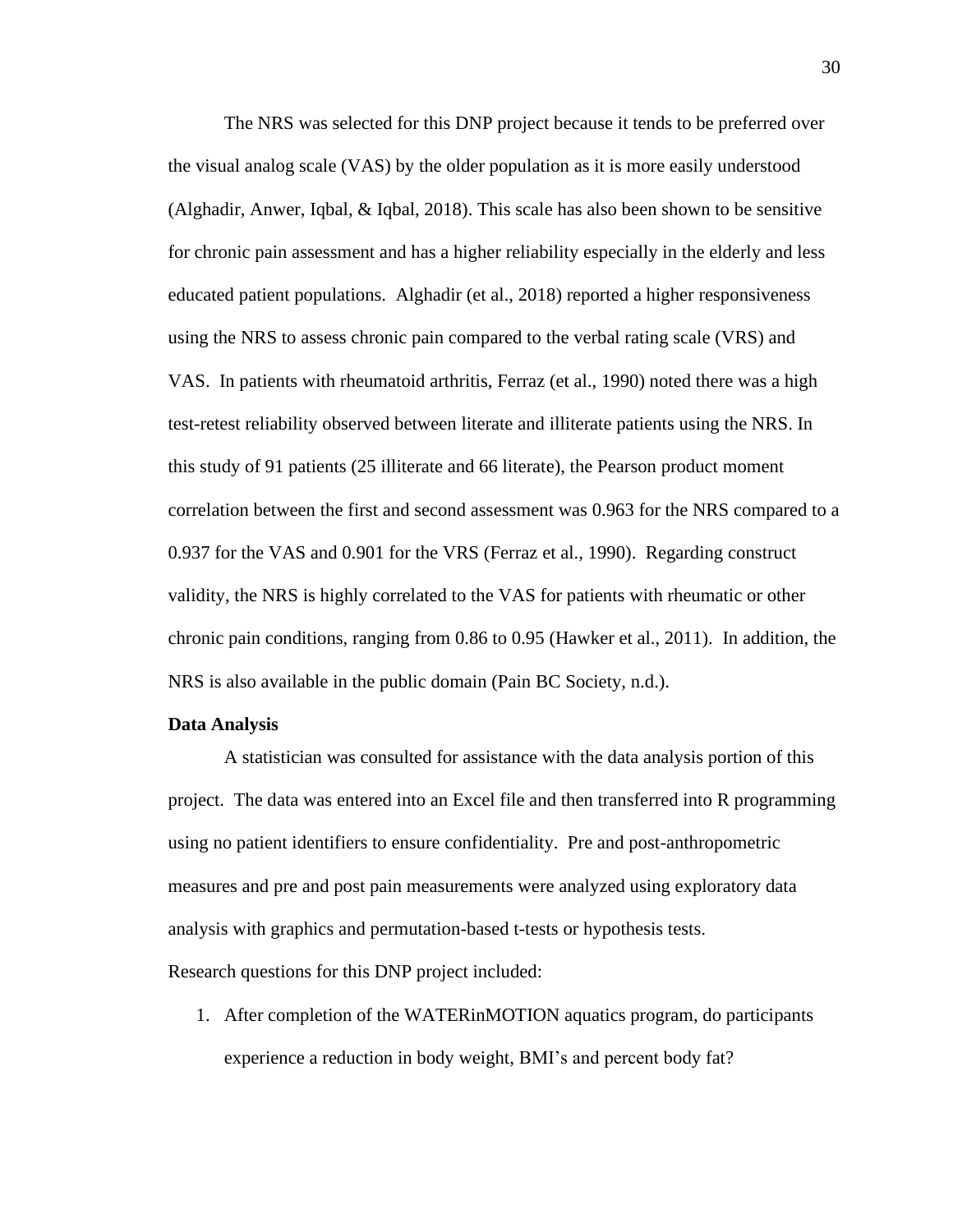- 2. After completion of the WATERinMOTION aquatics program, do participants, who suffer with chronic low back or joint pain self-report a decrease in pain using the numeric pain scale?
- 3. After completion of the WATERinMOTION aquatics program, do participants, who suffer with chronic low back or joint pain self-report a decreased use of prescription or nonprescription pain medication?

Potential risks included breach of confidentiality, however only the researcher saw the names of the participants and matched them with a participant identification number immediately after data collection on the first day. The de-identified aggregate results were shared with the YMCA and possibly published but no identifiable participant information was shared. Data were kept in a secure, locked box and carried by the researcher from her residence to the site of data collection in her personal vehicle. The secure box was always kept locked during transport and during collection except when putting data into the box. All data will continue to be stored in a secure box and will be destroyed after seven years. Excel and R Programming data files are being kept in a password protected computer and will also be destroyed after seven years.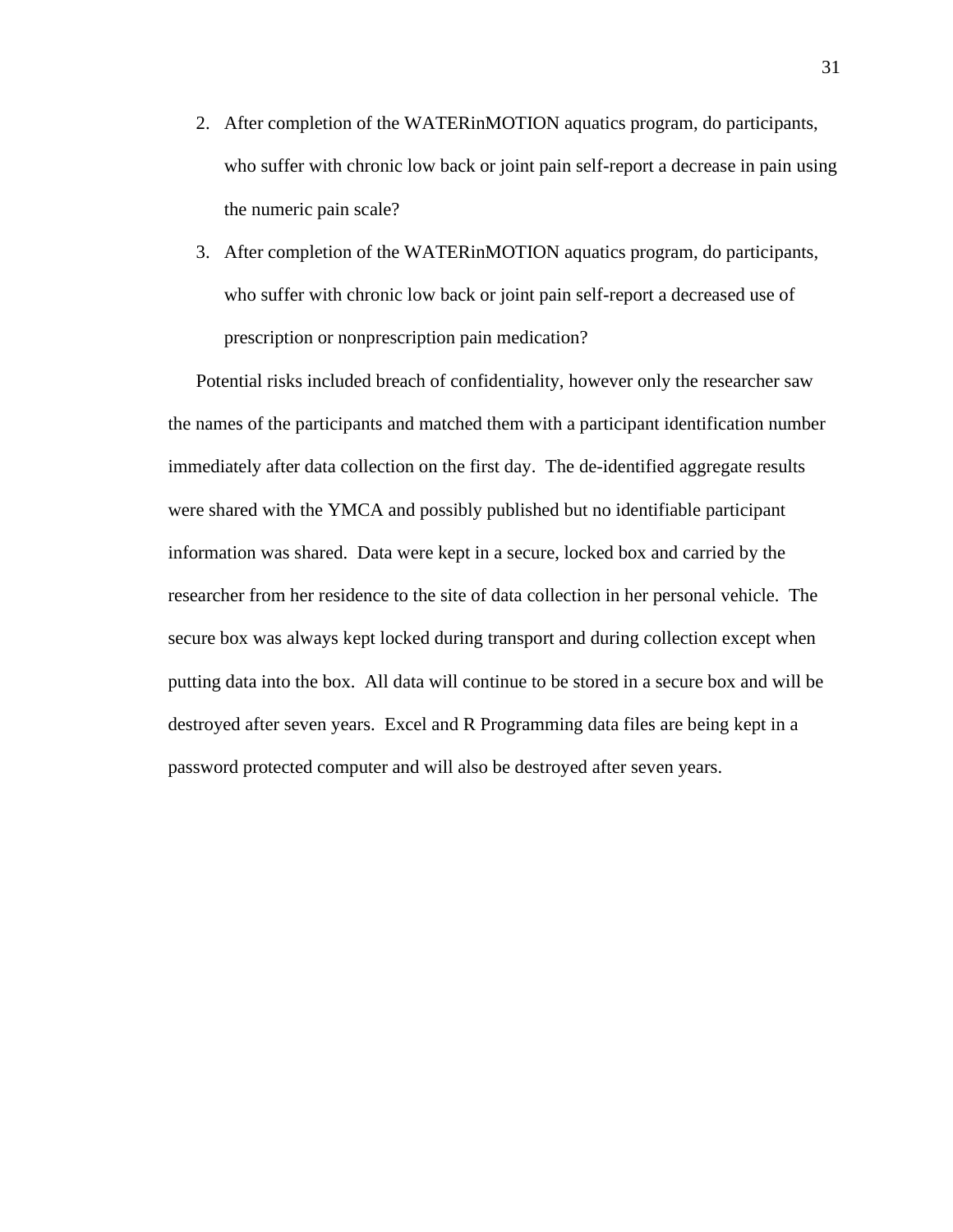### **Chapter Four**

### **Results**

### **Introduction**

The purpose of this Doctor of Nursing Practice (DNP) project was to determine if the WATERinMOTION aquatics exercise program at two rural Midwestern YMCAs was effective in promoting participants' weight loss, decreasing percent body fat, and reducing chronic low back or joint pain. This chapter will start with a review of the research questions and descriptions of data analysis and findings. Finally, the author will discuss how the results compare to other related research, identify strengths and limitations of the project, and offer recommendations for future research.

This DNP project attempted to answer three research questions after the completion of the WATERinMOTION aquatics program: Did participants experience a reduction in body weight, percent body fat, and BMIs? Did participants who suffer from chronic low back pain or joint pain self-report a decrease in pain using the numeric pain scale? Did participants who suffer from chronic low back pain or joint pain self-report a decrease in prescription or nonprescription pain medication use?

### **Sample Demographics**

The author recruited participants from two local rural midwestern YMCAs who were enrolled in the WATERinMOTION aquatics exercise program. However, enrollment rates were low and none of the classes were at the full capacity of six. Many of the participants who completed one of the four or five-week sessions also enrolled in another session. However, for this project, participants' measurements were obtained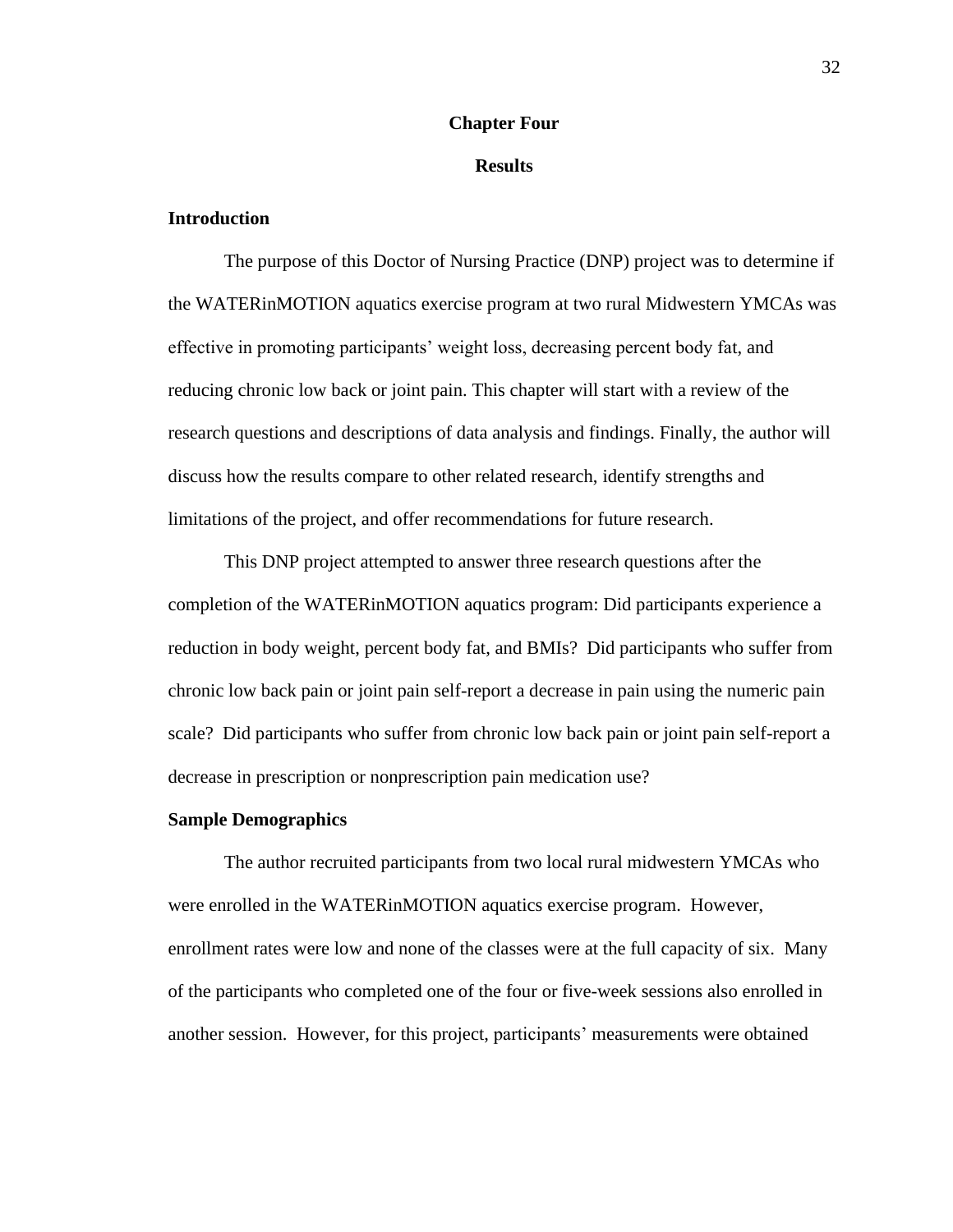after the completion of the first session. If the participants enrolled in a second session, their second session measurements were not used.

After a four-month period (four sessions of five-week courses and one session of a 4-week course), the final sample size for this project was  $N=11$  participants. There was a total of 12 participants who met the project criteria, but one stopped attending classes after week three. The final sample had 10 female participants and one male participant whose ages ranged from 31-79 years with mean age of 64.8. All participants were White in ethnicity. Educational level included four participants who had earned a high school diploma, two had earned an associate degree, one had earned a bachelor's degree, and four had earned master's degrees.





### **Data Analysis:**

To answer the research questions, a full exploratory data analysis and a set of hypothesis tests were completed. Plots and statistical analysis were created with R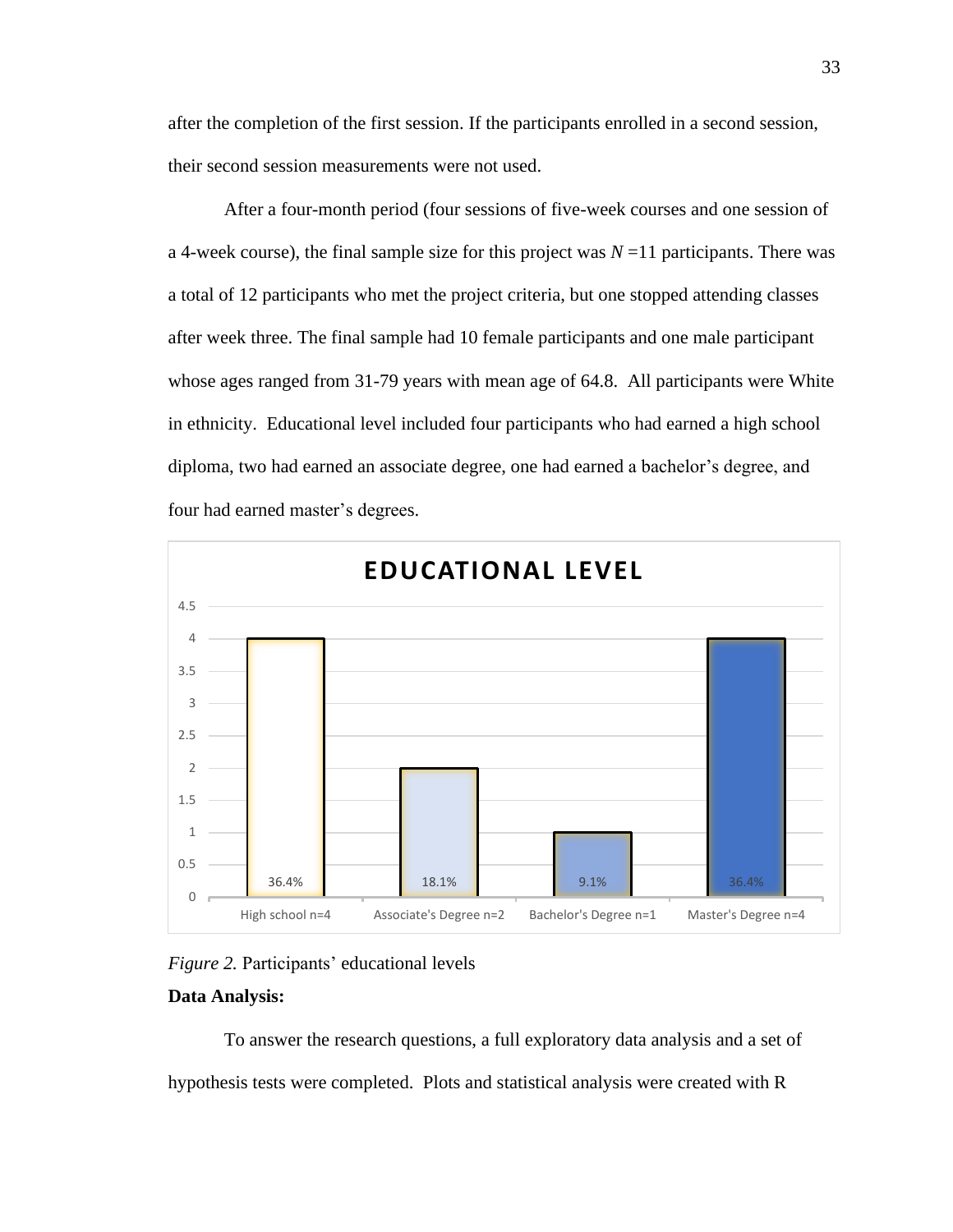programming language, version 3.5.1. The exploratory data analysis was conducted with graphics created with the ggplot2 package in R and some base R and tidyverse functions were used to summarize the data. For the permutation-based t-tests, the R package RVaideMemoire was used. Permutation based t-tests were used to compare the mean of the differences of the variables between the pre and post-program periods. With the measurements being paired on a participant, analysis of the differences was completed and not the pre-measurements as one group and the post-measurements as another, as that would assume the two groups are independent which is not true because they were tied to a participant. The use of the permutation t-test makes the analysis equivalent to performing a one sample t-test on the differences of a variable of interest.

The four variables of interest that were evaluated in this project were weight, BMI, percent body fat, and chronic pain. Table 1 displays the pre and postanthropometric group means, although it is important to note that the group means were not used in hypothesis testing but rather the mean of differences. The distinction is important because the participants' body weights, BMI's, percent body fat, and pain were not independent and by using the mean of differences with the permeated t-test this dependence was accounted for. Table 2 provides a summary of hypothesis test results related to the four variables of interest.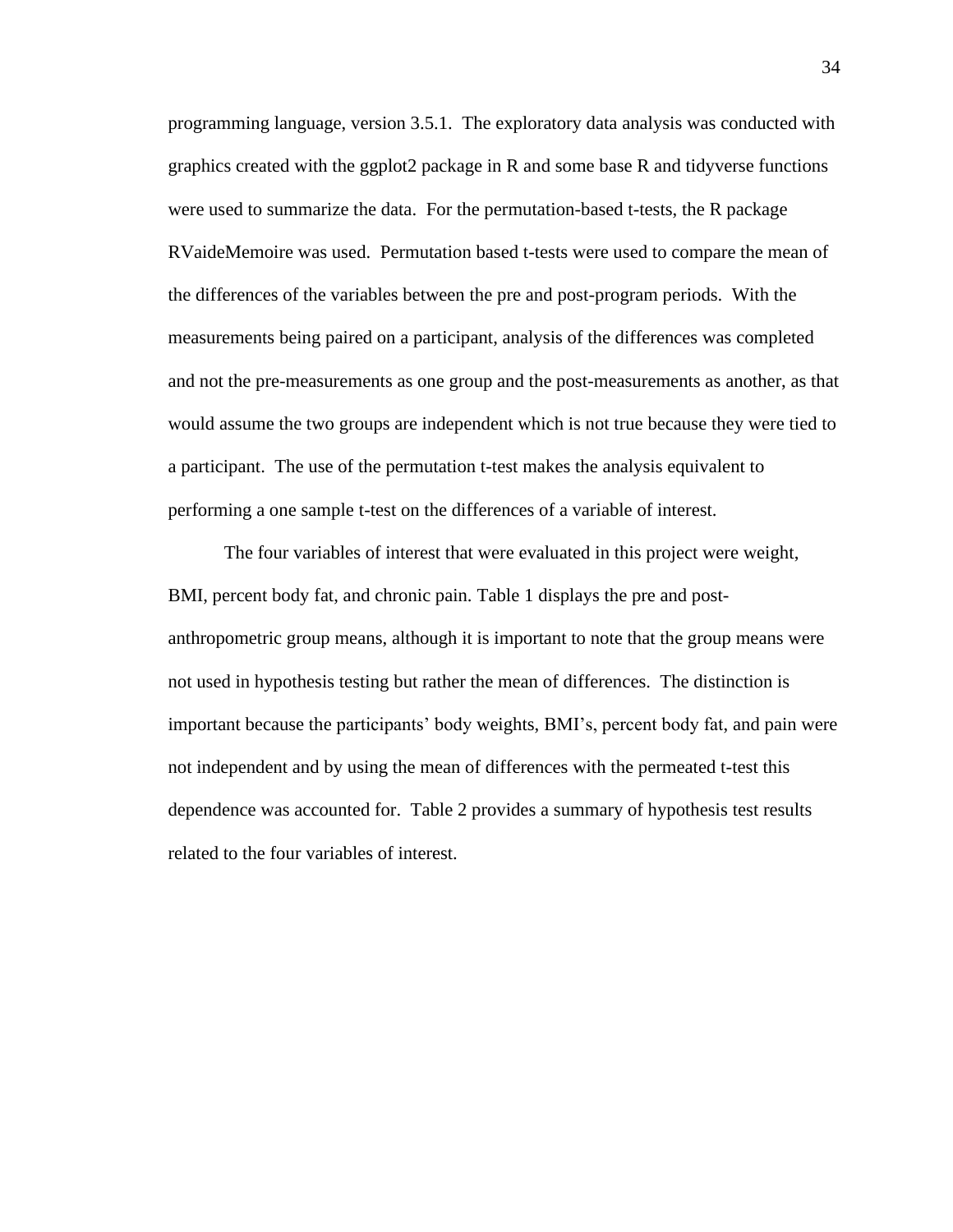### Table 1

| Measure                   | Group Mean<br>Pre-Program | Group Mean<br>Post-Program |
|---------------------------|---------------------------|----------------------------|
|                           |                           |                            |
| Weight (pounds)           | 185                       | 179.9                      |
| <b>BMI</b>                | 31.9                      | 30.9                       |
| Body fat $(\%)$           | 43.0                      | 42.5                       |
| Pain (0-10 numeric scale) | 3.5                       | 2.3                        |

*Pre/Post Aquatic Program Means: Anthropometric Measures And Self-Reported Pain*

The first research question asked, *after completion of the WATERinMOTION aquatics program, did participants experience a reduction in body weight, BMI, and percent body fat?* To evaluate this question, permutation-based t-tests were used. For the participants' body weight, the observed mean of the weight change difference was -5.04 (*SD =* 5.29)*.* The results suggested that participation in the program was associated with a significant decrease in body weight  $(t = -3.16, p = .005)$ . For the second part of this question, whether the program was associated with a decrease in body mass index, the observed mean of differences was  $-0.98$  (*SD* = 1.01). The analysis suggests that participants experienced a significant decrease in their body mass index  $(t = 3.21, p =$ .003). For the final part of this question on whether participants had a decrease in percent body fat, the observed mean of difference was  $-0.47$  (*SD* = 1.14). This result does not support that significant differences in percent body fat occurred after participation in the WATERINMOTION program  $(t = -1.38, p = .113)$ . Table 2 displays the results discussed above.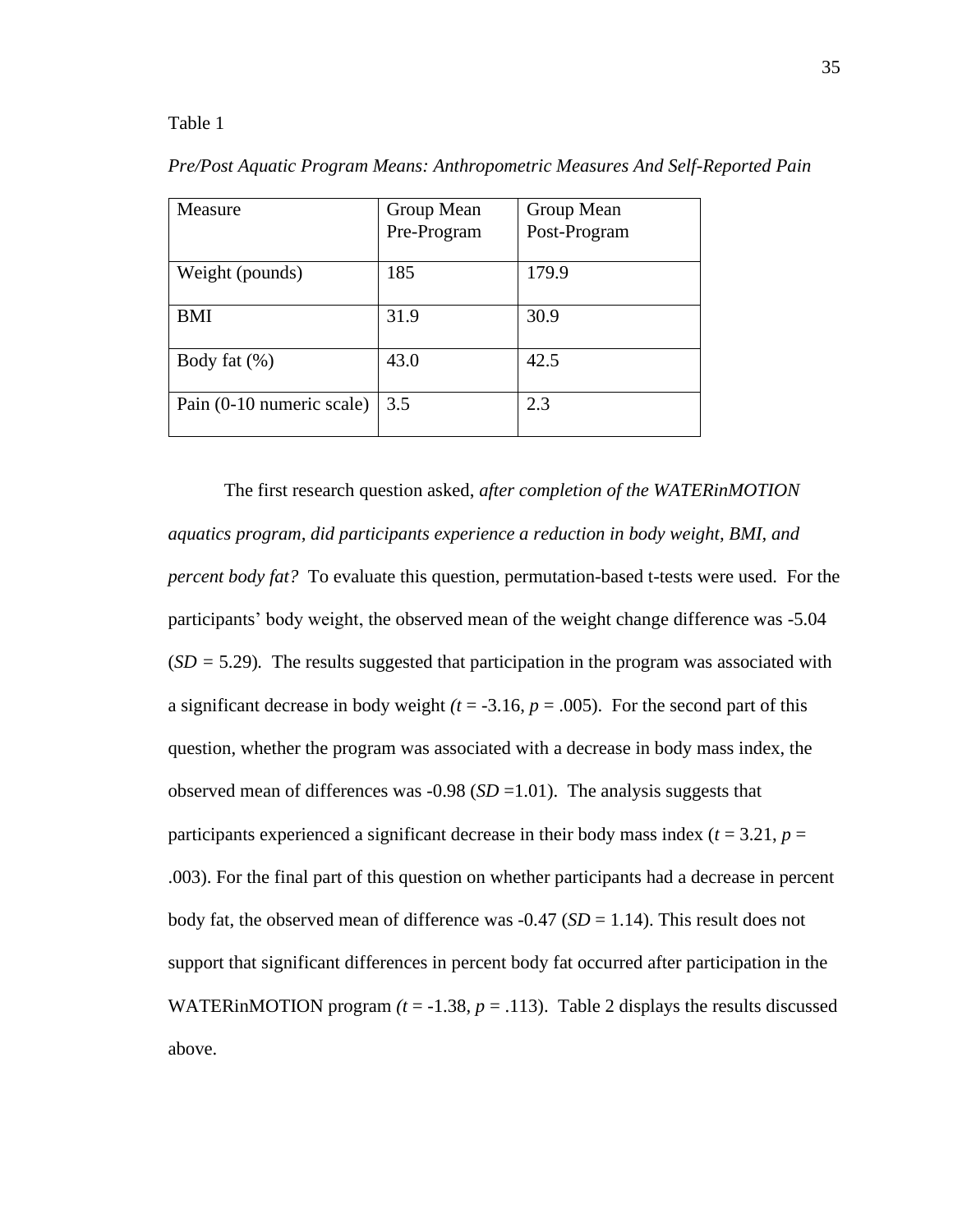The second research question asked, *after completion of the WATERinMOTION aquatics program, do participants who suffer with chronic low back or joint pain selfreport a decrease in pain?* Participants with chronic pain listed the following locations for their pain; low back, knee, hip, wrist, and fingers. For those participants who reported low back pain or joint pain (*n* = 8) a permutation-based t-test was performed, the observed mean of the differences was  $-1.29$ , with  $t = -1.49$  with the resulting  $p = .137$ . Thus, the findings did not support significant reductions in back or joint pain upon completion of the WIM aquatic course.

Table 2

*Pre/Post Aquatic Program: Difference of Means*

| Measure                                                                                                                                     | Mean of     | SD       |         |         |
|---------------------------------------------------------------------------------------------------------------------------------------------|-------------|----------|---------|---------|
|                                                                                                                                             | differences |          |         |         |
| Weight (pounds)                                                                                                                             | $-5.04$     | 5.29     | $-3.16$ | $.005*$ |
| <b>BMI</b>                                                                                                                                  | $-0.98$     | $1.01\,$ | $-3.21$ | $.003*$ |
| Body fat $(\%)$                                                                                                                             | $-0.47$     | 1.14     | $-1.38$ | .113    |
| Pain (0-10 numeric scale)                                                                                                                   | $-1.29$     | 1.97     | $-1.49$ | .137    |
| $\frac{1}{2}$ $\frac{1}{2}$ $\frac{1}{2}$ $\frac{1}{2}$ $\frac{1}{2}$ $\frac{1}{2}$ $\frac{1}{2}$ $\frac{1}{2}$ $\frac{1}{2}$ $\frac{1}{2}$ |             |          |         |         |

*\*p <.05*

To provide additional information to analyze pain, participants were asked several survey questions pre/post completion of the aquatics program. Prior to the aquatics program and after completion, participants were asked the following question *"Do you currently take any prescription medications to help alleviate pain?"* At the start of the program five participants reported taking no medications, four used over the counter (OTC) pain medications, such as Tylenol (acetaminophen) or Motrin (ibuprofen), two reported using prescription medications for pain, and one person indicated use of both prescription and OTC pain medication. According to the post-program survey, there were no changes from the original responses. Survey responses are displayed in Table 3.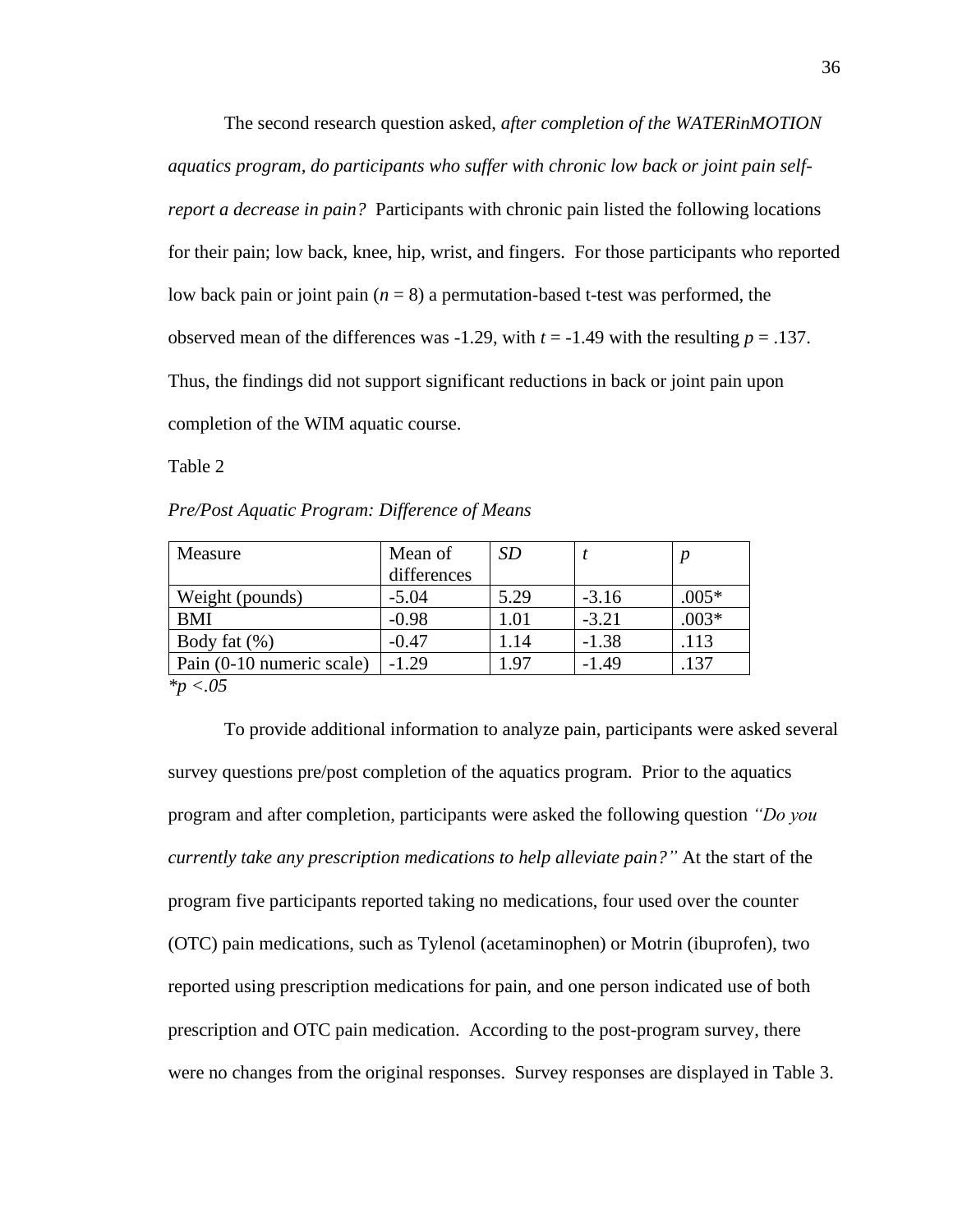Upon completion of the program, the participants were asked several additional post-survey questions. "*If you had chronic pain or joint pain for at least three months before this program, do you feel that your pain has improved in the last five weeks since starting the WATERinMOTION program?* Seven participants reported an improvement in pain, and one indicated no improvement. Three of the 11 participants chose not to answer this question.

In a second post-survey question, participants were asked, "*If you were taking any pain medications for your chronic pain, are you taking less now than you were before starting the WATERinMOTION aquatics program?*" Only two participants reported taking less medications at the end of the program, with four reporting the same medication usage. These same two participants reported taking OTC medications pre and post program and indicated that their pain did improve. One participant had no improvement in pain, but also indicated no decrease of pain medication usage Table 3

| Type of Pain       | Participants | Participants | Participants | Participants   |
|--------------------|--------------|--------------|--------------|----------------|
| Medication         | using meds   | using meds   | reporting    | reporting less |
|                    | pre-program  | post-program | post-pain    | medication     |
|                    |              |              | improvement  | use post-      |
|                    |              |              |              | program        |
| No medications     |              |              |              | <b>NA</b>      |
| <b>OTC</b>         |              |              |              |                |
| Prescription       |              |              |              |                |
| Prescription & OTC |              |              |              |                |

|  |  |  | Pre/Post Aquatic Program: Pain Medication Usage |  |
|--|--|--|-------------------------------------------------|--|
|--|--|--|-------------------------------------------------|--|

The third post-survey question, which was similar to pre-survey questions, asked participants, "*What is your current perceived health status after completing this program?* The number of participants who reported having higher perceived health at the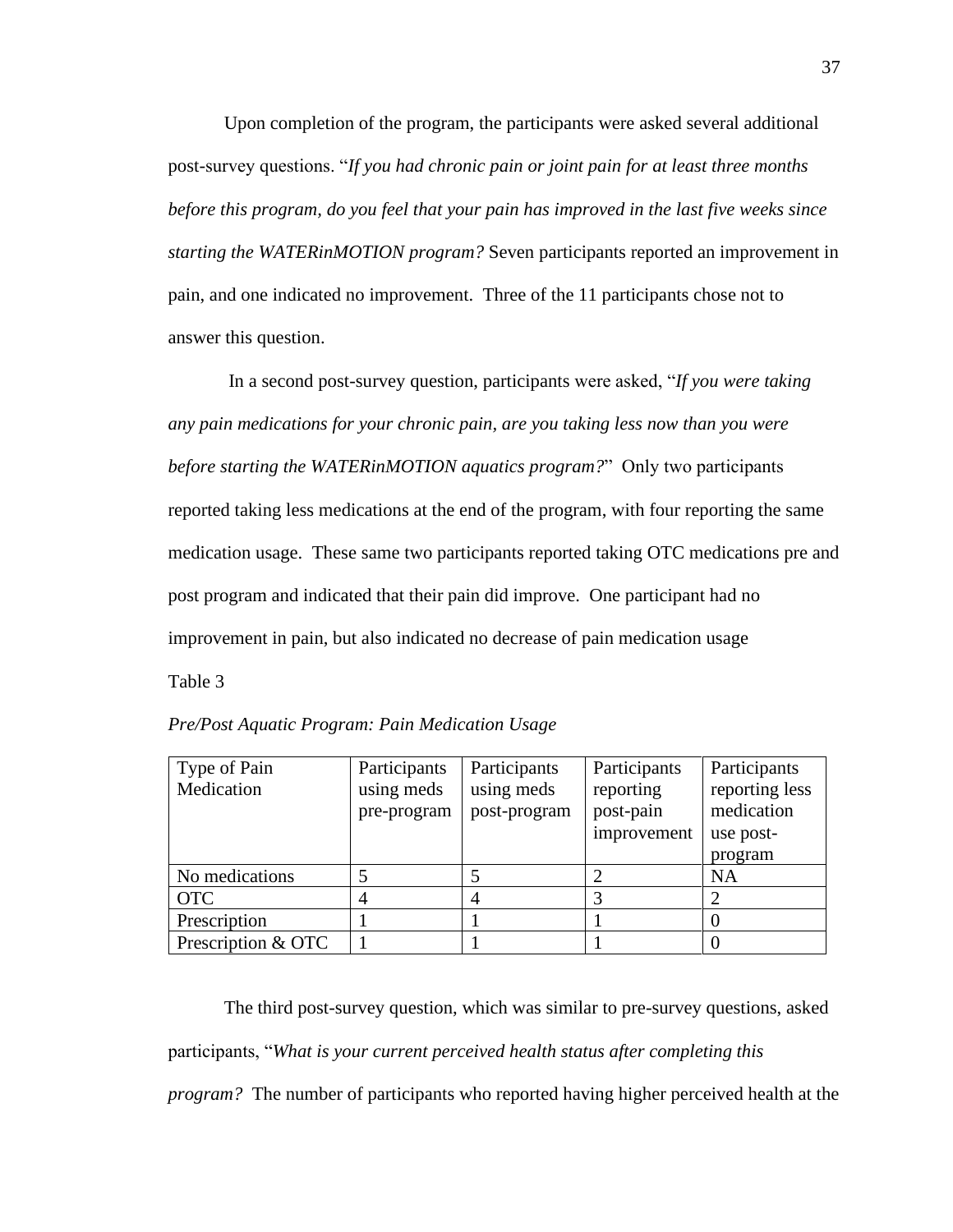end of the project tripled and one person reported their perceived health status as

excellent.

Table 4

*Pre/Post Aquatic Program: Perceived Health Status*

| Response  | Pre-program | Post-program |
|-----------|-------------|--------------|
| Good      |             |              |
| Very Good |             |              |
| Excellent |             |              |

### **Open-Ended Survey Comments**

In addition, the post-survey contained an open-ended question which gave participants the opportunity to express any other comments about the program. All participants  $(N = 11)$  had positive things to say about the WATERINMOTION program. Some of the comments included: "liked it", "loved it", and "great program." Several had participated in past water aquatics but wrote comments indicating that the WATERINMOTION program was "more fast paced" and "enjoyable" than other aquatic exercise programs. In personal conversations with the author, all participants were very pleased with the WATERinMOTION program.

### **Discussion**

This DNP project examined the effect the WATERinMOTION aquatics program on reducing body weight, BMI, percent body fat, and chronic low back and joint pain. The results suggest some support that the WATERinMOTION aquatic exercise program was associated with a decrease in body weight and BMI. Though most participants showed a decrease in percent body fat and reported an improvement in pain, there was not significant evidence that the program was associated with a decrease in these areas.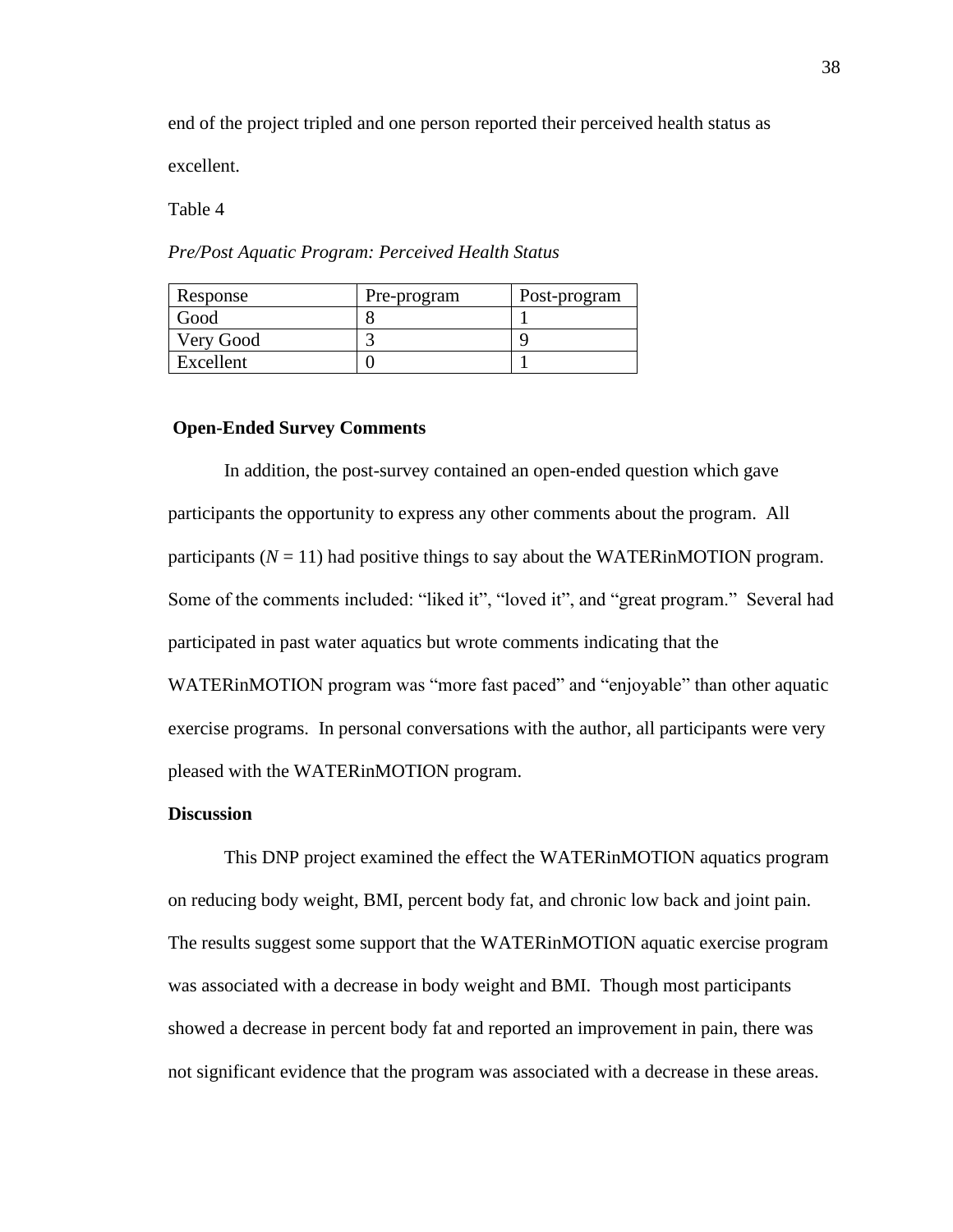Overall, participants reported a higher perceived health status at the completion of the program than at the beginning, and all commented how enjoyable the program was.

Several other studies on aquatics programs have documented decreasing anthropometric measurements and pain reduction. Neiva et al. (2018), found that a 12 week water aerobics program, twice a week for 50 minutes per session contributed to improved upper limb strength as well as a reduction in body fat and systolic blood pressure. Ferrigan et al. (2017) conducted a six-week water aerobics program and concluded that aerobic exercises in the aquatic environment reduced weight and percent body fat in middle-aged adults.

In relation to back pain, Johnson et al. (2016) found that aquatic based exercise was effective in treating individuals with low back pain by improving their functional mobility, strength, and self-reported disability. Shi et al. (2018) concluded via a metaanalysis that aquatic exercise can significantly reduce pain and increase physical function in patients with low back pain. Stover et al. (2015) also noted that an aquatics program decreased joint pain from arthritis and improved functional mobility for the participants.

This DNP project did show an association between the WATERinMOTION program and a reduction in body weight and BMI. There was no significant evidence in this project to suggest that the WATERinMOTION program was beneficial in reducing percent body fat or chronic back or pain. Although other aquatics studies have shown a reduction in body weight (Ferrigan, 2017) and body fat (Ferrigan, 2017, Neiva et al. 2018), this was the only project that had significant findings for a shorter duration of exercise program that is four to five weeks compared to the standard six or 12. Although Nevia et al. (2018) found a significant decrease in body fat composition, this DNP project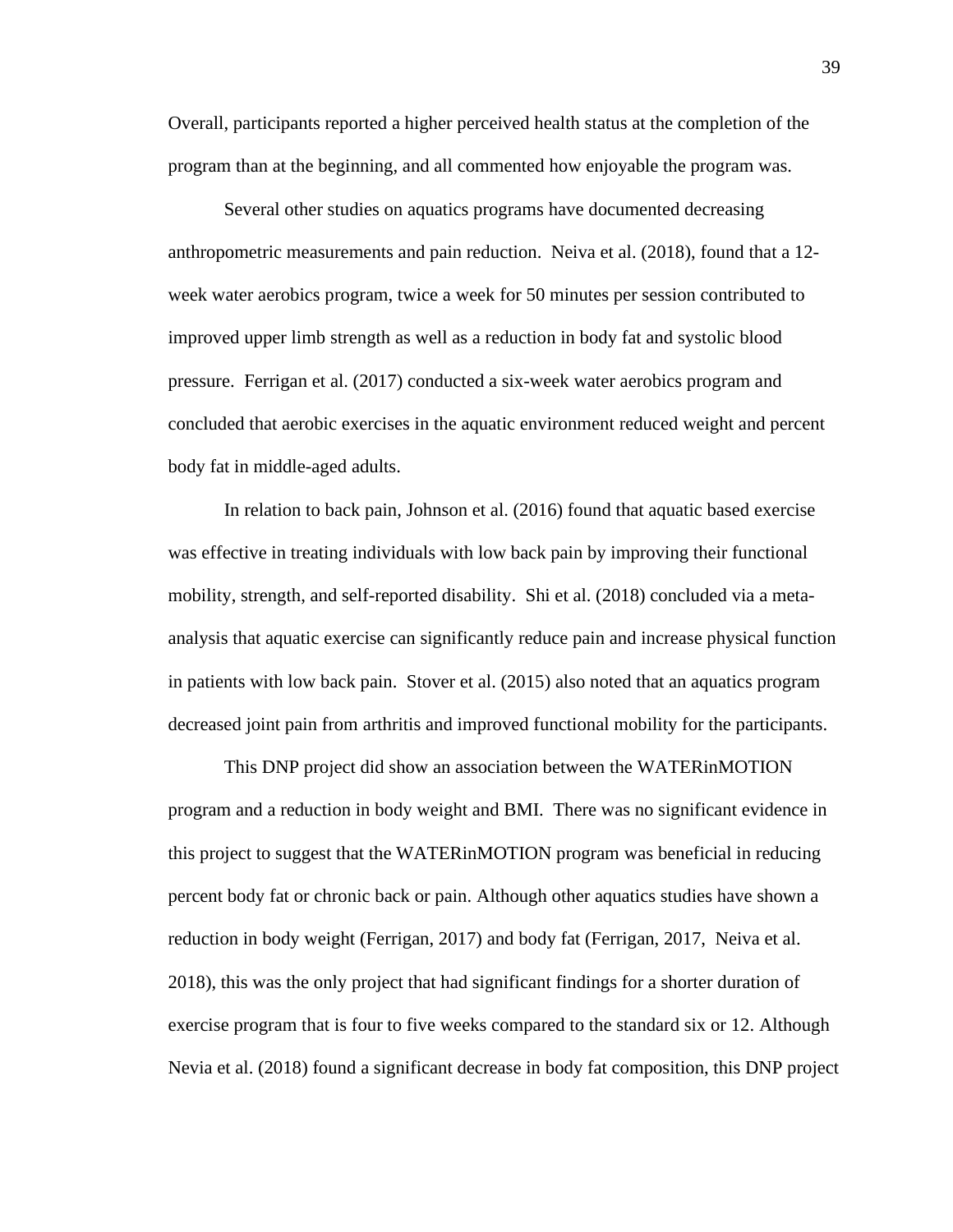did not document significant decreases in percent body fat. The lack of significant decreases in percent body fat in this project may be due to the shorter duration of the WATERinMOTION program.

Pender's HPM provided the theoretical framework for this DNP project. One of the model's key assumptions is that persons will commit to engage in behaviors in which they anticipate deriving personal valued benefits. The participants were able to push themselves to attend two aquatic exercise classes each week, which in turn produced valued benefits (weight loss, reduction in BMIs, and an increase in general wellbeing). The attainment of these valued, personal benefits might encourage the participants to continue exercising.

The second related HPM premise is perceived competence or self-efficacy to execute behaviors will increase likelihood of commitment to action and performance of that behavior. The participants willingness to attend classes two times each week and complete the four or five-week program, demonstrated a commitment to an action (aquatic exercise) to improving their health. Their self-efficacy that these actions could result in the desired outcomes helped them reach their goal of completing the program as well as minimized their perceived barriers. The participants' attainment of positive outcomes may increase their perceived competence and the likelihood of commitment to similar actions that could benefit their health.

#### **Strengths and Limitations**

Though the project results look promising, caution must be advised due to several limitations. First, this project used a small convenience sample which consisted of mostly white females, with only one male and no persons of different races or ethnicities.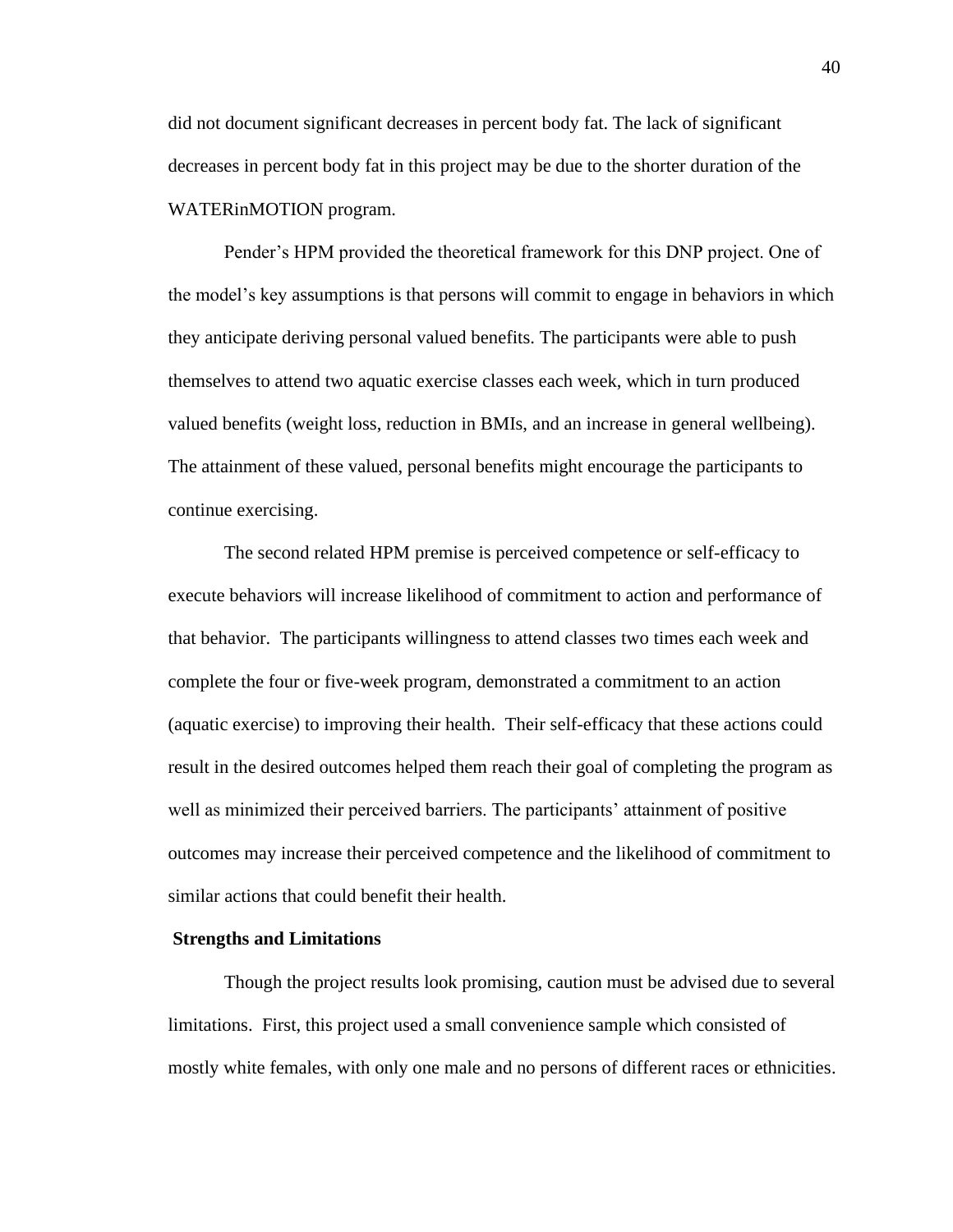Further the project was conducted in two rural Midwestern communities and not all people in the population of interest had an equal chance to participate in the project. Thus, generalizations are limited due to the restricted scope and these results may not be seen in a larger population beyond the sample.

Second, because of the quasi-experimental design and convenience sampling, confounding variables might have been present. A project with random assignments to a control group might have allowed for elimination of confounding variables. For example, many of the participants performed other exercise such as walking. The project did not allow for a comparative analysis of a land-based exercise or other aquatic exercise programs. Data was not collected on whether the participants were using other methods such as dietary caloric restrictions to lose weight. Thus, the reductions in weight and BMI may not be solely attributed to participation in the WATERinMOTION program.

Third, the Omron HBF-306C Handheld Body Fat Loss Monitor device used to measure percent body fat may not be reliable or user error may have occurred limiting the accuracy of the data collected. This device works by measuring the percent body composition from the amount of bioelectric impedance in the body (Ferrigan et al., 2017). Although, there are no published studies on the validity of this device, it was found to be accurate in previous research for estimating percent body fat for adults ages18-55 (Gibson et al. as cited in Ferrigan et al., 2017). The lack of established reliability and validity for this device is a limitation.

Fourth, the class sessions in this project were notably shorter (four to five-weeks) than most of the programs found in the research which were at least six weeks in duration. Previous studies have documented reductions in weight, BMI, percent body fat,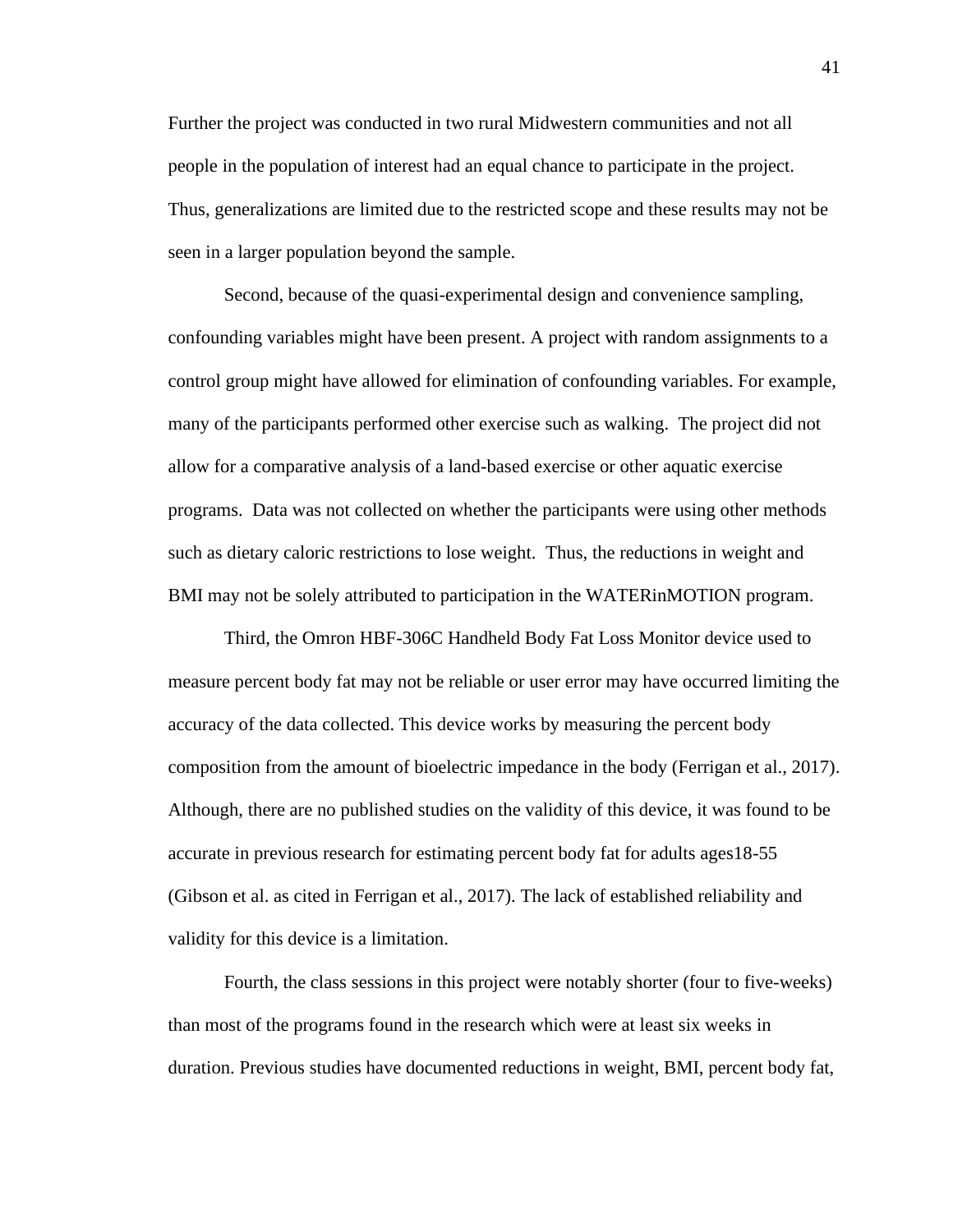and chronic pain in programs that were at least six-weeks in duration (Ferrigan et al., 2017). No research was found that specified or supported four or five-weeks as being long enough duration to see a significant difference.

There were strengths of this DNP project. The significant associations found with weight and BMI reduction support the use of the WATERinMOTION program and suggests that programs of shorter duration (i.e. four or five weeks) may produce some of the desired outcomes. Most participants made positive comments about the program. Participants noted improvement in their daily movements and were able to participate in activities that they had difficulty with prior to the exercise program.

### **Recommendations for Future Research**

Although, this DNP project showed some significant association between participation in the WATERinMOTION aquatics program and weight and BMI reduction, this relationship does not imply a causal effect and the findings cannot be generalized beyond the sample. Recommendations for future studies include using random assignment and sampling so that everyone in the population would have an equal probability of being selected. Obtaining a larger, more racially diverse sample and longer duration of exercise (greater than five weeks) is desirable. The use of a more reliable and valid device to measure percent body fat is also recommended for future studies to ensure accurate measurements. The collection of additional health data such as blood pressure, resting heart rates, and serum lipids prior to and after completion of an aquatics program might also be beneficial to examine.

### **Conclusion**

This Doctor of Nursing Practice project examined the effectiveness of the WATERinMOTION aquatic exercise program on the reduction of weight, BMI, percent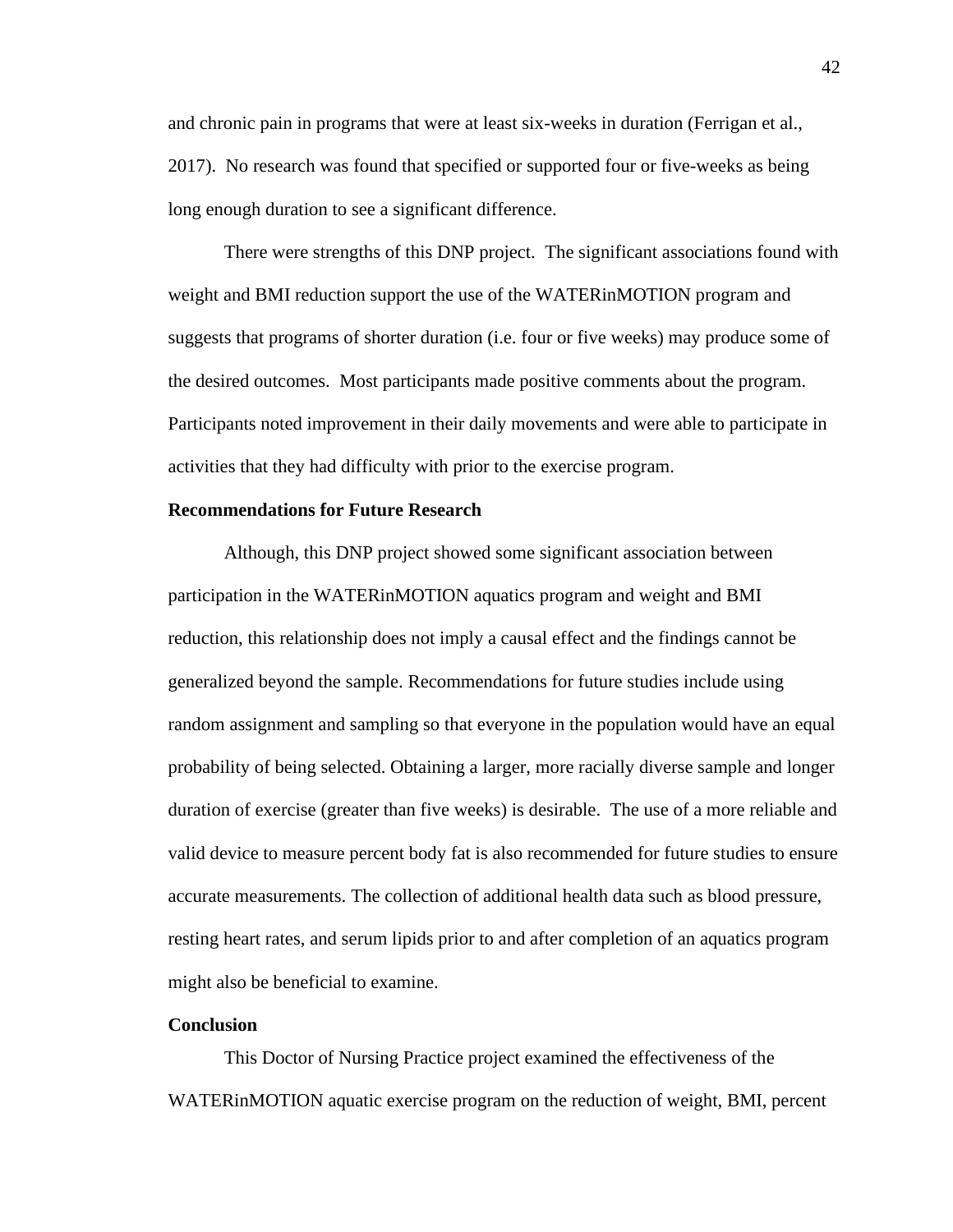body fat, and chronic low back and joint pain in the adult population. The literature review provided evidence that aquatic programs were beneficial in weight and BMI reduction. Research also supported the use of aquatic exercise to reduce chronic pain related to the low back and joints.

In this project, a significant association between the WATERinMOTION aquatics program and weight and BMI reduction was found. However, there was no significant association between the program and percent body fat and chronic pain reduction. Careful consideration of the limitations and recommendations for future research may provide future practitioners the ability to design a more robust project that can evaluate similar outcomes on a larger more diverse population as well as examine additional benefits of the WATERinMOTION program. Future research on this aquatic program may provide greater evidence to support its use in reducing weight and improving chronic pain, as well as other additional health benefits. Results found in this DNP project and further documentation of these benefits will allow health care providers, such as nurse practitioners, to recommend aquatic programs such as WATERinMOTION to their patients to assist in achieving their fitness goals and an improvement in their overall health.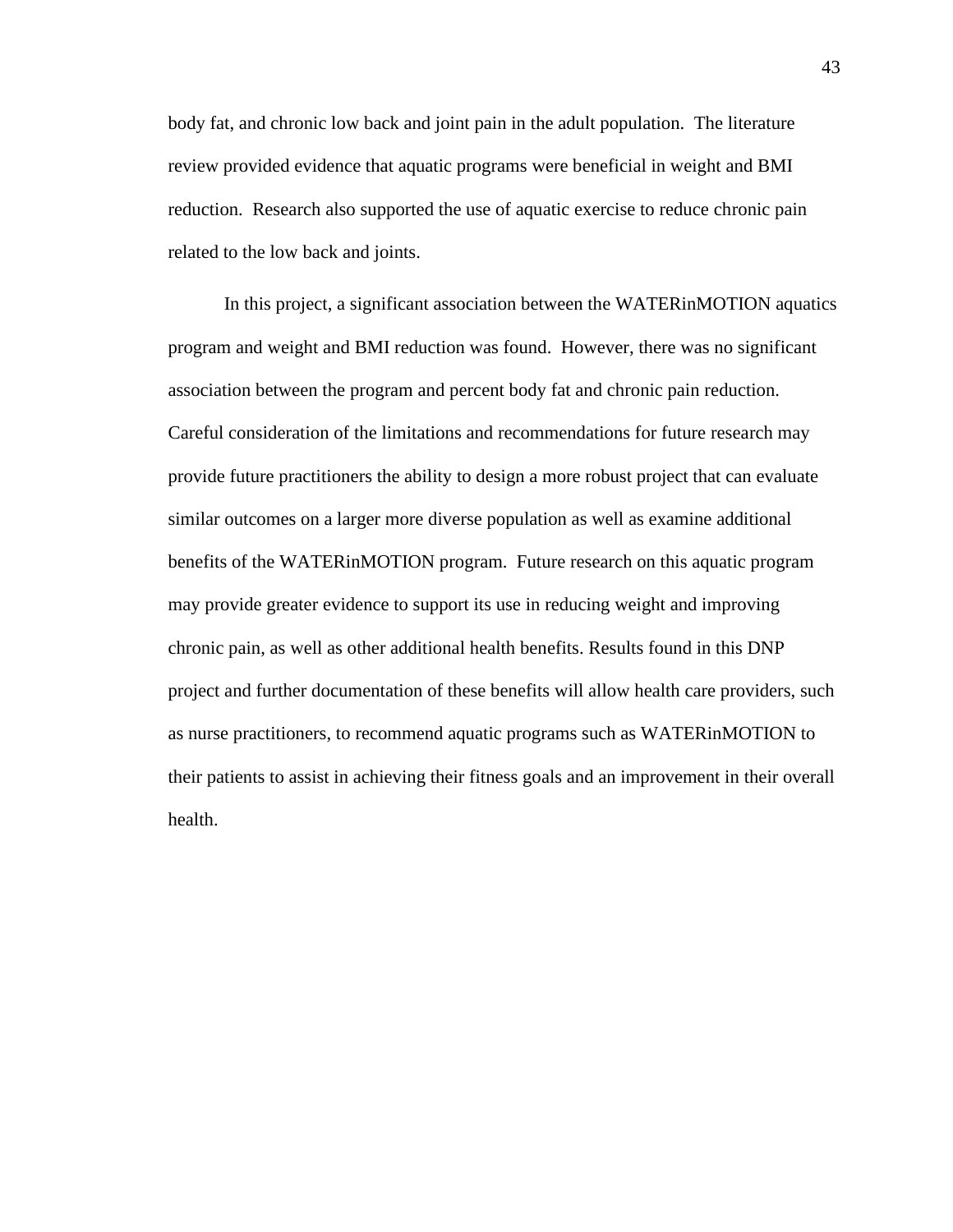### References

- Alghadir, A. H., Anwer, S., Iqbal, A., & Iqbal, Z. A. (2018). Test–retest reliability, validity, and minimum detectable change of visual analog, numerical rating, and verbal rating scales for measurement of osteoarthritic knee pain. *Journal of Pain Research*, *11*, 851–856. https://doi.org/10.2147/JPR.S158847
- Ambrose, K. R., & Golightly, Y. M. (2015). Physical exercise as non-pharmacological treatment of chronic pain: Why and when. *Best practice & research. Clinical rheumatology*, *29*(1), 120–130.<https://doi.org/10.1016/j.berh.2015.04.022>
- Aquatic Exercise Association. (2020). *Aquatic fitness programming standards and guidelines*. Retrieved from [https://aeawave.org/Portals/0/AEA\\_Cert\\_Docs/AEA\\_](https://aeawave.org/Portals/0/AEA_Cert_Docs/AEA_%09%20%09Standards_Guidlines_2020.pdf?ver=2019-12-18-131623-417×tamp%20%09=1576696862726) [Standards\\_Guidlines\\_2020.pdf?ver=2019-12-18-131623-417&timestamp](https://aeawave.org/Portals/0/AEA_Cert_Docs/AEA_%09%20%09Standards_Guidlines_2020.pdf?ver=2019-12-18-131623-417×tamp%20%09=1576696862726) [=1576696862726](https://aeawave.org/Portals/0/AEA_Cert_Docs/AEA_%09%20%09Standards_Guidlines_2020.pdf?ver=2019-12-18-131623-417×tamp%20%09=1576696862726)
- Arden, N., & Nevitt, M. C. (2006). Osteoarthritis: Epidemiology. *Best Practice & Research Clinical Rheumatology*, *20*(1), 3–25.<https://doi.org/10.1016> /j.berh.2005.09.007
- Barker, A. L., Talevski, J., Morello, R. T., Brand, C. A., Rahmann, A. E., & Urquhart, D.M. (2014). Effectiveness of aquatic exercise for musculoskeletal conditions: A meta-analysis. *Archives of Physical Medicine and Rehabilitation*, *95*(9), 1776– 1786.<https://doi.org/10.1016/j.apmr.2014.04.005>
- Biener, A., Cawley, J., & Meyerhoefer, C. (2017). The high and rising costs of obesity to the US health care system. *Journal of general internal medicine*, *32*(Suppl. 1), S6–S8. doi:10.1007/s11606-016-3968-8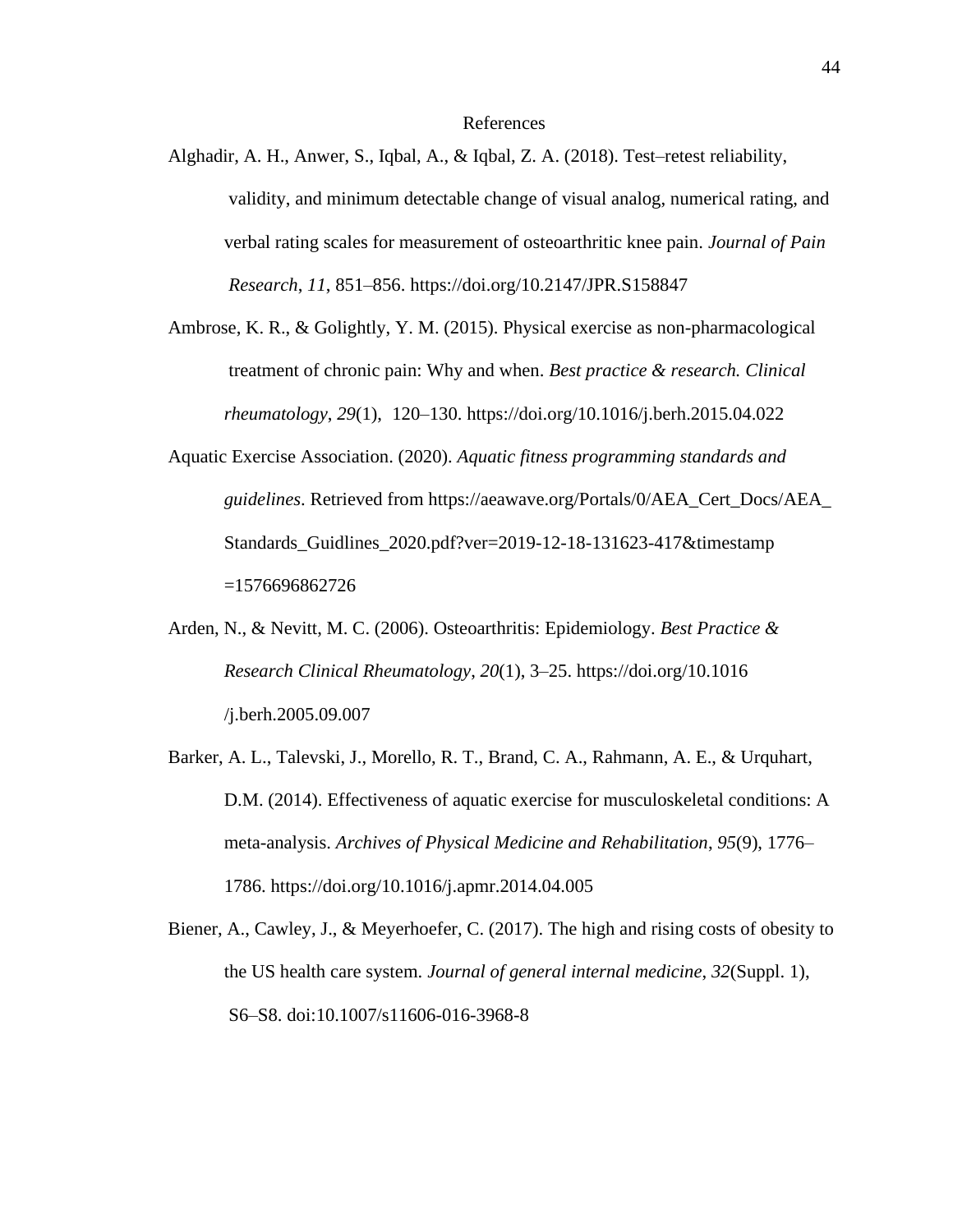- Centers for Disease Control and Prevention. (2015). Physical activity for a healthy weight. Retrieved March 23, 2020, from [https://www.cdc.gov/healthyweight](https://www.cdc.gov/healthyweight%09%09/physical_activity/index.html) [/physical\\_activity/index.html](https://www.cdc.gov/healthyweight%09%09/physical_activity/index.html)
- Centers for Disease Control and Prevention. (2017). Defining adult overweight and obesity. Retrieved March 23, 2020, fro[mhttps://www.cdc.gov/obesity/adult](https://www.cdc.gov/obesity/adult%20%09/defining.html) [/defining.html](https://www.cdc.gov/obesity/adult%20%09/defining.html)
- Centers for Disease Control and Prevention. (2019). Adult BMI calculator. Retrieved March 23, 2020, from [https://www.cdc.gov/healthyweight/assessing/bmi](https://www.cdc.gov/healthyweight/assessing/bmi%20%09/adult_bmi/english_bmi_calculator/bmi_calculator.html) [/adult\\_bmi/english\\_bmi\\_calculator/bmi\\_calculator.html](https://www.cdc.gov/healthyweight/assessing/bmi%20%09/adult_bmi/english_bmi_calculator/bmi_calculator.html)
- Centers for Disease Control and Prevention. (2020a). Adult obesity causes and consequences. Retrieved March 23, 2020, from [https://www.cdc.gov/obesity](https://www.cdc.gov/obesity%09%20%09/adult/causes.html) [/adult/causes.html](https://www.cdc.gov/obesity%09%20%09/adult/causes.html)
- Centers for Disease Control and Prevention. (2020b). Finding a balance. Retrieved March 23, 2020, from<https://www.cdc.gov/healthyweight/calories/index.html>
- Creative Research Systems. (2012). Sample size calculator. Retrieved October 23, 2019, from<https://www.surveysystem.com/sscalc.htm>
- Cugusi, L., Manca, A., Bergamin, M., Di Blasio, A., Monticone, M., Deriu, F., … Mercuro, G. (2019). Aquatic exercise improves motor impairments in people with Parkinson's disease, with similar or greater benefits than land-based exercise: A systematic review. *Journal of Physiotherapy. 65*(2), 65-74. <https://doi.org/10.1016/j.jphys.2019.02.003>
- DiPietro, L., & Stachenfeld, N. S. (2000). Exercise Treatment of Obesity. In K. R. Feingold, B. Anawalt, A. Boyce, G. Chrousos, K. Dungan, A. Grossman, J. M.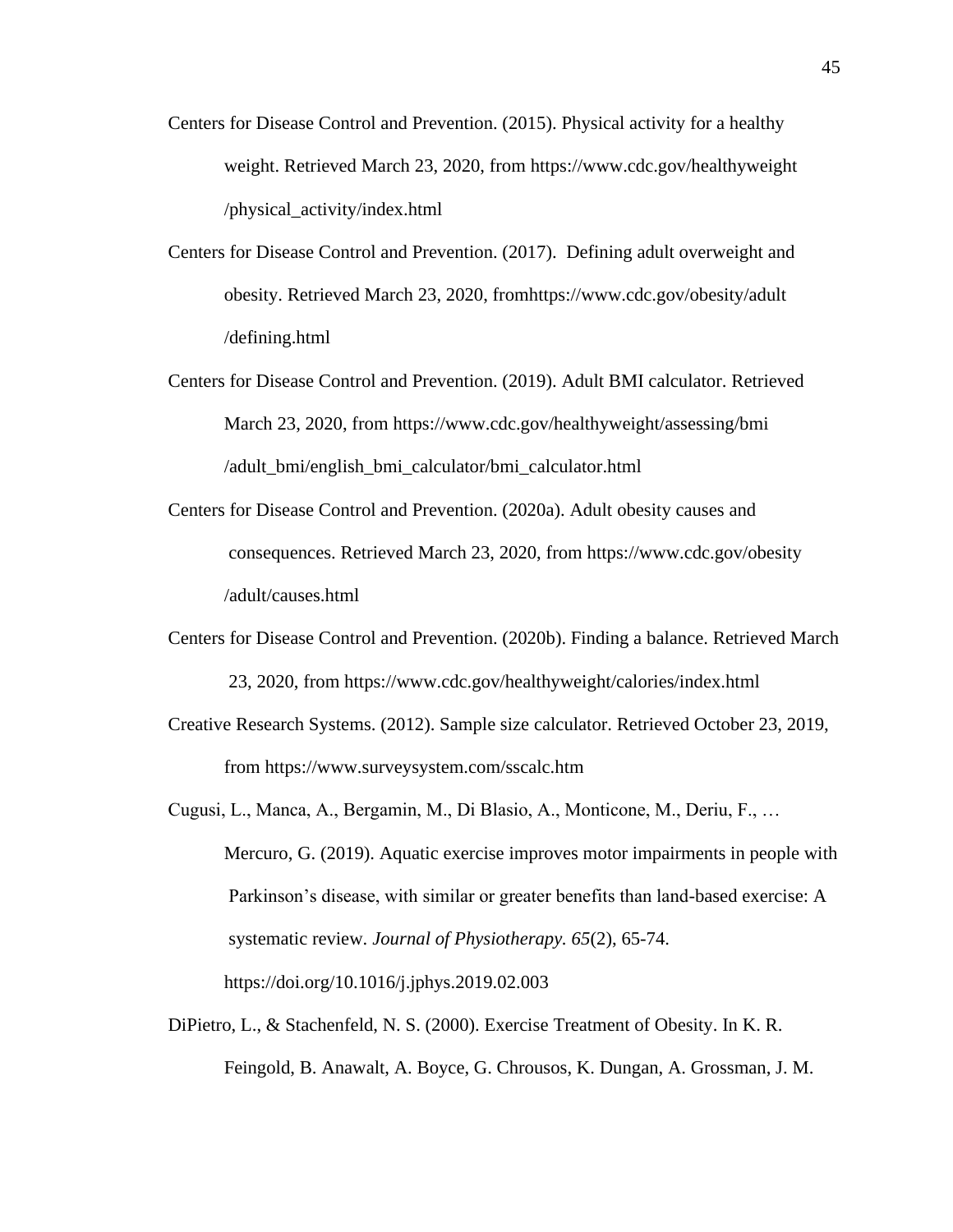Hershman, G. Kaltsas, C. Koch, P. Kopp, M. Korbonits, R. McLachlan, J. E. Morley, M. New, L. Perreault, J. Purnell, R. Rebar, F. Singer, D. L. Trence, … D. P. Wilson (Eds.), *Endotext*. MDText.com, Inc. Retrieved from http://www.ncbi.nlm.nih.gov/books/NBK278961/

- Ferraz, M. B., Quaresma, M. R., Aquino, L. R., Atra, E., Tugwell, P., & Goldsmith, C. H. (1990). Reliability of pain scales in the assessment of literate and illiterate patients with rheumatoid arthritis. *The Journal of Rheumatology*, *17*(8), 1022– 1024. Retrieved from <http://www.jrheum.org/>
- Ferrigan, K., Hice, J., Leemkuil, K., Singer, S., Charles, D., Michaels, N. N., & Jones, T. (2017). Aquatic exercise for weight reduction in middle-aged adults: A pilot study. *Journal of Aquatic Physical Therapy*, *25*(2), 16–21. Retrieved from <https://aquaticpt.org/journal>
- Geneen, L. J., Moore, R. A., Clarke, C., Martin, D., Colvin, L. A., & Smith, B. H. (2017). Physical activity and exercise for chronic pain in adults: an overview of Cochrane Reviews. *The Cochrane database of systematic reviews*, *4*(4), 1-68. <https://doi.org/10.1002/14651858.CD011279.pub3>
- Hales, C.M., Carroll, M.D., Fryar, C.D., Ogden, C.L. (2020). *Prevalence of obesity and severe obesity among adults: United States, 2017-2018* (NCHS Data Brief No. 360). Retrieved from<https://www.cdc.gov/nchs/data/databriefs/db360-h.pdf>
- Harvard University School of Public Health (n.d). Economic costs. Retrieved September 13, 2019, from [https://www.hsph.harvard.edu/obesity-prevention-source/obesity](https://www.hsph.harvard.edu/obesity-prevention-source/obesity-)consequences/economic/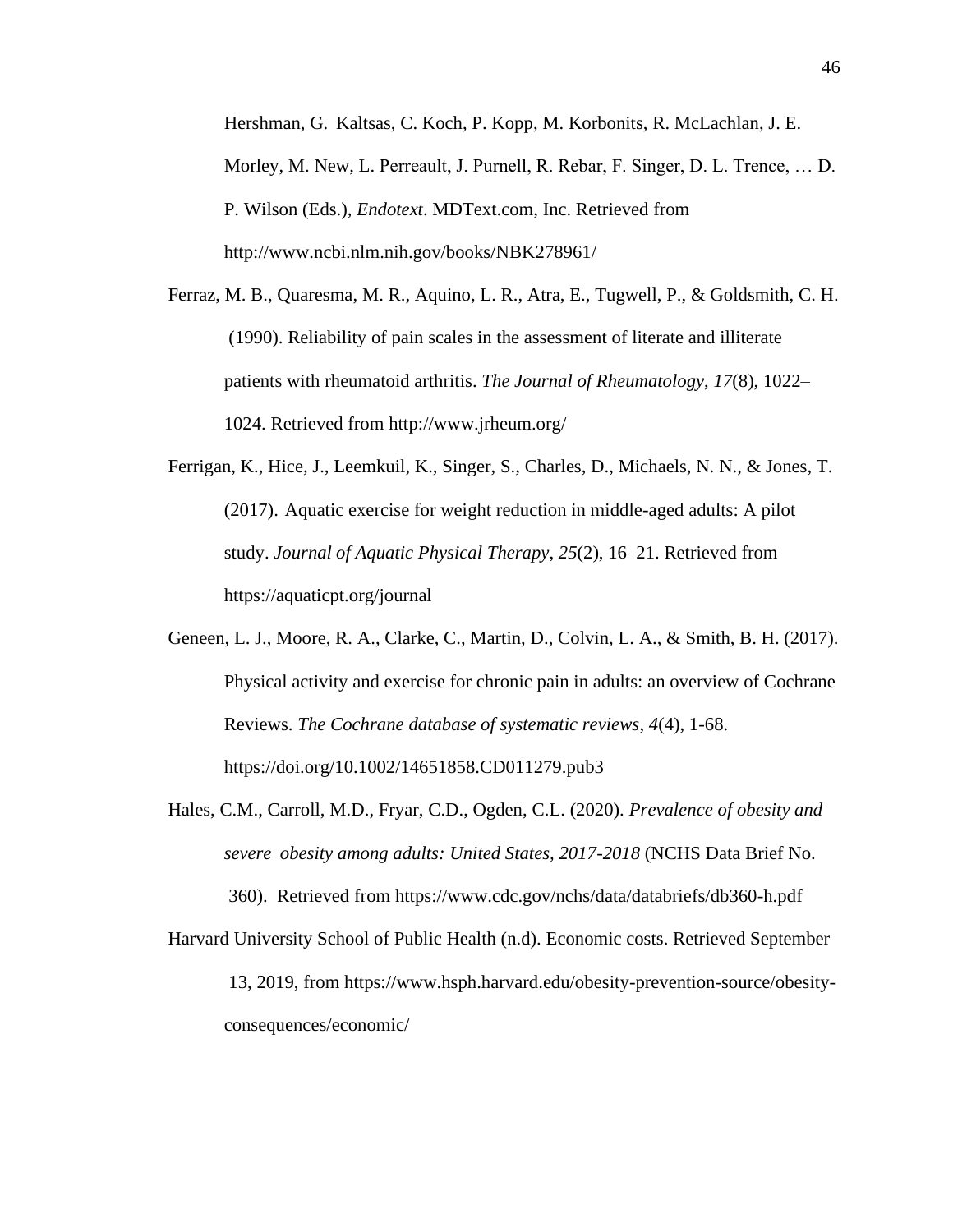- Hawker, G. A., Mian, S., Kendzerska, T., & French, M. (2011). Measures of adult pain: VisualAnalog Scale for Pain (VAS Pain), Numeric Rating Scale for Pain (NRS Pain), McGill Pain Questionnaire (MPQ), Short-Form McGill Pain Questionnaire (SF-MPQ), Chronic Pain Grade Scale (CPGS), Short Form-36 Bodily Pain Scale (SF-36 BPS), and Measure of Intermittent and Constant Osteoarthritis Pain (ICOAP) *Arthritis Care & Research*, *63*(Suppl. 11), S240–S252. <https://doi.org/10.1002/acr.20543>
- Johnson, S. R., Keyan, Z., & Rosario, E. R. (2016). Effects of aquatic therapy on functional mobility and strength, fall risk, and self-reported disability in individuals with low back pain. *Journal of Aquatic Physical Therapy*, *24*(1), 22– 31. Retrieved from<https://aquaticpt.org/journal>
- Mayo Clinic. (2019) Aquatic exercises. Retrieved March 23, 2020, from <https://www.mayoclinic.org/healthy-lifestyle/fitness/multimedia/aquatic-exercise> /sls-20076730
- National Center for Complementary and Integrative Health. (2017). Chronic pain: A major public health problem. Retrieved March 23, 2020, from https://nccih.nih .gov/news/multimedia/infographics/chronic-pain/text
- National Heart, Blood, and Lung Institute. (n.d.). Overweight and obesity. Retrieved March 23, 2020, from [https://www.nhlbi.nih.gov/health-topics/overweight-and](https://www.nhlbi.nih.gov/health-topics/overweight-and-%09obesity)[obesity](https://www.nhlbi.nih.gov/health-topics/overweight-and-%09obesity)
- National Institute of Diabetes and Digestive and Kidney Diseases. (2018). Treatment for overweight and obesity. Retrieved March 17, 2020, from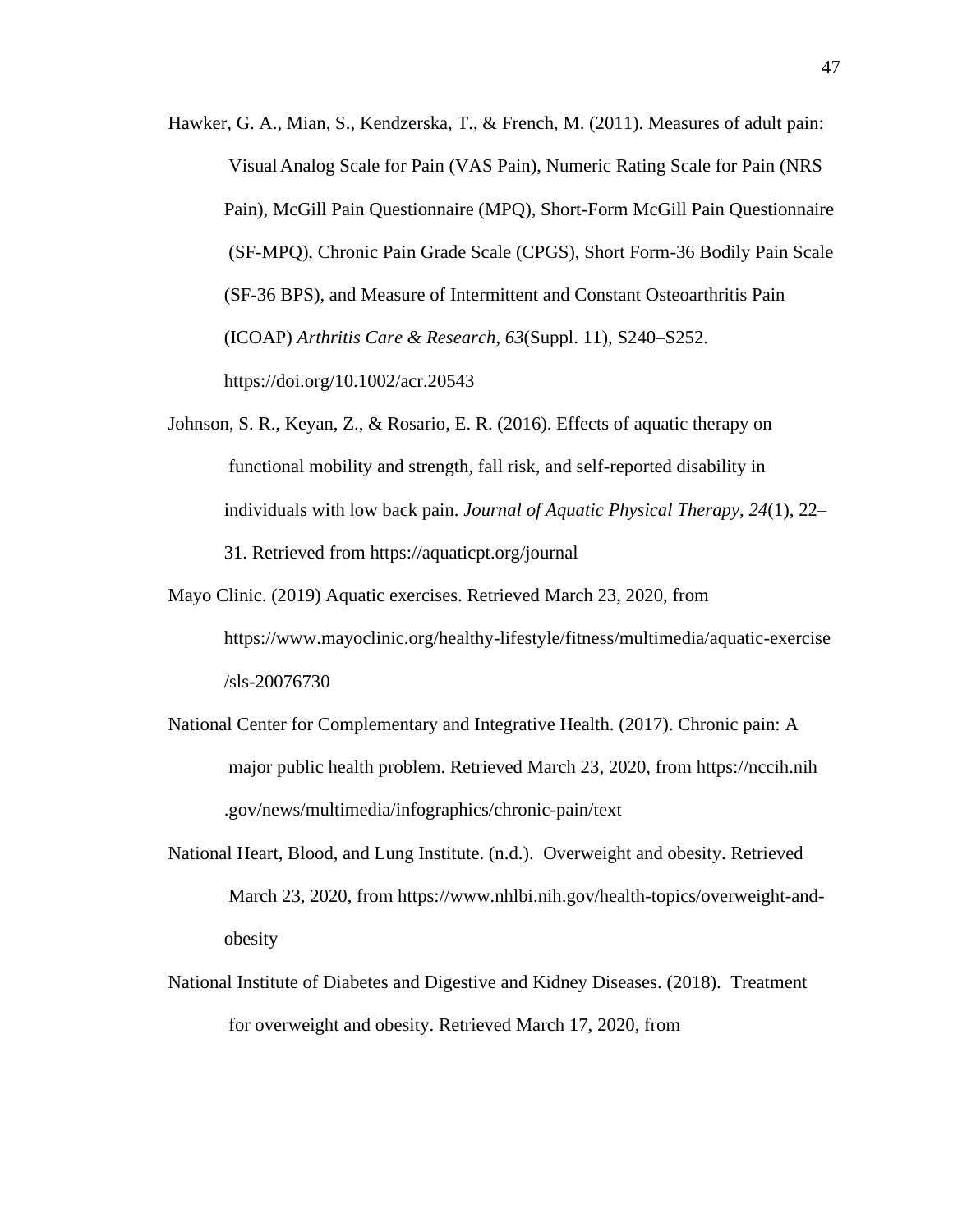[https://www.niddk.nih.gov/health-information/weight-management/adult](https://www.niddk.nih.gov/health-information/weight-management/adult-%09overweight-obesity/treatment)[overweight-obesity/treatment](https://www.niddk.nih.gov/health-information/weight-management/adult-%09overweight-obesity/treatment)

- Neiva, H. P., Faíl, L. B., Izquierdo, M., Marques, M. C., & Marinho, D. A. (2018). The effect of 12 weeks of water-aerobics on health status and physical fitness: An ecological approach. *PLOS ONE*, *13*(5), 1-15. [https://doi.org/10.1371](https://doi.org/10.1371%09%09%20%20%09/journal.pone.0198319) [/journal.pone.0198319](https://doi.org/10.1371%09%09%20%20%09/journal.pone.0198319)
- Nursing Theory. (n.d.). Pender's Health Promotion Model. Retrieved on March 19, 2020 from [https://www.nursing-theory.org/theories-and-models/pender-health](https://www.nursing-theory.org/theories-and-models/pender-health-%09promotion-model.php)[promotion-model.php](https://www.nursing-theory.org/theories-and-models/pender-health-%09promotion-model.php)
- Okifuji, A., & Hare, B. D. (2015). The association between chronic pain and obesity. *Journal of Pain Research*, *8*, 399–408. [https://doi.org](https://doi.org/) /10.2147/JPR.S55598
- Pain BC Society. (n.d.). Assessment tools and clinical guidelines. Retrieved on October 23, 2019 from<https://painbc.ca/health-professionals/assessment-tools>
- Pender. N. J. (1996). Health promotion model diagram. Retrieved from https://deepblue .lib.umich.edu/handle/2027.42/85351
- Pender, N. J. (2011). *Health promotion model manual*. Retrieved from [https://deepblue.lib.umich.edu/bitstream/handle/2027.42/85350/HEALTH\\_PROM](https://deepblue.lib.umich.edu/bitstream/handle/2027.42/85350/HEALTH_PROM) OTION\_MANUAL\_Rev\_5-2011.pdf

Piercy, K. L., Troiano, R. P., Ballard, R. M., Carlson, S. A., Fulton, J. E., Galuska, D. A., . . . Olson, R. D. (2018). The physical activity guidelines for Americans. *Journal of The American Medical Association, 320*(19), 2020-2028. <http://doi:10.1001/jama.2018.14854>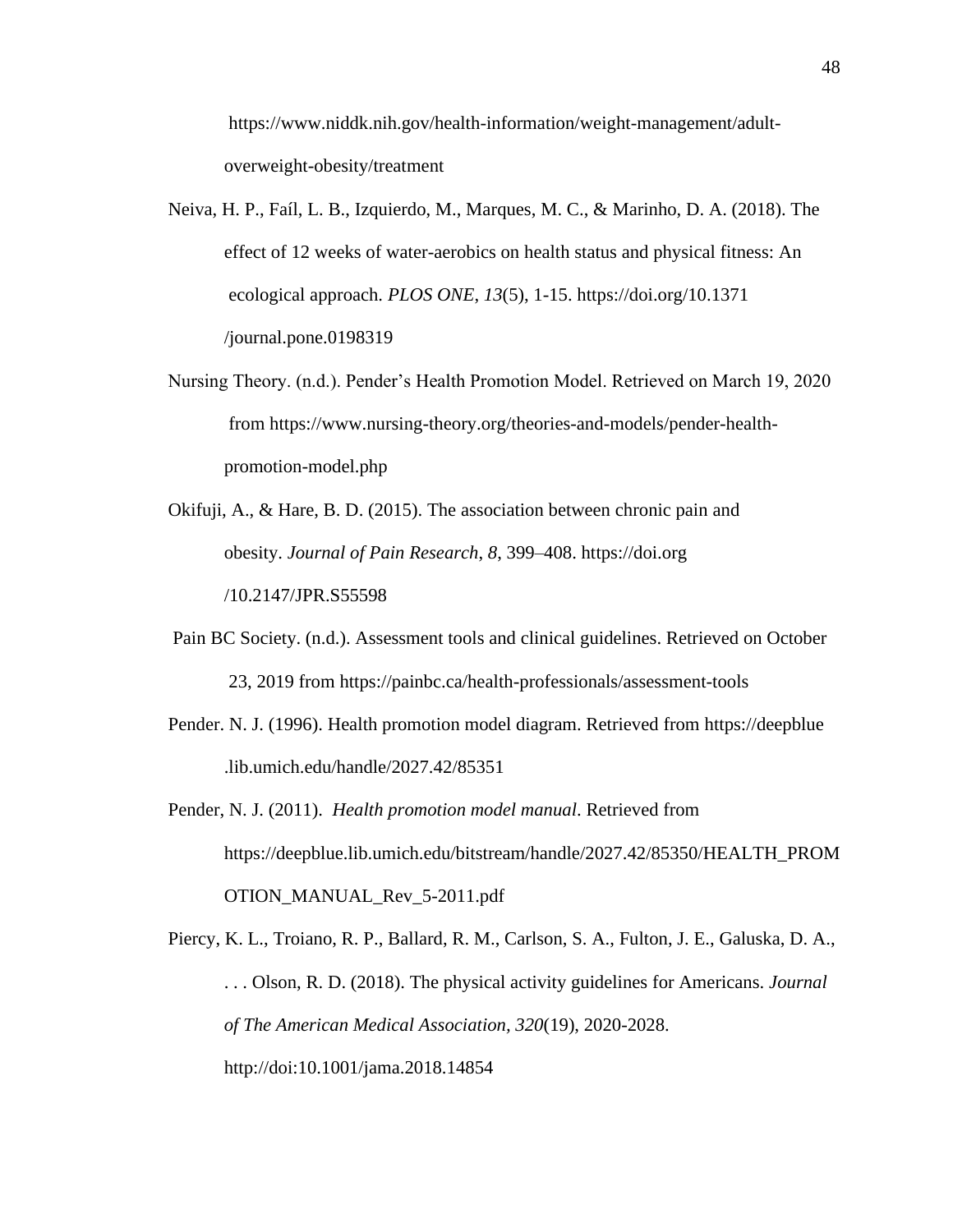- Raffaelli, C., Lanza, M., Zanolla, L., & Zamparo, P. (2010). Exercise intensity of headout water-based activities (water fitness). *European Journal of Applied Physiology*, *109*(5), 829–838. https://doi.org/10.1007/s00421-010-1419-5
- Rubin, D. I. (2007). Epidemiology and risk factors for spine pain. *Neurologic Clinics*, *25*(2), 353–371. https://doi.org/10.1016/j.ncl.2007.01.004

See, J. (2015). *Aquatic exercise: An exercise program for people with Parkinson's disease.* Retrieved from https://www.apdaparkinson.org/uploads/files/Aquatic-Book\_8-08--- edited-2015- oUM.pdf

- Shi, Z., Zhou, H., Lu, L., Pan, B., Wei, Z., Yao, X., … Feng, S. (2018). Aquatic exercises in the treatment of low back pain. *American Journal of Physical Medicine & Rehabilitation*, *97*(2), 116–122. https://doi.org/10.1097/PHM.0000000000000801
- Smith, S. A., & Michel, Y. (2006). A pilot study on the effects of aquatic exercises on discomforts of pregnancy. *Journal of Obstetric, Gynecologic & Neonatal Nursing*, *35*(3), 315–323. https://doi.org/10.1111/j.1552-6909.2006.00045.x
- Srof, B. J., & Velsor-Friedrich, B. (2006). Health promotion in adolescents: A review of Pender's health promotion model. *Nursing Science Quarterly*, *19*(4), 366–373. https://doi.org/10.1177/0894318406292831
- Standford Health Care. (2019). Obesity causes. Retrieved March 23, 2020, from https://stanfordhealthcare.org/medical-conditions/healthyliving/obesity/causes.html
- Stover, A., Smith, C., Maloney, J., Mitchell, C., Michaels, N., Jones, T., & Raynes, E. (2015). Aquatic exercise for pain reduction in the active adult with osteoarthritis.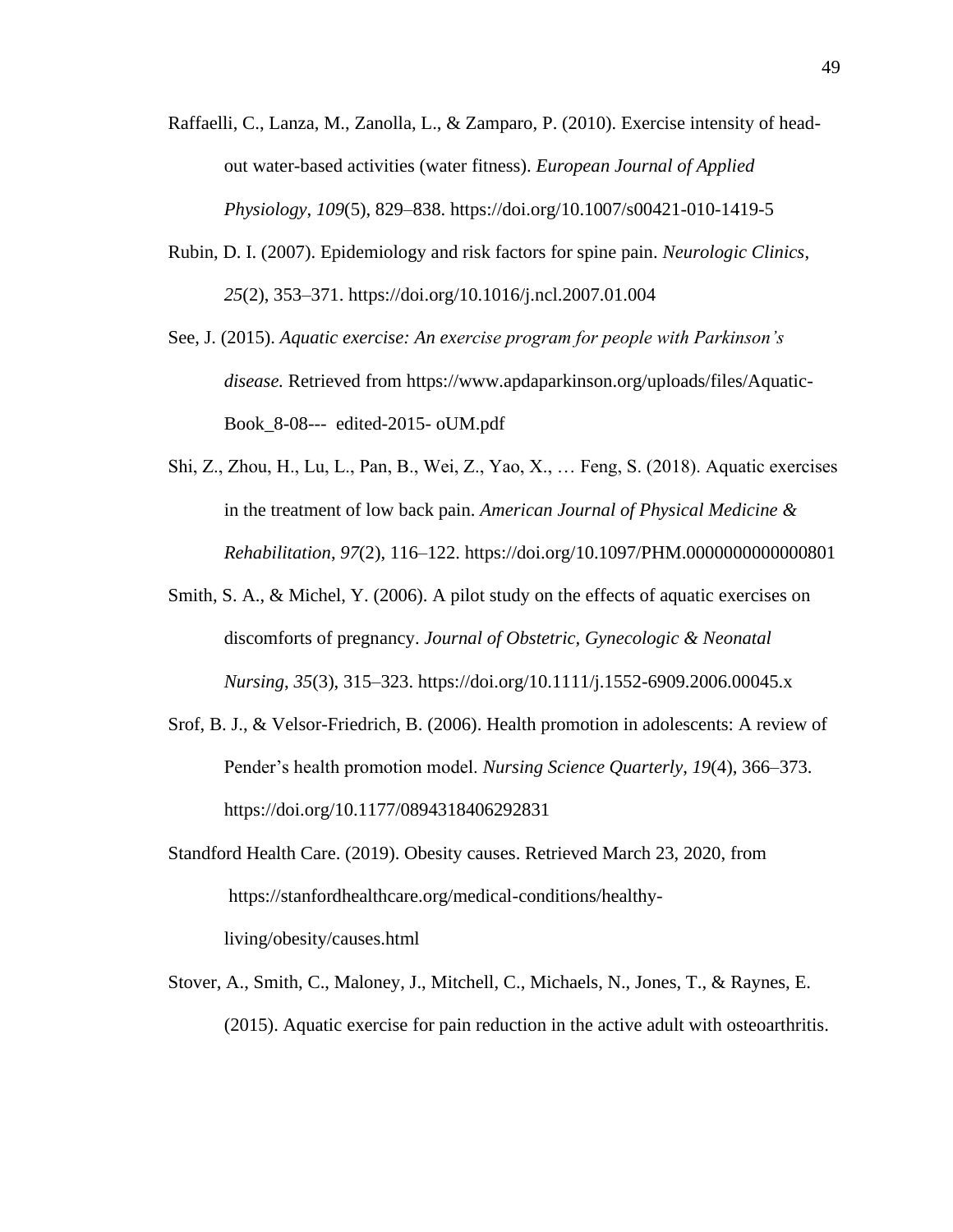*Journal of Aquatic Physical Therapy*, *23*(2), 13–19. Retrieved from https://aquaticpt.org/journal

- Tamin, T. Z., & Loekito, N. (2018). Aquatic versus land-based exercise for cardiorespiratory endurance and quality of life in obese patients with knee osteoarthritis: A randomized controlled trial. *Medical Journal of Indonesia*, *27*(4), 284–292. https://doi.org/10.13181/mji.v27i4.2107
- Verhagen, A. P., Cardoso, J. R., & Bierma-Zeinstra, S. M. A. (2012). Aquatic exercise & balneotherapy in musculoskeletal conditions. *Best Practice & Research Clinical Rheumatology*, *26*(3), 335–343. https://doi.org/10.1016/j.berh.2012.05.008
- Warburton, D. E. R., Nicol, C. W., & Bredin, S. S. D. (2006). Health benefits of physical activity: The evidence. *Canadian Medical Association Journal, 174*(6), 801–809. https://doi.org/10.1503/cmaj.051351
- WaterinMotion. (n.d.). WATERinMOTION original. Retrieved August, 25, 2019 from https://waterinmotion.com/waterinmotion-original/
- Wayne State University Physican Group. (2011). The role of exercise in treating obesity. Retrieved April 4, 2019, from http://www.wsupgdocs.org/familymedicine/WayneStateContentPage.aspx?nd=1571
- World Health Organization. (2017). 10 facts on obesity. Retrieved March 10, 2020, from https://www.who.int/features/factfiles/obesity/en/
- World Health Organization. (2019). Physical activity. Retrieved March 10, 2020, from <https://www.who.int/dietphysicalactivity/pa/en/>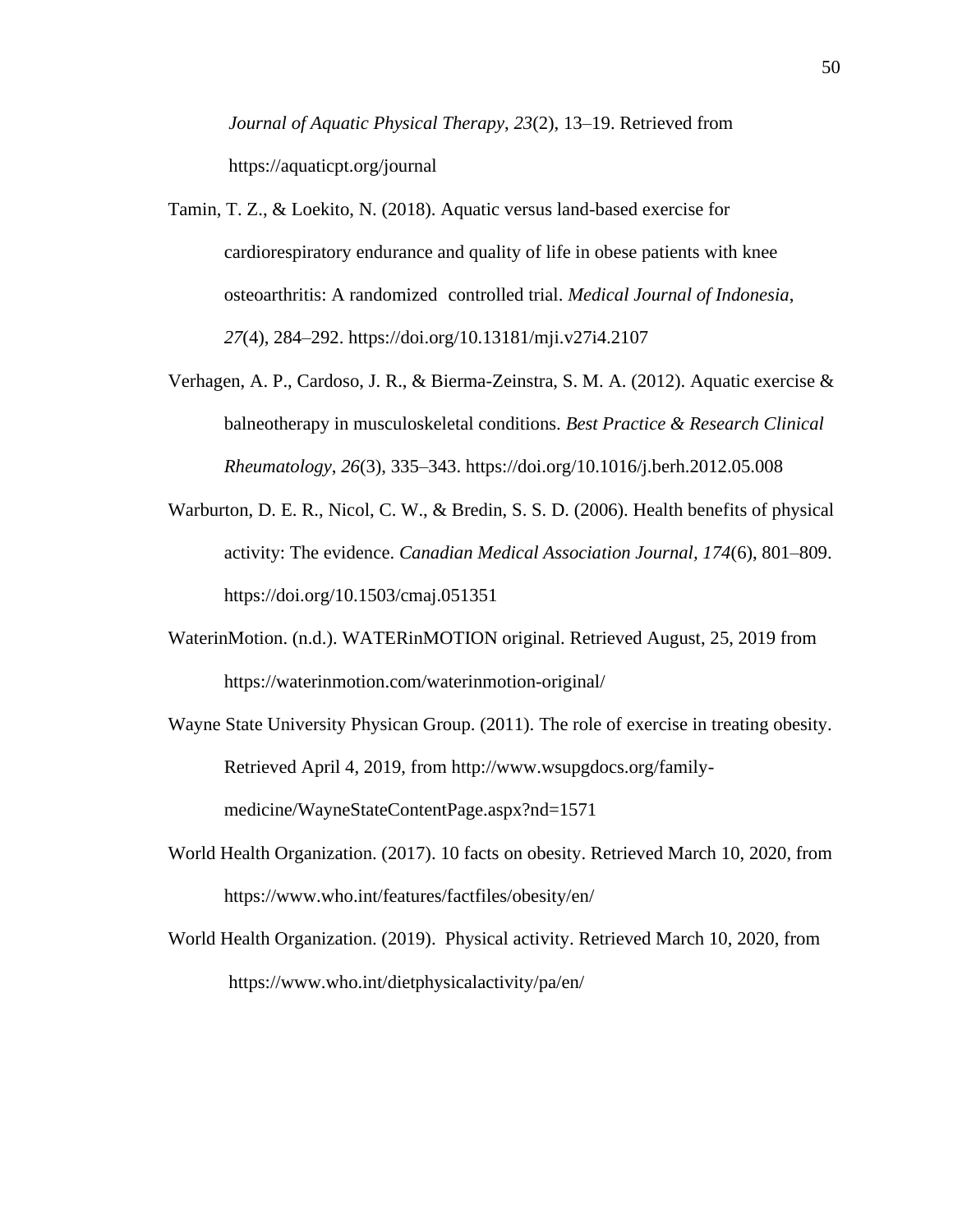*Appendix A*

School Of Nursing Graduate Committee Approval



**Terilyn Darley <tdarley@nmu.edu>**

# **Re: Terrilyn's proposal**

2 messages

**Melissa Romero** <mromero@nmu.edu> Thu, Mar 28, 2019 at 1:58 PM To: Lisa Flood <lflood@nmu.edu>, Terilyn Darley <tdarley@nmu.edu>

Hi Terilyn,

The Graduate committee met this afternoon and reviewed your DNP project approval request. Congratulations! It was approved and I just want to add that you did a beautiful job writing up the proposal. Everyone on the committee was impressed! Good luck as you collect



Melissa Romero PhD, RN, FNP-BC Associate Professor of Nursing | Graduate Program Coordinator School of Nursing Northern Michigan University 906-227-2488 | Fax: 906-227-1658 | 2131 New Science Facility [1401 Presque Isle Ave, Marquette, MI 49855](https://www.google.com/maps/search/1401+Presque+Isle+Ave,+Marquette,+MI+49855?entry=gmail&source=g) [mromero@nmu.edu](mailto:mromero@nmu.edu)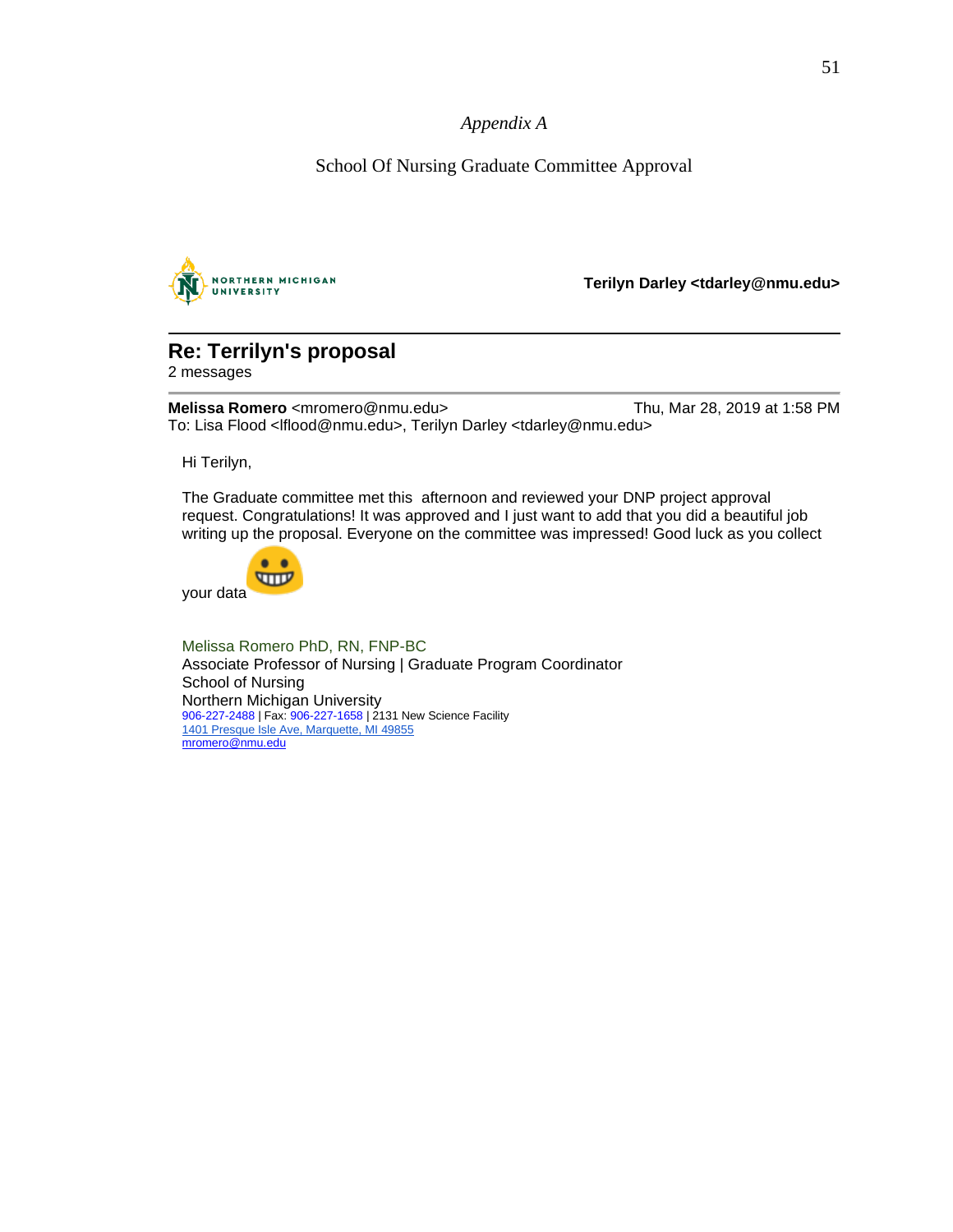### *Appendix B*

### Institutional Review Board Approval

#### **Memorandum**

|                 | TO:                                                       | <b>Terilyn Darley</b><br><b>Nursing Department</b>                                                                                                                    |
|-----------------|-----------------------------------------------------------|-----------------------------------------------------------------------------------------------------------------------------------------------------------------------|
| CC:             | Lisa Flood<br>Nursing Department                          |                                                                                                                                                                       |
| DATE:           | June 7, 2019                                              |                                                                                                                                                                       |
| <b>FROM:</b>    | Lisa Schade Eckert                                        | Dean of Graduate Education and Research                                                                                                                               |
| <b>SUBJECT:</b> | <b>IRB Proposal HS19-1049</b><br>Loss and Pain Reduction" | <b>IRB</b> Approval Dates: $6/7/19 - 6/6/20$<br>Proposed Project Dates: $6/10/19 - 10/1/19$<br>"WaterinMotion: Effectiveness of an Aquatic Exercise Program in Weight |

Your proposal "WaterinMotion: Effectiveness of an Aquatic Exercise Program in Weight Loss and Pain Reduction" has been approved by the NMU Institutional Review Board. Include your proposal number (HS19-1049) on all research materials and on any correspondence regarding this project.

A. If a subject suffers an injury during research, or if there is an incident of non-compliance with IRB policies and procedures, you must take immediate action to assist the subject and notify the IRB chair ([dereande@nmu.edu](mailto:dereande@nmu.edu)) and NMU's IRB administrator ([leckert@nmu.edu](mailto:leckert@nmu.edu)) within 48 hours. Additionally, you must complete an Unanticipated Problem or Adverse Event Form for Research Involving Human Subjects

B. Please remember that informed consent is a process beginning with a description of the project and insurance of participant understanding. Informed consent must continue throughout the project via a dialogue between the researcher and research participant.

C. If you find that modifications of methods or procedures are necessary, you must submit a Project Modification Form for Research Involving Human Subjects before collecting data.

D. If you complete your project within 12 months from the date of your approval notification, you must submit a Project Completion Form for Research Involving Human Subjects. If you do not complete your project within 12 months from the date of your approval notification, you must submit a Project Renewal Form for Research Involving Human Subjects. You may apply for a one-year project renewal up to four times. Failure to submit a Project Completion Form or Project Renewal Form within 12 months from the date of your approval notification will result in a suspension of Human Subjects Research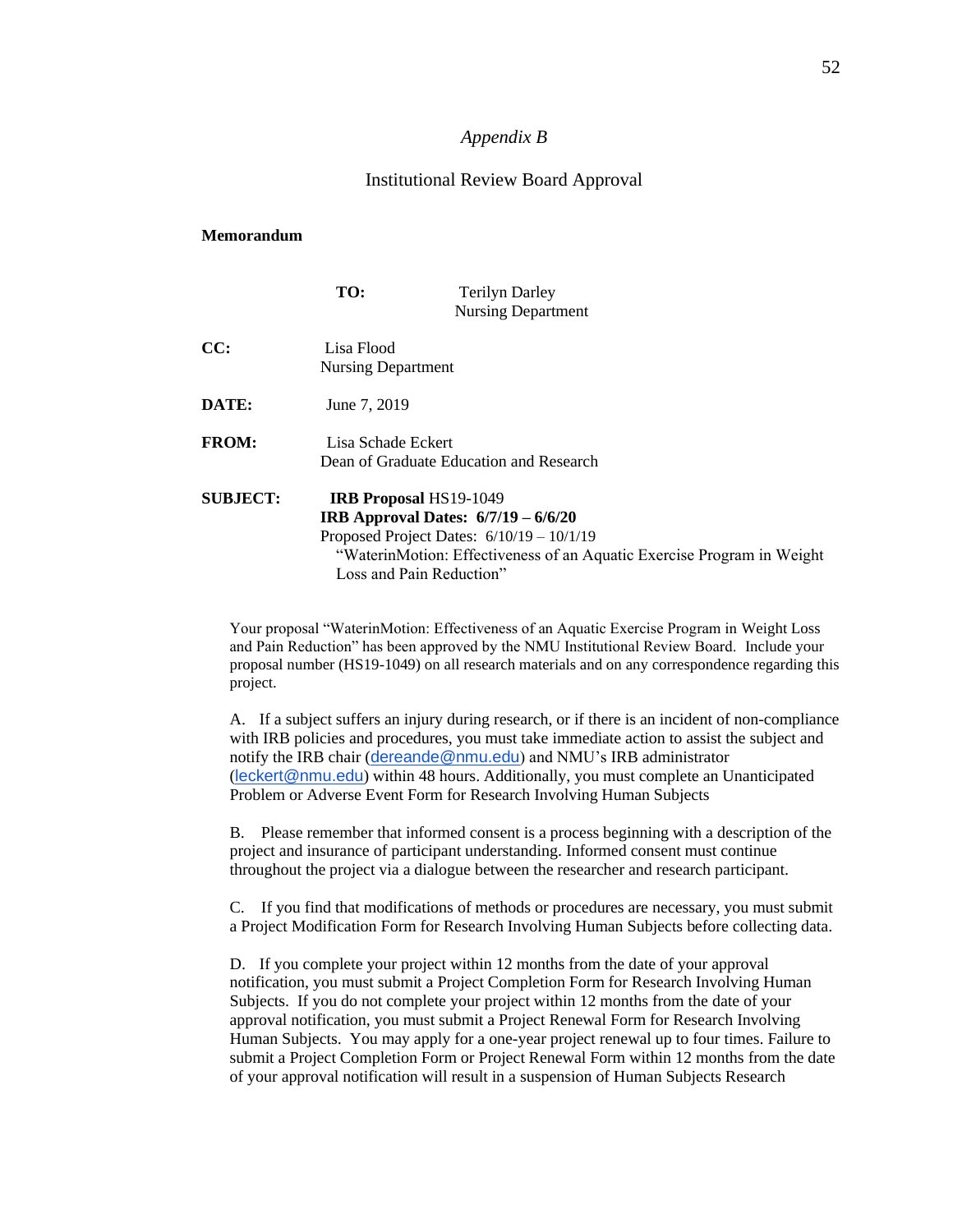privileges for all investigators listed on the application until the form is submitted and approved.

All forms can be found at the NMU Grants and Research website: <http://www.nmu.edu/grantsandresearch/node/102> Janelle N. Taylor Coordinator of Graduate Student and Research Affairs Graduate Education and Research Northern Michigan University 906-227-1407 1401 [Presque Isle Ave, Marquette, MI 49855](https://www.google.com/maps/search/Presque+Isle+Ave,+Marquette,+MI+49855?entry=gmail&source=g) <http://www.nmu.edu/graduatestudies/>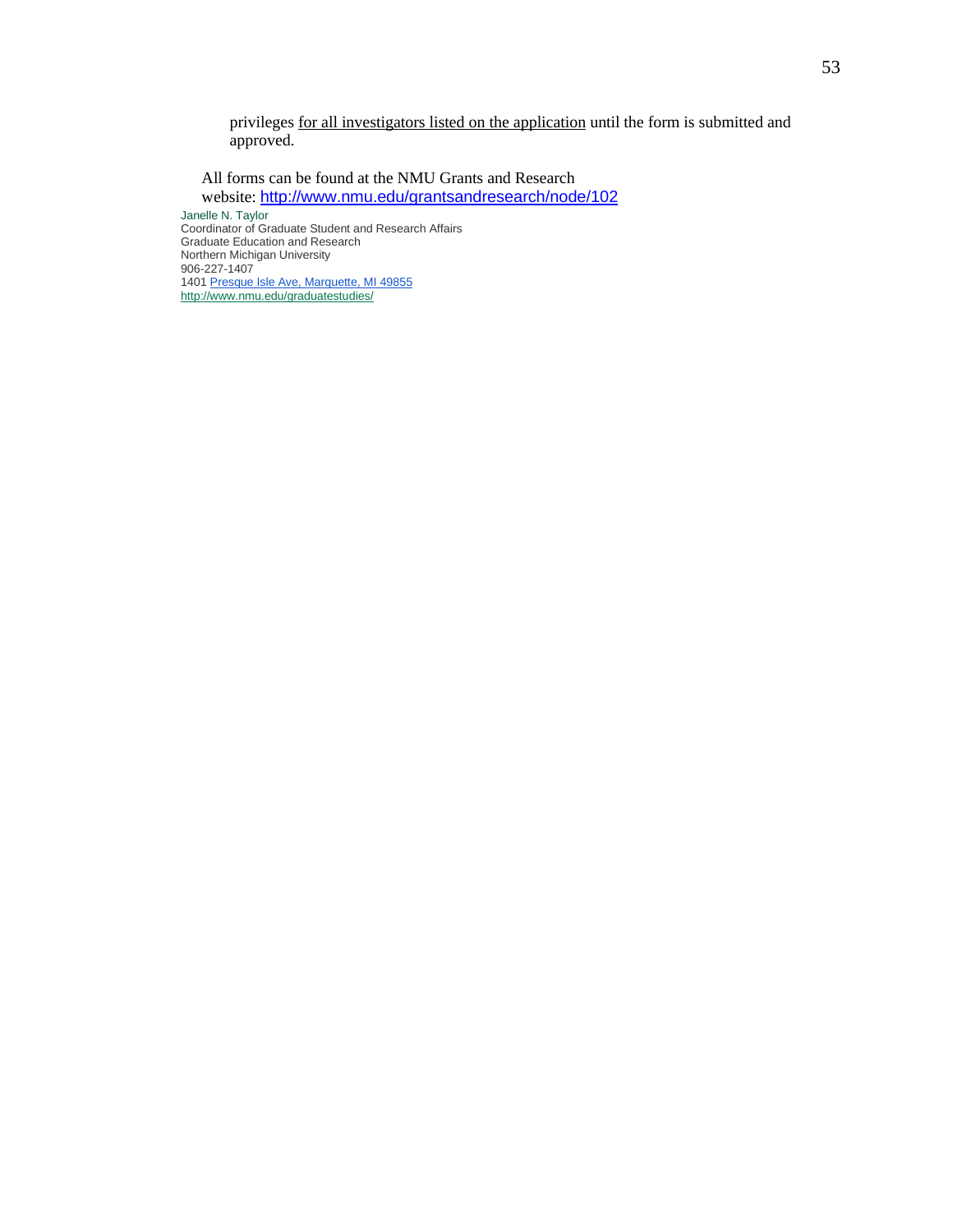*Appendix C*

YMCA Project Approval

 $\bigvee$  Gmail

**Terilyn D <terilyn.darley@gmail.com>**

## **Permission to move forward with WATERinMOTION research project**

**John Leech** <jleech@nlymca.com> Fri, Apr 12, 2019 at 9:19 AM To: Terilyn D <terilyn.darley@gmail.com> Cc: Jonathan Ringel <iringel@nlymca.com>

I, John Leech, Aquatic Director of the Northern Lights YMCA Dickinson Center hereby give Terilyn Darley permission to do a scholarly project in conjunction with the NLYMCA Water in Motion aquatic fitness class beginning the month of June 2019.

I have attached our center director as well. I don't know if you need his or my permission but we're both cool with  $it =$  )

**Thanks** 

JL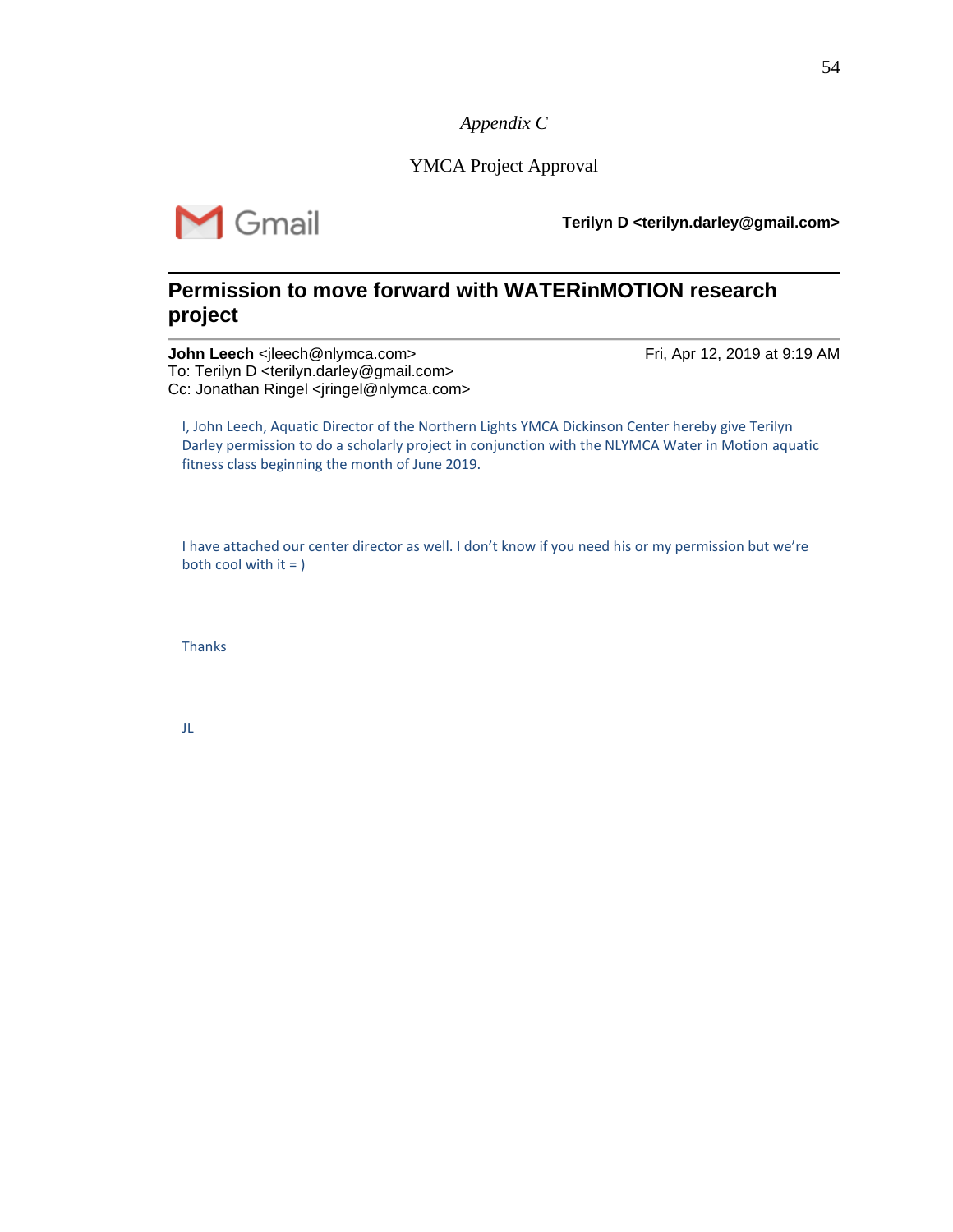## *Appendix D*

## WATERinMOTION Project Approval



SCW Fitness Education<br>151 South Pfingsten Road Unit P, Deerfield, IL 60015<br>Phone: (847) 562-4020

May 28, 2019

Dear Mrs. Darley,

Please accept this letter as permission to use the WATERinMOTION aquatic exercise program offered through your local YMCA for your scholarly project. We understand that you will be collecting pre and post anthropometric data and pre and post pain assessments to determine the benefits of the aquatic exercise program.

Best Regards, Mike Divello, MS Director of Operations

www.scwfit.com | www.WATERinMOTION.com<br>Cell 773.817.9644 | Office 847.562.4020<br>Find us on Facebook and Twitter @scwfitness<br>Instagram #scwmania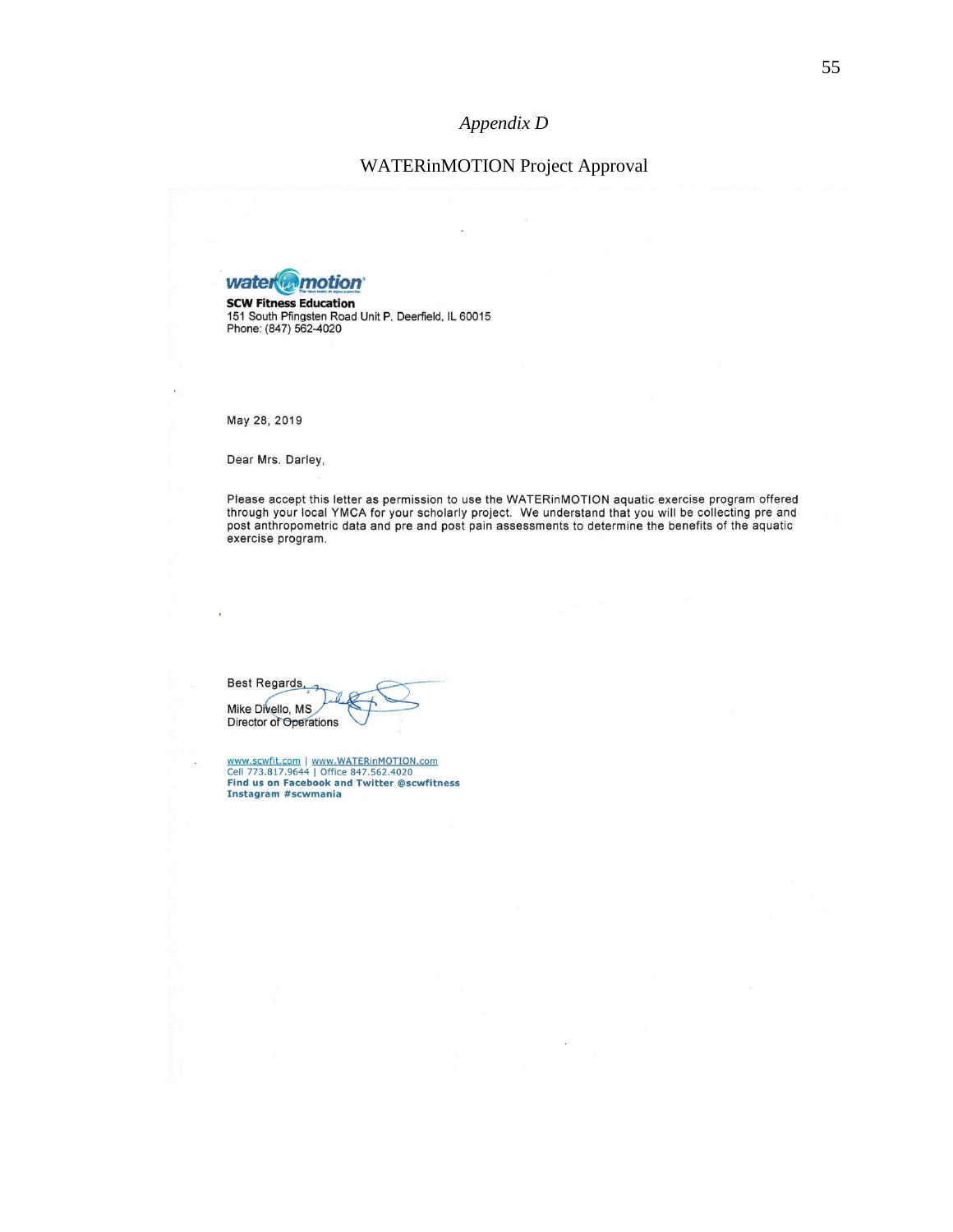## *Appendix E*

## Consent Form

## **CONSENT FORM**

## **WATERinMOTION: Effectiveness for Weight Loss and Pain Reduction**

## **Purpose of the Project**

You are invited to participate in a study to evaluate if the WATERinMOTION aquatics program results in weight loss and chronic lower back or joint pain reduction. The data collected will be used to determine possible benefits of an aquatics exercise program related to weight loss and pain reduction. It is important that you read and understand the following information prior to consenting to participate in this study.

## **Potential Benefits**

Participants may gain increased knowledge of the benefits of the WATERinMOTION program related to their health and chronic pain which may lead them to continue participation in a regular exercise routine and potentially improve their overall health and quality of life.

## **Potential Discomforts or Risks**

This research poses minimal risks to the participants. Body measurement collections may cause some slight discomfort for the participant. All measurements will be obtained individually in a private area. Participants may choose to know or not to know their collected measurements. Potential risk includes a breach of confidentiality, however only the investigator will see the names of participants and actual measurements.

## **Procedures**

If you choose to participate in this study, you will be asked to complete a short demographic/pain information form and the investigator will obtain the following measurements prior to the first class and after the last class of the five-week program:

- o Weight
- o Height
- o Body Mass Index (BMI):
- o Body fat composition
- o A pre and post numerical pain score

The BMI will be calculated using your height and weight measurements. Your body fat composition will be obtained using a handheld body fat monitor called Omron HBF-306C. This device sends a very low electrical current through your body to determine the amount of fat tissue. This current is safe and should not be detectable (i.e. felt).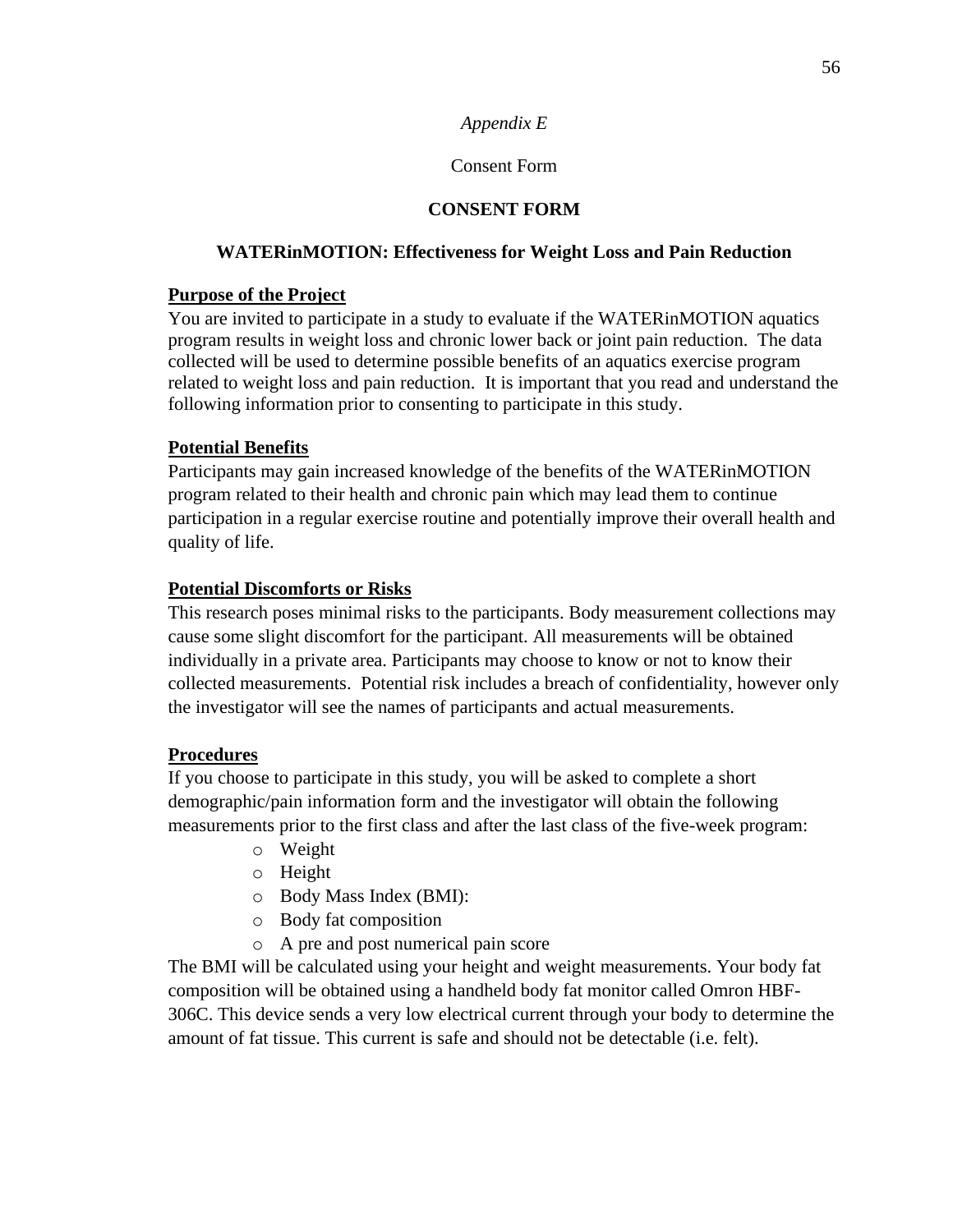## **Confidentiality and Security of Data**

All project data will be kept confidential by not using any personal identifying information. Confidentiality will be maintained by assigning each participant a code number. All demographic sheets, consent forms, measurements, and surveys will be kept secure stored in a locked box at the investigator's home and later destroyed. Electronic data will be stored on the investigator's password protected computer and later destroyed. This data will also be used to create a scholarly project for the investigator's doctorate degree in nursing. The results of this study may be shared with university faculty and YMCA staff, presented at conferences or published in professional journals. No individual data or results will be shared.

## **Participation and Withdrawal**

Participation in this study is completely voluntary. You may withdraw your consent and discontinue participation at any time without penalty. You may skip any questions on the surveys or demographic form that you choose.

### **Questions about the Research**

If you have any questions about this project, you may contact the primary investigator Terilyn Darley, the project advisor Dr. Lisa Flood, the IRB Chair Derek Anderson, or the IRB Administrator Lisa Eckert per the contact information below.

| Investigator                         | <b>Project Advisor</b>       |
|--------------------------------------|------------------------------|
| Terilyn Darley, RN, BSN              | Dr. Lisa Flood, DNP, RN, CNE |
| Doctoral of Nursing Practice Student | Professor School of Nursing  |
| Northern Michigan University         | Northern Michigan University |
| 1401 Presque Isle Ave                | 1401 Presque Isle Ave        |
| Marquette, MI 49855                  | Marquette, MI 49855          |
| tdarley@nmu.edu                      | lflood@nmu.edu               |
| Phone: (701)-215-1751                | Phone: (906)-250-3704        |
|                                      |                              |
| <b>IRB</b> Chair                     | <b>IRB</b> Administrator     |
| Dr. Derek Anderson                   | Lisa Eckert                  |
| Northern Michigan University         | Northern Michigan University |
| 1401 Presque Isle Ave                | 1401 Presque Isle Ave        |
| Marquette, MI 49855                  | Marquette, MI 49855          |
| dereande@nmu.edu                     | leckert@nmu.edu              |
| Phone: (906)-227-1873                | Phone: (906)-227-2300        |

## **Participant Consent**

I have read the information provided above, or it has been read to me. I have had the opportunity to ask questions and any questions that I have asked, have been answered to my satisfaction. I understand that my participation is voluntary, and I can withdraw my consent at any time and discontinue my participation at any time without penalty. I confirm that I am at least 18 years of age. I consent voluntarily to participate in this research.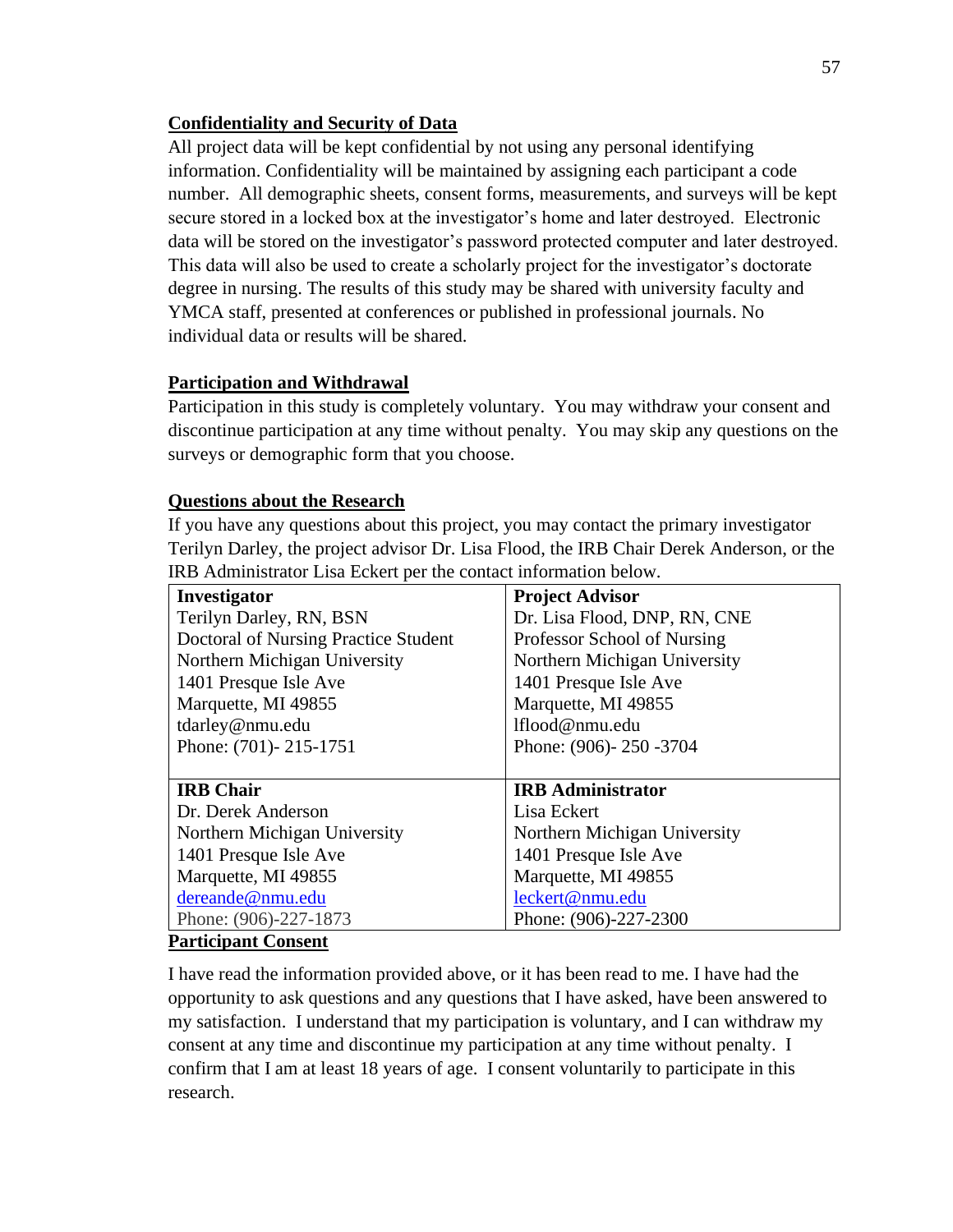|                                              | Date |
|----------------------------------------------|------|
| Printed Name of Participant                  |      |
|                                              | Date |
| Signature of Participant                     |      |
|                                              | Date |
| <b>Signature of Person Obtaining Consent</b> |      |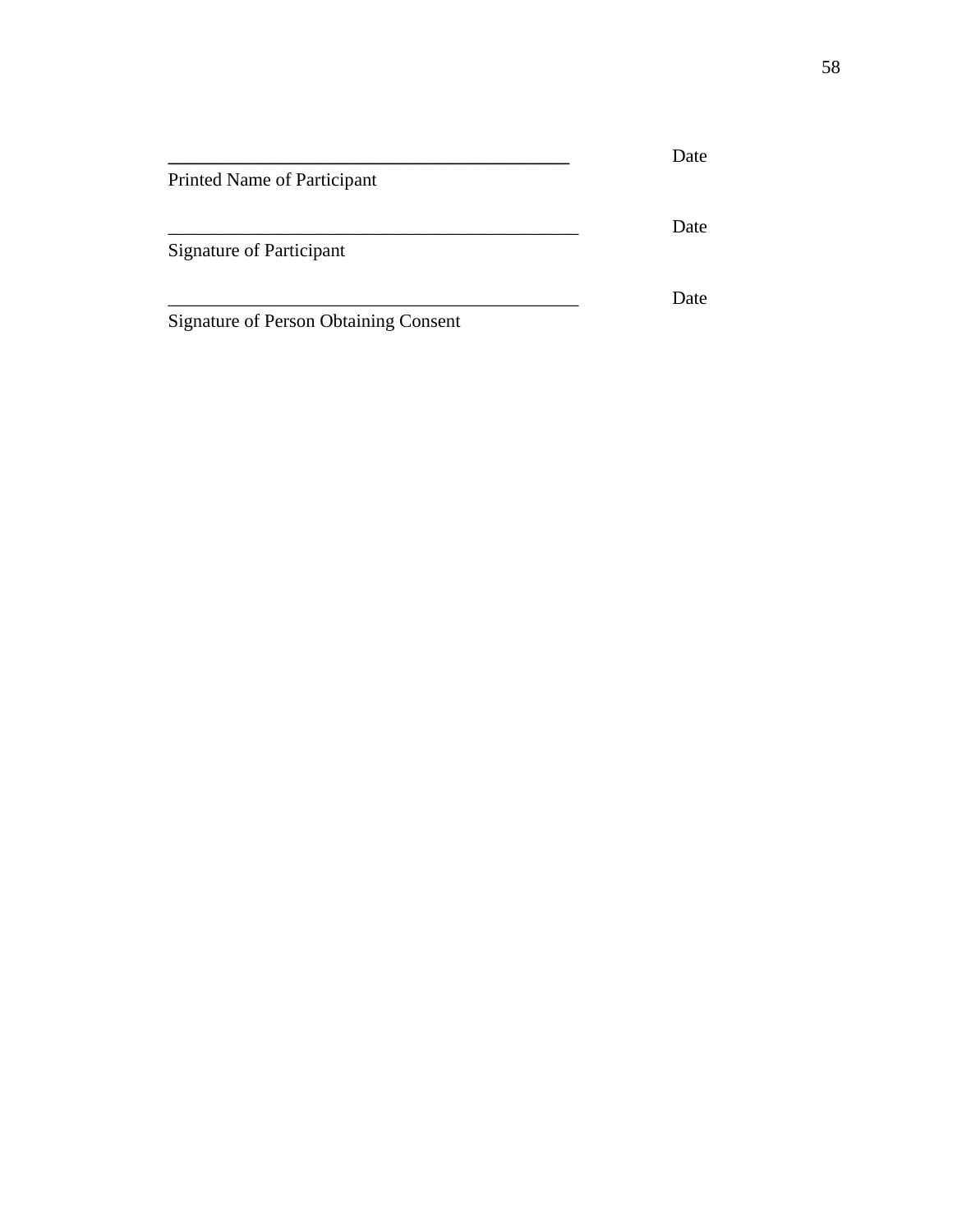### *Appendix F*

### Demographic & Pain Survey

## **Pre-Exercise Demographic & Pain Survey**

## WATERinMOTION: Effectiveness for Weight Loss and Pain Reduction

Please answer the following questions to assist in the research project.

**Age (in years): \_\_\_\_\_\_\_**

**Gender:** Please mark one below.

 **\_\_\_** Male **\_\_\_** Female **\_\_\_** Other (please specify): **\_\_\_** Prefer not to say

**Race/Ethnicity:** Please place an X to indicate one or more groups below:

- \_\_\_\_ White
- \_\_\_\_ Black/African American
- \_\_\_\_ American Indian/Alaska Native
- \_\_\_\_ Asian
- \_\_\_\_ Hawaiian/Pacific Islander
- \_\_\_\_ Other
- \_\_\_\_ Prefer not to say

Level of Education: Please check your highest level of education completed (only check one).

- $\_\_$  GED
- \_\_\_\_ High school diploma
- \_\_\_\_ Associate degree
- \_\_\_\_ Bachelor's degree
- \_\_\_\_ Master's degree

## **What is your current perceived health status before completing this program?**

| (Circle one): excellent | very good | good | tair | poor |
|-------------------------|-----------|------|------|------|
|-------------------------|-----------|------|------|------|

## **Are you currently in any other formal exercise programs?**

Yes No

**If you answered yes to other formal exercise programs, please list them below:**

\_\_\_\_\_\_\_\_\_\_\_\_\_\_\_\_\_\_\_\_\_\_\_\_\_\_\_\_\_\_\_\_\_\_\_\_\_\_\_\_\_\_\_\_\_\_\_\_\_\_\_\_\_\_\_\_\_\_\_\_\_\_\_\_\_\_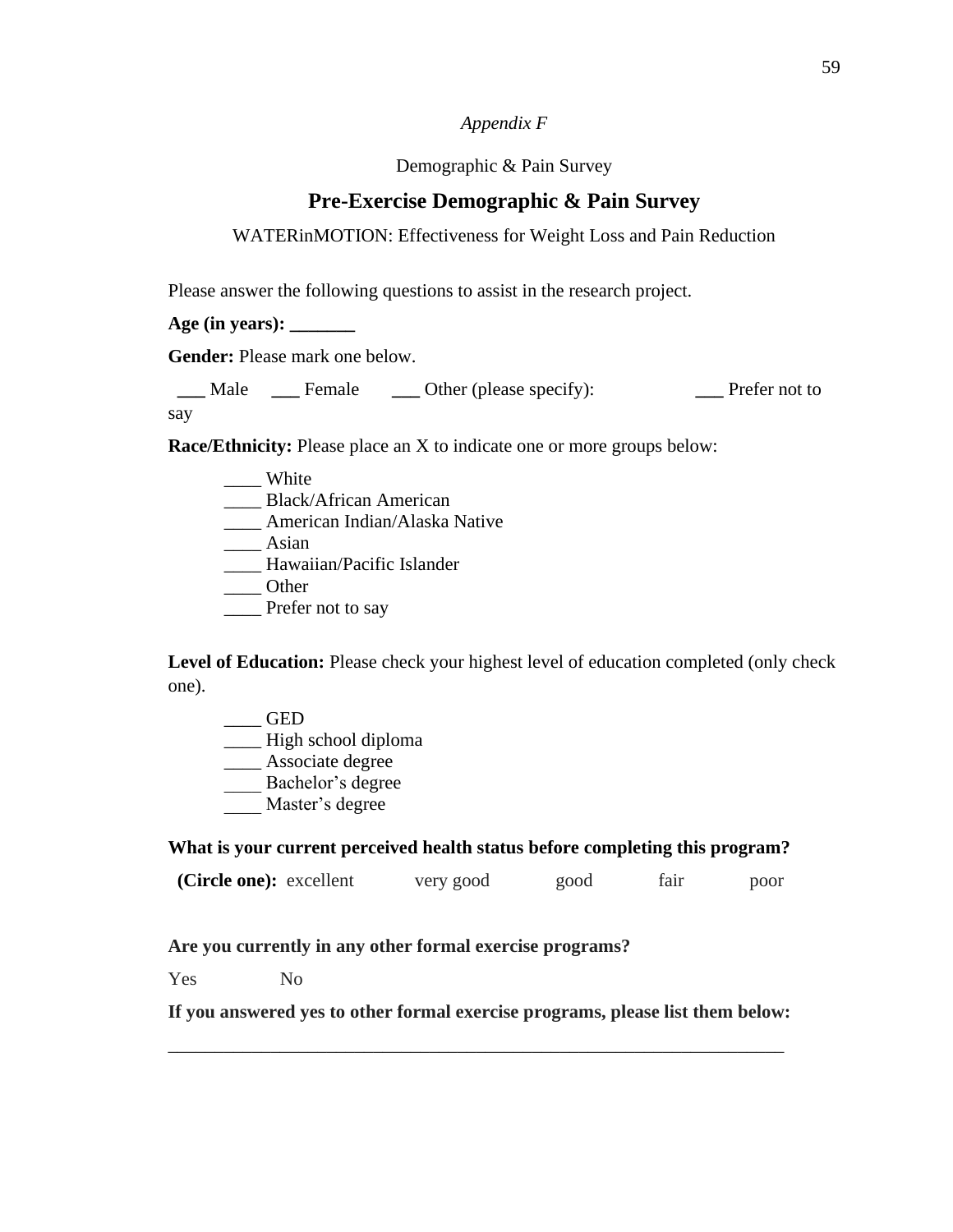**Do you currently suffer from chronic pain in the lower back or joints for at least the last three months?**

**(Circle one):** Yes No

If above answer is yes, where is your pain located? \_\_\_\_\_\_\_\_\_\_\_\_\_\_\_\_\_\_\_\_\_\_\_\_\_\_\_\_\_

**Please rate your current pain (0-10) using the numerical rating scale below for any chronic back or joint pain. (Circle your pain number).** 



**Do you currently take any prescription medications to help alleviate pain?** 

**Please list the names, doses, and amounts of any medications you currently take for back or joint pain (prescription or non-prescription):**

Name of medication: Dose: Amount per day:

Name of medication: \_\_\_\_\_\_\_\_\_\_\_\_\_\_\_ Dose: \_\_\_\_\_\_\_\_ Amount per day: \_\_\_\_\_\_\_\_

**Do you use any other measures to help alleviate the pain? (If yes, please specify in your own words what you do to help manage your pain.)**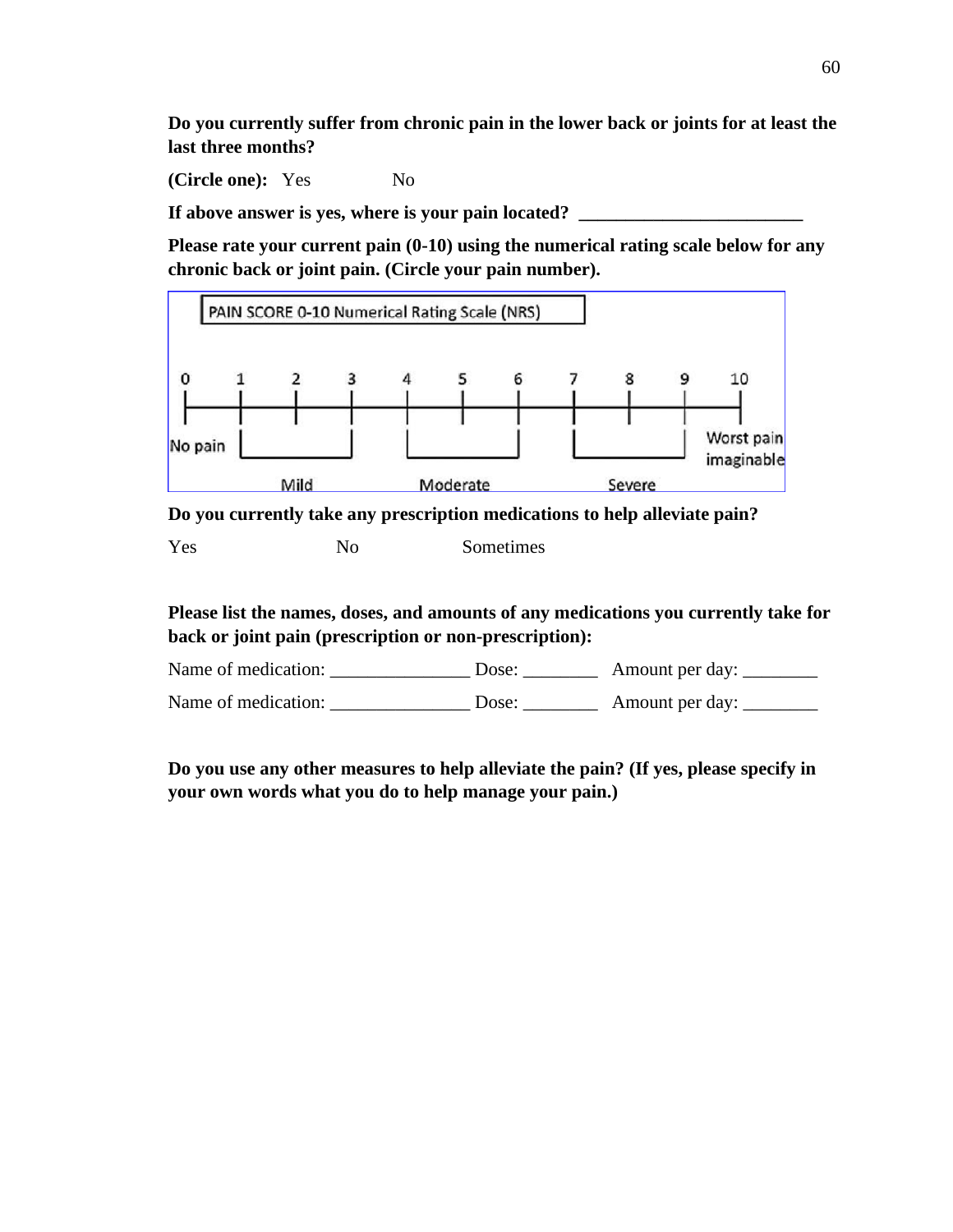### *Appendix G*

#### Post Exercise Survey

## **Post-Exercise Pain Survey**

### WATERinMOTION: Effectiveness for Weight Loss and Pain Reduction

**What is your current perceived health status after completing this program?** 

**(Circle one):** excellent very good good fair poor

**If you had chronic pain or joint pain for at least three months before this program, do you feel that your pain has improved in the last five weeks since starting the WATERinMOTION program?**

**(Circle one):** Yes No NA (Not applicable as I do not have chronic pain).

**Please rate your current pain (0-10) using the numerical rating scale below for any chronic back or joint pain. (Circle your pain number).** 



**Do you currently take any prescription medications to help alleviate pain?** 

Yes No Sometimes

**If you were taking any pain medications for your chronic pain, are you taking less now than you were before starting the WATERinMOTION aquatics program? (Circle one)**

Yes Same dose Not taking medication

**Please list the names, doses, and amounts of any medications you currently take for back or joint pain (prescription or non-prescription):**

| Name of medication: | Dose: | Amount per day: |
|---------------------|-------|-----------------|
| Name of medication: | Dose: | Amount per day: |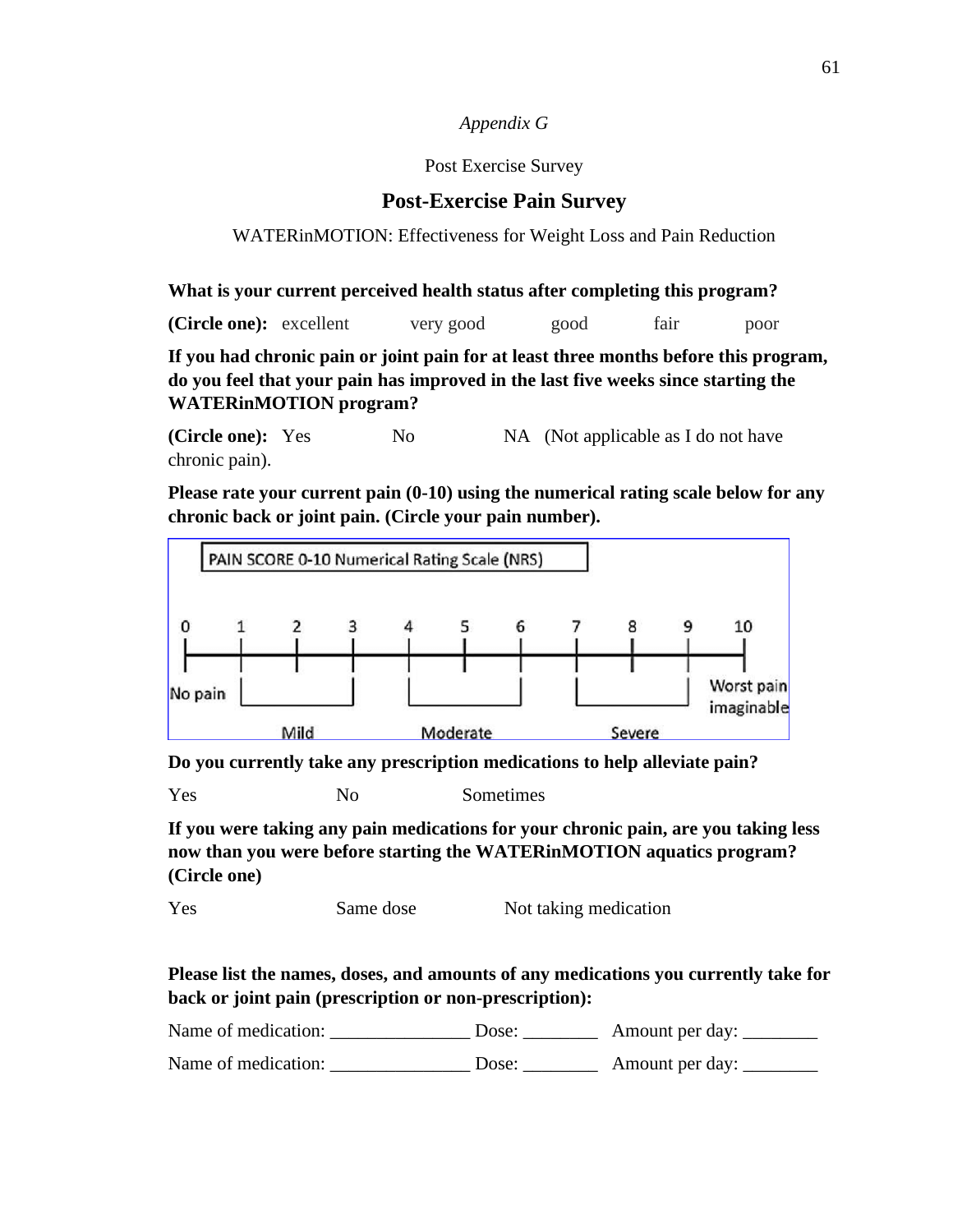**If you used any other measures to help alleviate the pain, has the use of these methods changed as a result of this aquatic program? Please explain.** 

**Do you have any other comments about the WATERinMOTION program?**